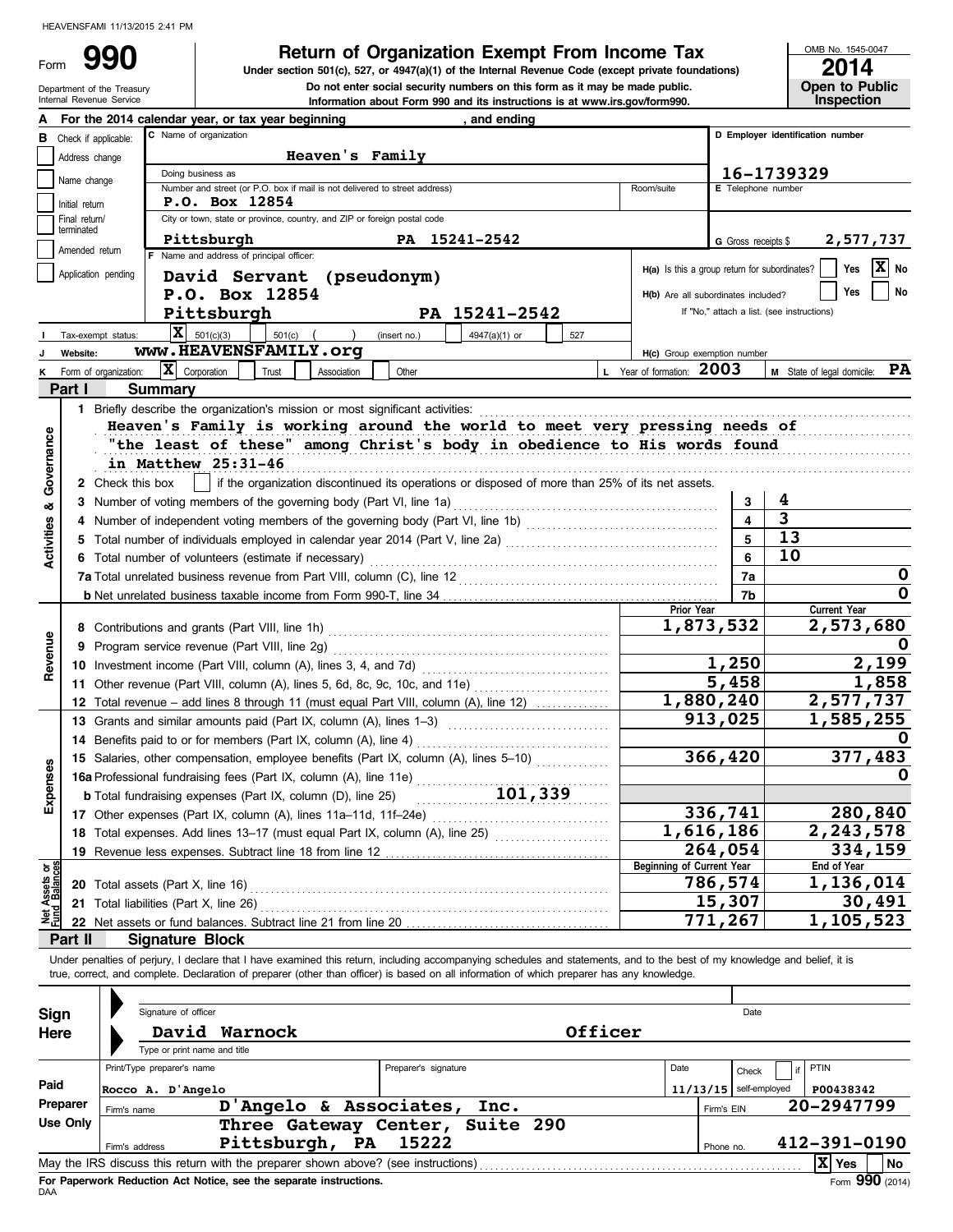|                | Form 990 $(2014)$ Heaven's Family                                                                                                                                                                                                                                                                                                                                                                                                                                      |                                                   |        | 16-1739329    |         | Page 2                |
|----------------|------------------------------------------------------------------------------------------------------------------------------------------------------------------------------------------------------------------------------------------------------------------------------------------------------------------------------------------------------------------------------------------------------------------------------------------------------------------------|---------------------------------------------------|--------|---------------|---------|-----------------------|
| Part III       | <b>Statement of Program Service Accomplishments</b>                                                                                                                                                                                                                                                                                                                                                                                                                    |                                                   |        |               |         | $ \mathbf{x} $        |
|                | Check if Schedule O contains a response or note to any line in this Part III<br>1 Briefly describe the organization's mission:                                                                                                                                                                                                                                                                                                                                         |                                                   |        |               |         |                       |
|                | Heaven's Family is working around the world to meet very pressing needs of<br>"the least of these" among Christ's body in obedience to His words found<br>in Matthew 25:31-46                                                                                                                                                                                                                                                                                          |                                                   |        |               |         |                       |
|                | 2 Did the organization undertake any significant program services during the year which were not listed on the<br>prior Form 990 or 990-EZ?                                                                                                                                                                                                                                                                                                                            |                                                   |        |               |         | Yes $ \mathbf{X} $ No |
| 3<br>services? | If "Yes," describe these new services on Schedule O.<br>Did the organization cease conducting, or make significant changes in how it conducts, any program<br>If "Yes," describe these changes on Schedule O.                                                                                                                                                                                                                                                          |                                                   |        |               |         | Yes $ \mathbf{X} $ No |
| 4              | Describe the organization's program service accomplishments for each of its three largest program services, as measured by<br>expenses. Section 501(c)(3) and 501(c)(4) organizations are required to report the amount of grants and allocations to others,<br>the total expenses, and revenue, if any, for each program service reported.                                                                                                                            |                                                   |        |               |         |                       |
| 4a (Code:      | a (Code: ) (Expenses \$29,482 including grants of \$11 ) (Revenue \$11 ) (Revenue \$11 ) (Revenue \$11 ) (Revenue \$11 ) (Revenue \$11 ) (Revenue \$11 ) (Revenue \$11 ) (Revenue \$11 ) (Revenue \$11 ) (Revenue \$11 ) (Revenue & 11 ) (<br>Christian teaching books in the languages of Christian leaders and<br>distributed them within their countries. This division of our ministry is<br>known as Shepherd Serve. For more information, see ShepherdServe.org. |                                                   |        |               |         | 11,780                |
|                |                                                                                                                                                                                                                                                                                                                                                                                                                                                                        |                                                   |        |               |         |                       |
|                |                                                                                                                                                                                                                                                                                                                                                                                                                                                                        |                                                   |        |               |         |                       |
| 4b (Code:      | b (Code: ) (Expenses \$318,245 including grants of \$318,245 ) (Revenue \$500 morphan Care - As every year, we provide food, clothing, school fees,<br>shelter and Christian nurture for at least 1,000 orphans and unwanted<br>children in eight developing nations. We made great strides in a new<br>initiative to promote kinship care and foster care among orphans we<br>regularly assist.<br>information, see OrphansTear.org.                                  | This division is known as Orphan's Tear. For more |        |               |         | 344,891               |
|                |                                                                                                                                                                                                                                                                                                                                                                                                                                                                        |                                                   |        |               |         |                       |
|                |                                                                                                                                                                                                                                                                                                                                                                                                                                                                        |                                                   |        |               |         |                       |
| 4c (Code:      | Expenses \$ 1, 168, 330 including grants of \$ 1, 168, 330 ) (Revenue \$ 1, 443, 824 )<br>Relief and Development - As every year, we met the pressing needs of the<br>poor in many developing nations. This includes caring for widows, refugees, victims of natural disasters, orphans, lepers, drug addicts, the hungry,<br>the thirsty, the ill and the handicapped. For more information, see<br>HeavensFamily.org                                                 |                                                   |        |               |         |                       |
|                |                                                                                                                                                                                                                                                                                                                                                                                                                                                                        |                                                   |        |               |         |                       |
|                |                                                                                                                                                                                                                                                                                                                                                                                                                                                                        |                                                   |        |               |         |                       |
|                |                                                                                                                                                                                                                                                                                                                                                                                                                                                                        |                                                   |        |               |         |                       |
|                |                                                                                                                                                                                                                                                                                                                                                                                                                                                                        |                                                   |        |               |         |                       |
| (Expenses \$   | 4d Other program services (Describe in Schedule O.)                                                                                                                                                                                                                                                                                                                                                                                                                    | 539,798 including grants of \$                    | 98,680 | ) (Revenue \$ | 264,462 |                       |
| DAA            | 4e Total program service expenses                                                                                                                                                                                                                                                                                                                                                                                                                                      | 2,055,855                                         |        |               |         | Form 990 (2014)       |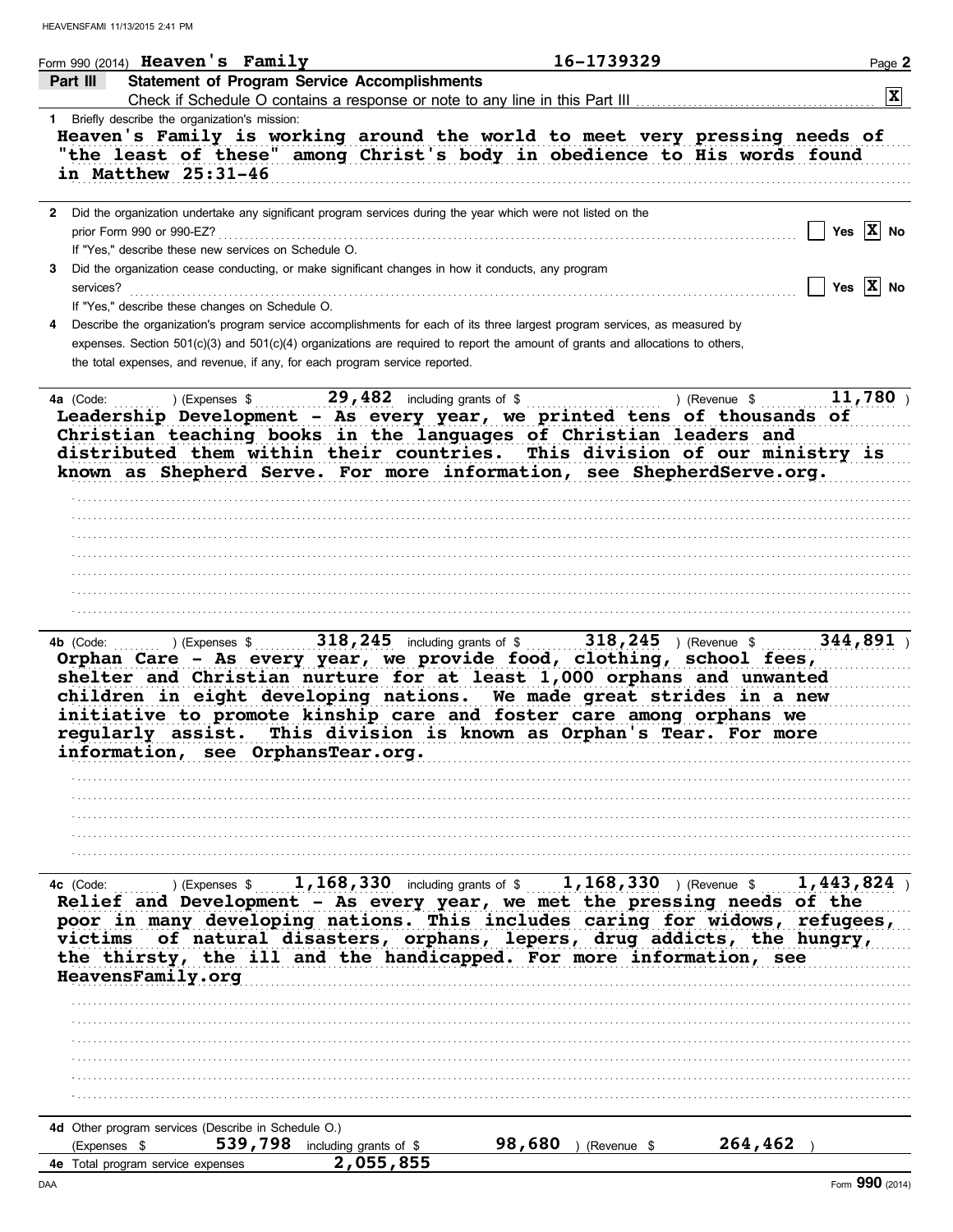|     |          | Form 990 (2014) Heaven's Family                                    |                                                                                                                      | 16-1739329                                                                                                                 |                 |             | Page 3 |
|-----|----------|--------------------------------------------------------------------|----------------------------------------------------------------------------------------------------------------------|----------------------------------------------------------------------------------------------------------------------------|-----------------|-------------|--------|
|     | Part IV  | <b>Checklist of Required Schedules</b>                             |                                                                                                                      |                                                                                                                            |                 |             |        |
|     |          |                                                                    |                                                                                                                      |                                                                                                                            |                 | Yes $ $     | No     |
| 1.  |          |                                                                    | Is the organization described in section $501(c)(3)$ or $4947(a)(1)$ (other than a private foundation)? If "Yes,"    |                                                                                                                            |                 |             |        |
|     |          | complete Schedule A                                                |                                                                                                                      |                                                                                                                            | 1               | X           |        |
| 2   |          |                                                                    | Is the organization required to complete Schedule B, Schedule of Contributors (see instructions)?                    |                                                                                                                            | $\overline{2}$  | $\mathbf x$ |        |
| 3   |          |                                                                    | Did the organization engage in direct or indirect political campaign activities on behalf of or in opposition to     |                                                                                                                            |                 |             |        |
|     |          |                                                                    | candidates for public office? If "Yes," complete Schedule C, Part I                                                  |                                                                                                                            | 3               |             | X      |
| 4   |          |                                                                    | Section 501(c)(3) organizations. Did the organization engage in lobbying activities, or have a section 501(h)        |                                                                                                                            |                 |             |        |
|     |          |                                                                    | election in effect during the tax year? If "Yes," complete Schedule C, Part II                                       |                                                                                                                            | 4               |             | X      |
| 5   |          |                                                                    | Is the organization a section $501(c)(4)$ , $501(c)(5)$ , or $501(c)(6)$ organization that receives membership dues, |                                                                                                                            |                 |             |        |
|     |          |                                                                    | assessments, or similar amounts as defined in Revenue Procedure 98-19? If "Yes," complete Schedule C,                |                                                                                                                            |                 |             |        |
|     | Part III |                                                                    |                                                                                                                      |                                                                                                                            | 5               |             | X      |
| 6   |          |                                                                    | Did the organization maintain any donor advised funds or any similar funds or accounts for which donors              |                                                                                                                            |                 |             |        |
|     |          |                                                                    | have the right to provide advice on the distribution or investment of amounts in such funds or accounts? If          |                                                                                                                            |                 |             |        |
|     |          | "Yes," complete Schedule D, Part I                                 |                                                                                                                      |                                                                                                                            | 6               |             | X      |
| 7   |          |                                                                    | Did the organization receive or hold a conservation easement, including easements to preserve open space,            |                                                                                                                            |                 |             |        |
|     |          |                                                                    | the environment, historic land areas, or historic structures? If "Yes," complete Schedule D, Part II                 |                                                                                                                            | 7               |             | X      |
| 8   |          |                                                                    | Did the organization maintain collections of works of art, historical treasures, or other similar assets? If "Yes,"  |                                                                                                                            |                 |             |        |
|     |          | complete Schedule D, Part III                                      |                                                                                                                      |                                                                                                                            | 8               |             | X      |
| 9   |          |                                                                    | Did the organization report an amount in Part X, line 21, for escrow or custodial account liability; serve as a      |                                                                                                                            |                 |             |        |
|     |          |                                                                    | custodian for amounts not listed in Part X; or provide credit counseling, debt management, credit repair, or         |                                                                                                                            |                 |             |        |
|     |          | debt negotiation services? If "Yes," complete Schedule D, Part IV  |                                                                                                                      |                                                                                                                            | 9               |             | X      |
| 10  |          |                                                                    | Did the organization, directly or through a related organization, hold assets in temporarily restricted              |                                                                                                                            |                 |             |        |
|     |          |                                                                    | endowments, permanent endowments, or quasi-endowments? If "Yes," complete Schedule D, Part V                         |                                                                                                                            | 10              |             | X      |
| 11  |          |                                                                    | If the organization's answer to any of the following questions is "Yes," then complete Schedule D, Parts VI,         |                                                                                                                            |                 |             |        |
|     |          | VII, VIII, IX, or X as applicable.                                 |                                                                                                                      |                                                                                                                            |                 |             |        |
| а   |          |                                                                    | Did the organization report an amount for land, buildings, and equipment in Part X, line 10? If "Yes,"               |                                                                                                                            |                 |             |        |
|     |          | complete Schedule D, Part VI                                       |                                                                                                                      |                                                                                                                            | 11a             | X           |        |
| b   |          |                                                                    | Did the organization report an amount for investments—other securities in Part X, line 12 that is 5% or more         |                                                                                                                            |                 |             |        |
|     |          |                                                                    | of its total assets reported in Part X, line 16? If "Yes," complete Schedule D, Part VII                             |                                                                                                                            | 11b             |             | X      |
| c   |          |                                                                    | Did the organization report an amount for investments—program related in Part X, line 13 that is 5% or more          |                                                                                                                            |                 |             |        |
|     |          |                                                                    | of its total assets reported in Part X, line 16? If "Yes," complete Schedule D, Part VIII                            |                                                                                                                            | 11c             |             | X      |
| d   |          |                                                                    | Did the organization report an amount for other assets in Part X, line 15 that is 5% or more of its total assets     |                                                                                                                            |                 |             |        |
|     |          |                                                                    | reported in Part X, line 16? If "Yes," complete Schedule D, Part IX                                                  |                                                                                                                            | 11d             |             | X      |
|     |          |                                                                    |                                                                                                                      | Did the organization report an amount for other liabilities in Part X, line 25? If "Yes," complete Schedule D, Part X      | 11e             |             | X      |
| f   |          |                                                                    |                                                                                                                      | Did the organization's separate or consolidated financial statements for the tax year include a footnote that addresses    |                 |             |        |
|     |          |                                                                    |                                                                                                                      | the organization's liability for uncertain tax positions under FIN 48 (ASC 740)? If "Yes," complete Schedule D, Part X     | 11f             |             | ᅀ      |
|     |          |                                                                    |                                                                                                                      | 12a Did the organization obtain separate, independent audited financial statements for the tax year? If "Yes," complete    |                 |             |        |
|     |          |                                                                    |                                                                                                                      |                                                                                                                            | 12a             | X           |        |
| b   |          |                                                                    |                                                                                                                      | Was the organization included in consolidated, independent audited financial statements for the tax year? If "Yes," and if |                 |             |        |
|     |          |                                                                    |                                                                                                                      |                                                                                                                            | 12b             |             | X      |
| 13  |          |                                                                    |                                                                                                                      |                                                                                                                            | 13              |             | X      |
| 14a |          |                                                                    | Did the organization maintain an office, employees, or agents outside of the United States?                          |                                                                                                                            | 14a             |             | X      |
| b   |          |                                                                    | Did the organization have aggregate revenues or expenses of more than \$10,000 from grantmaking,                     |                                                                                                                            |                 |             |        |
|     |          |                                                                    | fundraising, business, investment, and program service activities outside the United States, or aggregate            |                                                                                                                            |                 |             |        |
|     |          |                                                                    |                                                                                                                      | foreign investments valued at \$100,000 or more? If "Yes," complete Schedule F, Parts I and IV [[[[[[[[[[[[[[[             | 14b             | $\mathbf x$ |        |
| 15  |          |                                                                    | Did the organization report on Part IX, column (A), line 3, more than \$5,000 of grants or other assistance to or    |                                                                                                                            |                 |             |        |
|     |          |                                                                    | for any foreign organization? If "Yes," complete Schedule F, Parts II and IV                                         |                                                                                                                            | 15              | X           |        |
| 16  |          |                                                                    | Did the organization report on Part IX, column (A), line 3, more than \$5,000 of aggregate grants or other           |                                                                                                                            |                 |             |        |
|     |          |                                                                    | assistance to or for foreign individuals? If "Yes," complete Schedule F, Parts III and IV                            |                                                                                                                            | 16              |             | X      |
| 17  |          |                                                                    | Did the organization report a total of more than \$15,000 of expenses for professional fundraising services on       |                                                                                                                            |                 |             |        |
|     |          |                                                                    |                                                                                                                      |                                                                                                                            | 17              |             | X      |
| 18  |          |                                                                    | Did the organization report more than \$15,000 total of fundraising event gross income and contributions on          |                                                                                                                            |                 |             |        |
|     |          | Part VIII, lines 1c and 8a? If "Yes," complete Schedule G, Part II |                                                                                                                      |                                                                                                                            | 18              |             | X      |
| 19  |          |                                                                    | Did the organization report more than \$15,000 of gross income from gaming activities on Part VIII, line 9a?         |                                                                                                                            |                 |             |        |
|     |          | If "Yes," complete Schedule G, Part III                            |                                                                                                                      |                                                                                                                            | 19              |             | X      |
| 20a |          |                                                                    | Did the organization operate one or more hospital facilities? If "Yes," complete Schedule H                          |                                                                                                                            | <b>20a</b>      |             | X      |
|     |          |                                                                    |                                                                                                                      |                                                                                                                            | 20 <sub>b</sub> |             |        |

| uurl.                      |  |
|----------------------------|--|
| المماديات والمسالم المسادي |  |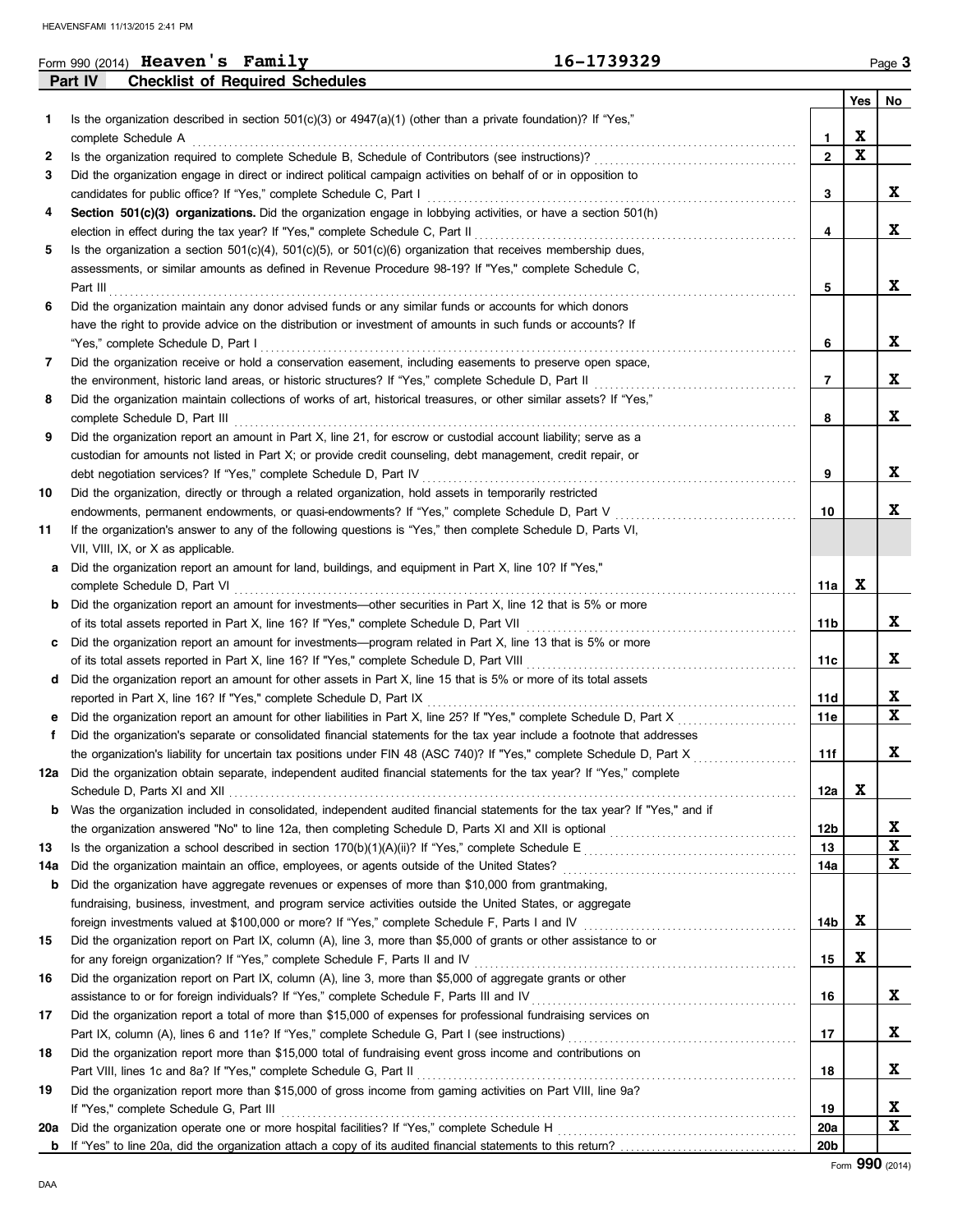|            | Form 990 $(2014)$ Heaven's Family                                                                                | 16-1739329      |     | Page 4 |  |  |  |  |  |
|------------|------------------------------------------------------------------------------------------------------------------|-----------------|-----|--------|--|--|--|--|--|
|            | <b>Checklist of Required Schedules (continued)</b><br><b>Part IV</b>                                             |                 |     |        |  |  |  |  |  |
|            |                                                                                                                  |                 | Yes | No     |  |  |  |  |  |
| 21         | Did the organization report more than \$5,000 of grants or other assistance to any domestic organization or      |                 |     |        |  |  |  |  |  |
|            | domestic government on Part IX, column (A), line 1? If "Yes," complete Schedule I, Parts I and II                | 21              |     | X      |  |  |  |  |  |
| 22         | Did the organization report more than \$5,000 of grants or other assistance to or for domestic individuals on    |                 |     |        |  |  |  |  |  |
|            |                                                                                                                  | 22              |     | X      |  |  |  |  |  |
| 23         | Did the organization answer "Yes" to Part VII, Section A, line 3, 4, or 5 about compensation of the              |                 |     |        |  |  |  |  |  |
|            | organization's current and former officers, directors, trustees, key employees, and highest compensated          |                 |     |        |  |  |  |  |  |
|            | employees? If "Yes," complete Schedule J                                                                         | 23              |     | X      |  |  |  |  |  |
| 24a        | Did the organization have a tax-exempt bond issue with an outstanding principal amount of more than              |                 |     |        |  |  |  |  |  |
|            | \$100,000 as of the last day of the year, that was issued after December 31, 2002? If "Yes," answer lines 24b    |                 |     |        |  |  |  |  |  |
|            |                                                                                                                  | 24a             |     | X      |  |  |  |  |  |
| b          |                                                                                                                  | 24b             |     |        |  |  |  |  |  |
| c          | Did the organization maintain an escrow account other than a refunding escrow at any time during the year        |                 |     |        |  |  |  |  |  |
|            | to defease any tax-exempt bonds?                                                                                 | 24c             |     |        |  |  |  |  |  |
| d          |                                                                                                                  | 24d             |     |        |  |  |  |  |  |
| 25a        | Section 501(c)(3), 501(c)(4), and 501(c)(29) organizations. Did the organization engage in an excess benefit     |                 |     |        |  |  |  |  |  |
|            | transaction with a disqualified person during the year? If "Yes," complete Schedule L, Part I                    | 25a             |     | X      |  |  |  |  |  |
| b          | Is the organization aware that it engaged in an excess benefit transaction with a disqualified person in a prior |                 |     |        |  |  |  |  |  |
|            | year, and that the transaction has not been reported on any of the organization's prior Forms 990 or 990-EZ?     |                 |     |        |  |  |  |  |  |
|            | If "Yes," complete Schedule L, Part I                                                                            | 25 <sub>b</sub> |     | X      |  |  |  |  |  |
| 26         | Did the organization report any amount on Part X, line 5, 6, or 22 for receivables from or payables to any       |                 |     |        |  |  |  |  |  |
|            | current or former officers, directors, trustees, key employees, highest compensated employees, or                |                 |     |        |  |  |  |  |  |
|            |                                                                                                                  | 26              |     | X      |  |  |  |  |  |
| 27         | Did the organization provide a grant or other assistance to an officer, director, trustee, key employee,         |                 |     |        |  |  |  |  |  |
|            | substantial contributor or employee thereof, a grant selection committee member, or to a 35% controlled          |                 |     |        |  |  |  |  |  |
|            | entity or family member of any of these persons? If "Yes," complete Schedule L, Part III [[[[[[[[[[[[[[[[[[[[    | 27              | X   |        |  |  |  |  |  |
| 28         | Was the organization a party to a business transaction with one of the following parties (see Schedule L,        |                 |     |        |  |  |  |  |  |
|            | Part IV instructions for applicable filing thresholds, conditions, and exceptions):                              |                 |     |        |  |  |  |  |  |
| а          | A current or former officer, director, trustee, or key employee? If "Yes," complete Schedule L, Part IV          | 28a             |     | X      |  |  |  |  |  |
| b          | A family member of a current or former officer, director, trustee, or key employee? If "Yes," complete           |                 |     |        |  |  |  |  |  |
|            | Schedule L, Part IV                                                                                              | 28b             |     | X      |  |  |  |  |  |
| c          | An entity of which a current or former officer, director, trustee, or key employee (or a family member thereof)  |                 |     |        |  |  |  |  |  |
|            |                                                                                                                  | 28c             |     | X      |  |  |  |  |  |
| 29         |                                                                                                                  | 29              |     | X      |  |  |  |  |  |
| 30         | Did the organization receive contributions of art, historical treasures, or other similar assets, or qualified   |                 |     |        |  |  |  |  |  |
|            | conservation contributions? If "Yes," complete Schedule M                                                        | 30              |     | X      |  |  |  |  |  |
| 31         | Did the organization liquidate, terminate, or dissolve and cease operations? If "Yes," complete Schedule N,      |                 |     |        |  |  |  |  |  |
|            |                                                                                                                  | 31              |     | X      |  |  |  |  |  |
| 32         | Did the organization sell, exchange, dispose of, or transfer more than 25% of its net assets? If "Yes,"          |                 |     |        |  |  |  |  |  |
|            | complete Schedule N, Part II                                                                                     | 32              |     | X      |  |  |  |  |  |
| 33         | Did the organization own 100% of an entity disregarded as separate from the organization under Regulations       |                 |     |        |  |  |  |  |  |
|            |                                                                                                                  | 33              |     | X      |  |  |  |  |  |
| 34         | Was the organization related to any tax-exempt or taxable entity? If "Yes," complete Schedule R, Parts II, III,  |                 |     |        |  |  |  |  |  |
|            | or IV, and Part V, line 1                                                                                        | 34              |     | X      |  |  |  |  |  |
| <b>35a</b> |                                                                                                                  | 35a             |     | X      |  |  |  |  |  |
| b          | If "Yes" to line 35a, did the organization receive any payment from or engage in any transaction with a          |                 |     |        |  |  |  |  |  |
|            |                                                                                                                  | 35 <sub>b</sub> |     |        |  |  |  |  |  |
| 36         | Section 501(c)(3) organizations. Did the organization make any transfers to an exempt non-charitable             |                 |     |        |  |  |  |  |  |
|            |                                                                                                                  | 36              |     | X      |  |  |  |  |  |
| 37         | Did the organization conduct more than 5% of its activities through an entity that is not a related organization |                 |     |        |  |  |  |  |  |
|            | and that is treated as a partnership for federal income tax purposes? If "Yes," complete Schedule R,             |                 |     |        |  |  |  |  |  |
|            | Part VI                                                                                                          | 37              |     | X      |  |  |  |  |  |
| 38         | Did the organization complete Schedule O and provide explanations in Schedule O for Part VI, lines 11b and       |                 |     |        |  |  |  |  |  |
|            |                                                                                                                  | 38              | X   |        |  |  |  |  |  |

Form **990** (2014)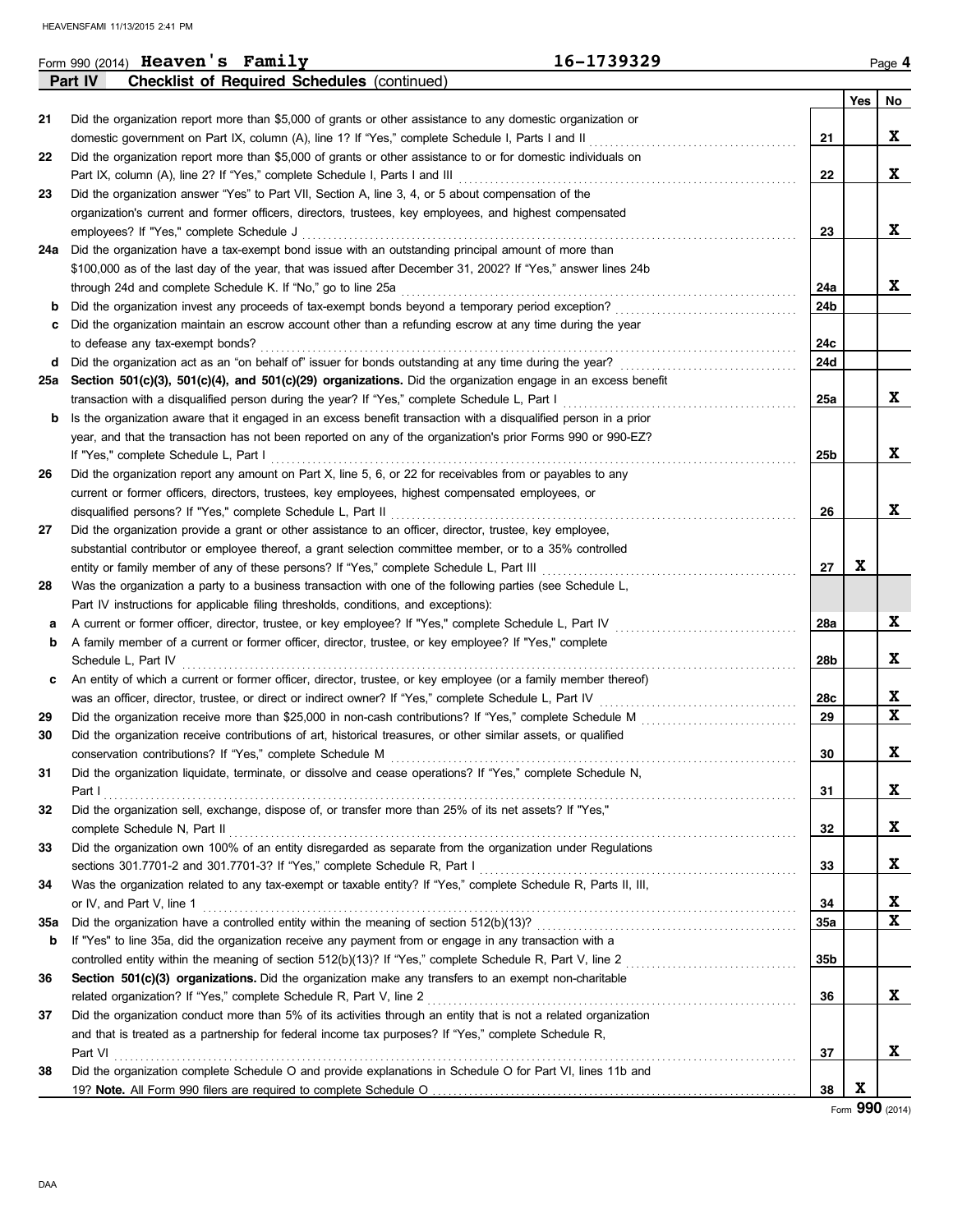|         | Form 990 (2014) Heaven's Family                                                                                                                                                                                           | 16-1739329 |                 |                  |                      |     | Page 5      |
|---------|---------------------------------------------------------------------------------------------------------------------------------------------------------------------------------------------------------------------------|------------|-----------------|------------------|----------------------|-----|-------------|
|         | Statements Regarding Other IRS Filings and Tax Compliance<br>Part V                                                                                                                                                       |            |                 |                  |                      |     |             |
|         | Check if Schedule O contains a response or note to any line in this Part V                                                                                                                                                |            |                 |                  |                      |     |             |
|         |                                                                                                                                                                                                                           |            |                 |                  |                      | Yes | No          |
| 1a      | Enter the number reported in Box 3 of Form 1096. Enter -0- if not applicable                                                                                                                                              |            | 1a              | $\boldsymbol{2}$ |                      |     |             |
| b       | Enter the number of Forms W-2G included in line 1a. Enter -0- if not applicable                                                                                                                                           |            | 1 <sub>b</sub>  | $\mathbf 0$      |                      |     |             |
| c       | Did the organization comply with backup withholding rules for reportable payments to vendors and                                                                                                                          |            |                 |                  |                      |     |             |
|         | reportable gaming (gambling) winnings to prize winners?                                                                                                                                                                   |            |                 |                  | 1c                   |     | X           |
| 2a      | Enter the number of employees reported on Form W-3, Transmittal of Wage and Tax                                                                                                                                           |            |                 |                  |                      |     |             |
|         | Statements, filed for the calendar year ending with or within the year covered by this return                                                                                                                             |            | 2a              | 13               |                      |     |             |
| b       | If at least one is reported on line 2a, did the organization file all required federal employment tax returns?                                                                                                            |            |                 |                  | 2b                   | X   |             |
|         | Note. If the sum of lines 1a and 2a is greater than 250, you may be required to e-file (see instructions)                                                                                                                 |            |                 |                  |                      |     |             |
| За      | Did the organization have unrelated business gross income of \$1,000 or more during the year?                                                                                                                             |            |                 |                  | За                   |     | X           |
| b       | If "Yes," has it filed a Form 990-T for this year? If "No" to line 3b, provide an explanation in Schedule O                                                                                                               |            |                 |                  | 3b                   |     |             |
| 4a      | At any time during the calendar year, did the organization have an interest in, or a signature or other authority                                                                                                         |            |                 |                  |                      |     |             |
|         | over, a financial account in a foreign country (such as a bank account, securities account, or other financial                                                                                                            |            |                 |                  |                      |     | X           |
|         | account)?                                                                                                                                                                                                                 |            |                 |                  | 4a                   |     |             |
| b       | If "Yes," enter the name of the foreign country:                                                                                                                                                                          |            |                 |                  |                      |     |             |
|         | See instructions for filing requirements for FinCEN Form 114, Report of Foreign Bank and Financial Accounts                                                                                                               |            |                 |                  |                      |     |             |
|         | (FBAR).                                                                                                                                                                                                                   |            |                 |                  |                      |     | X           |
| 5a      | Was the organization a party to a prohibited tax shelter transaction at any time during the tax year?<br>Did any taxable party notify the organization that it was or is a party to a prohibited tax shelter transaction? |            |                 |                  | 5a<br>5 <sub>b</sub> |     | X           |
| b       | If "Yes" to line 5a or 5b, did the organization file Form 8886-T?                                                                                                                                                         |            |                 |                  | 5c                   |     |             |
| c<br>6a | Does the organization have annual gross receipts that are normally greater than \$100,000, and did the                                                                                                                    |            |                 |                  |                      |     |             |
|         | organization solicit any contributions that were not tax deductible as charitable contributions?                                                                                                                          |            |                 |                  | 6а                   |     | X           |
| b       | If "Yes," did the organization include with every solicitation an express statement that such contributions or                                                                                                            |            |                 |                  |                      |     |             |
|         | gifts were not tax deductible?                                                                                                                                                                                            |            |                 |                  | 6b                   |     |             |
| 7       | Organizations that may receive deductible contributions under section 170(c).                                                                                                                                             |            |                 |                  |                      |     |             |
| а       | Did the organization receive a payment in excess of \$75 made partly as a contribution and partly for goods                                                                                                               |            |                 |                  |                      |     |             |
|         | and services provided to the payor?                                                                                                                                                                                       |            |                 |                  | 7а                   |     | X           |
| b       | If "Yes," did the organization notify the donor of the value of the goods or services provided?<br>If "Yes," did the organization notify the donor of the value of the goods or services provided?                        |            |                 |                  | 7b                   |     |             |
| c       | Did the organization sell, exchange, or otherwise dispose of tangible personal property for which it was                                                                                                                  |            |                 |                  |                      |     |             |
|         |                                                                                                                                                                                                                           |            |                 |                  | 7с                   |     | X           |
| d       |                                                                                                                                                                                                                           |            | 7d              |                  |                      |     |             |
| е       | Did the organization receive any funds, directly or indirectly, to pay premiums on a personal benefit contract?                                                                                                           |            |                 |                  | 7е                   |     | X           |
|         | Did the organization, during the year, pay premiums, directly or indirectly, on a personal benefit contract?                                                                                                              |            |                 |                  | 7f                   |     | X           |
|         | If the organization received a contribution of qualified intellectual property, did the organization file Form 8899 as required?                                                                                          |            |                 |                  | 7g                   |     | X           |
| n       | If the organization received a contribution of cars, boats, airplanes, or other vehicles, did the organization file a Form 1098-C?                                                                                        |            |                 |                  | 7 <sub>h</sub>       |     | $\mathbf x$ |
| 8       | Sponsoring organizations maintaining donor advised funds. Did a donor advised fund maintained by the                                                                                                                      |            |                 |                  |                      |     |             |
|         | sponsoring organization have excess business holdings at any time during the year?                                                                                                                                        |            |                 |                  | 8                    |     |             |
| 9       | Sponsoring organizations maintaining donor advised funds.                                                                                                                                                                 |            |                 |                  |                      |     |             |
| а       | Did the sponsoring organization make any taxable distributions under section 4966?                                                                                                                                        |            |                 |                  | 9а                   |     |             |
| b       | Did the sponsoring organization make a distribution to a donor, donor advisor, or related person?                                                                                                                         |            |                 |                  | 9b                   |     |             |
| 10      | Section 501(c)(7) organizations. Enter:                                                                                                                                                                                   |            |                 |                  |                      |     |             |
| а       |                                                                                                                                                                                                                           |            | 10a             |                  |                      |     |             |
| b       | Gross receipts, included on Form 990, Part VIII, line 12, for public use of club facilities                                                                                                                               |            | 10 <sub>b</sub> |                  |                      |     |             |
| 11      | Section 501(c)(12) organizations. Enter:                                                                                                                                                                                  |            |                 |                  |                      |     |             |
| а       | Gross income from members or shareholders                                                                                                                                                                                 |            | 11a             |                  |                      |     |             |
| b       | Gross income from other sources (Do not net amounts due or paid to other sources                                                                                                                                          |            |                 |                  |                      |     |             |
|         | against amounts due or received from them.)                                                                                                                                                                               |            | 11 <sub>b</sub> |                  |                      |     |             |
| 12a     | Section 4947(a)(1) non-exempt charitable trusts. Is the organization filing Form 990 in lieu of Form 1041?                                                                                                                |            |                 |                  | 12a                  |     |             |
| b       | If "Yes," enter the amount of tax-exempt interest received or accrued during the year                                                                                                                                     |            | 12b             |                  |                      |     |             |
| 13      | Section 501(c)(29) qualified nonprofit health insurance issuers.                                                                                                                                                          |            |                 |                  |                      |     |             |
| а       | Is the organization licensed to issue qualified health plans in more than one state?<br>Note. See the instructions for additional information the organization must report on Schedule O.                                 |            |                 |                  | 13а                  |     |             |
| b       | Enter the amount of reserves the organization is required to maintain by the states in which                                                                                                                              |            |                 |                  |                      |     |             |
|         | the organization is licensed to issue qualified health plans [11] contained a contained in the organization is                                                                                                            |            | 13b             |                  |                      |     |             |
| c       | Enter the amount of reserves on hand                                                                                                                                                                                      |            | 13c             |                  |                      |     |             |
| 14a     | Did the organization receive any payments for indoor tanning services during the tax year?                                                                                                                                |            |                 |                  | 14a                  |     | X           |
|         |                                                                                                                                                                                                                           |            |                 |                  | 14b                  |     |             |
|         |                                                                                                                                                                                                                           |            |                 |                  |                      |     |             |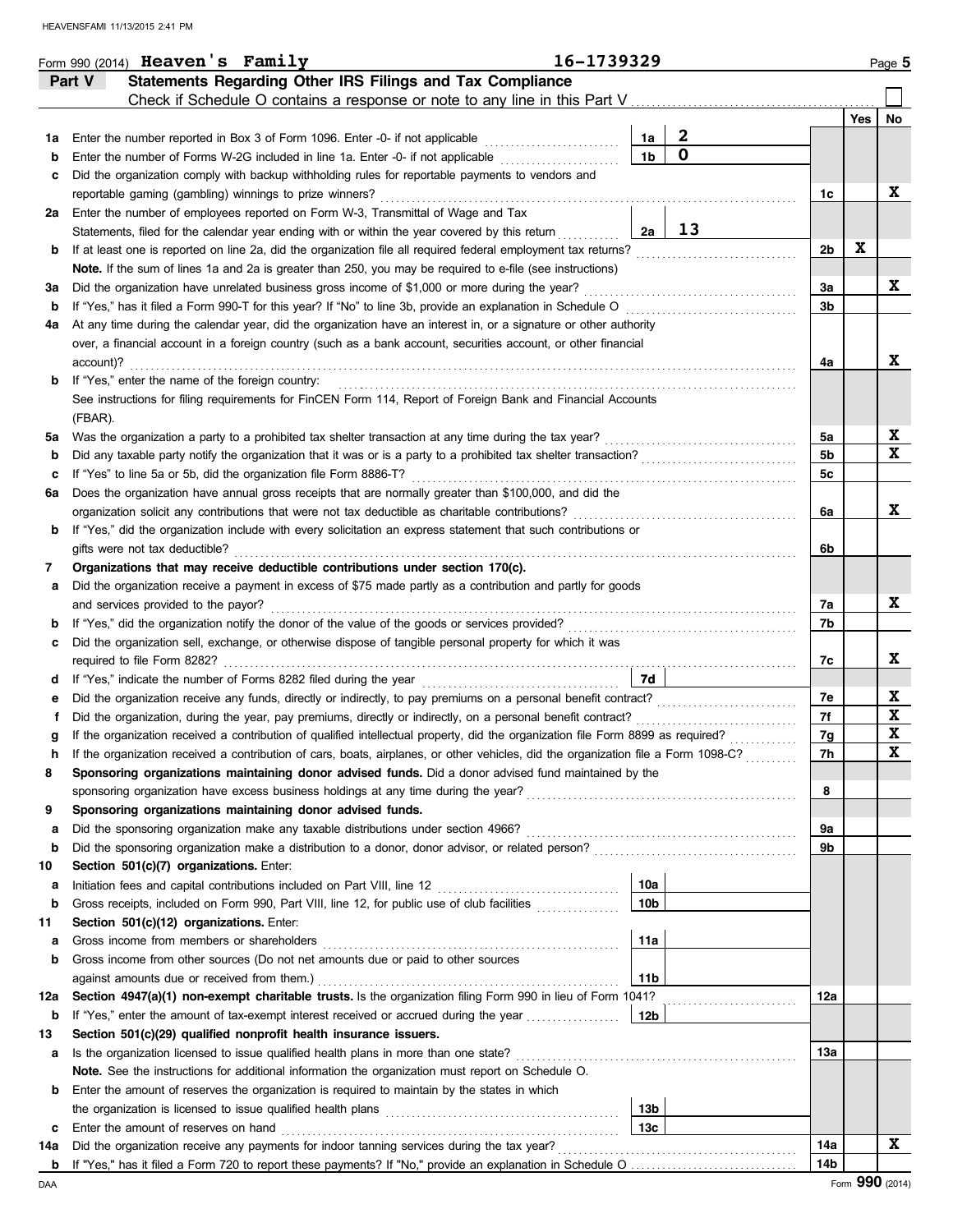|             | Part VI<br>Governance, Management, and Disclosure For each "Yes" response to lines 2 through 7b below, and for a "No"               |    |   |        |             |                  |  |  |  |  |
|-------------|-------------------------------------------------------------------------------------------------------------------------------------|----|---|--------|-------------|------------------|--|--|--|--|
|             | response to line 8a, 8b, or 10b below, describe the circumstances, processes, or changes in Schedule O. See instructions.           |    |   |        |             |                  |  |  |  |  |
|             |                                                                                                                                     |    |   |        |             | $ \mathbf{x} $   |  |  |  |  |
|             | Section A. Governing Body and Management                                                                                            |    |   |        | Yes         | No               |  |  |  |  |
| 1a          | Enter the number of voting members of the governing body at the end of the tax year                                                 | 1a | 4 |        |             |                  |  |  |  |  |
|             | If there are material differences in voting rights among members of the governing body, or                                          |    |   |        |             |                  |  |  |  |  |
|             | if the governing body delegated broad authority to an executive committee or similar                                                |    |   |        |             |                  |  |  |  |  |
|             | committee, explain in Schedule O.                                                                                                   |    |   |        |             |                  |  |  |  |  |
| b           | 3<br>1b<br>Enter the number of voting members included in line 1a, above, who are independent                                       |    |   |        |             |                  |  |  |  |  |
| 2           | Did any officer, director, trustee, or key employee have a family relationship or a business relationship with                      |    |   |        |             |                  |  |  |  |  |
|             | any other officer, director, trustee, or key employee?                                                                              |    |   | 2      |             | X                |  |  |  |  |
| 3           | Did the organization delegate control over management duties customarily performed by or under the direct                           |    |   |        |             |                  |  |  |  |  |
|             | supervision of officers, directors, or trustees, or key employees to a management company or other person?                          |    |   |        |             |                  |  |  |  |  |
| 4           |                                                                                                                                     |    | . | 3<br>4 |             | X<br>$\mathbf x$ |  |  |  |  |
| 5           |                                                                                                                                     |    |   | 5      |             | X                |  |  |  |  |
| 6           | Did the organization have members or stockholders?                                                                                  |    |   | 6      |             | $\mathbf x$      |  |  |  |  |
| 7а          | Did the organization have members, stockholders, or other persons who had the power to elect or appoint                             |    |   |        |             |                  |  |  |  |  |
|             | one or more members of the governing body?                                                                                          |    |   | 7a     |             | X                |  |  |  |  |
| b           | Are any governance decisions of the organization reserved to (or subject to approval by) members,                                   |    |   |        |             |                  |  |  |  |  |
|             | stockholders, or persons other than the governing body?                                                                             |    |   | 7b     |             | X                |  |  |  |  |
| 8           | Did the organization contemporaneously document the meetings held or written actions undertaken during the year by the following:   |    |   |        |             |                  |  |  |  |  |
| а           | The governing body?                                                                                                                 |    |   | 8а     | X           |                  |  |  |  |  |
| $\mathbf b$ | Each committee with authority to act on behalf of the governing body?                                                               |    |   | 8b     | $\mathbf x$ |                  |  |  |  |  |
| 9           | Is there any officer, director, trustee, or key employee listed in Part VII, Section A, who cannot be reached at                    |    |   |        |             |                  |  |  |  |  |
|             |                                                                                                                                     |    |   | 9      |             | X                |  |  |  |  |
|             | Section B. Policies (This Section B requests information about policies not required by the Internal Revenue Code.)                 |    |   |        |             |                  |  |  |  |  |
|             |                                                                                                                                     |    |   |        | Yes         | No               |  |  |  |  |
| 10a         | Did the organization have local chapters, branches, or affiliates?                                                                  |    |   | 10a    |             | X                |  |  |  |  |
| b           | If "Yes," did the organization have written policies and procedures governing the activities of such chapters,                      |    |   |        |             |                  |  |  |  |  |
|             | affiliates, and branches to ensure their operations are consistent with the organization's exempt purposes?                         |    |   | 10b    |             |                  |  |  |  |  |
| 11a         | Has the organization provided a complete copy of this Form 990 to all members of its governing body before filing the form?         |    |   | 11a    | X           |                  |  |  |  |  |
| b           | Describe in Schedule O the process, if any, used by the organization to review this Form 990.                                       |    |   |        |             |                  |  |  |  |  |
| 12a         | Did the organization have a written conflict of interest policy? If "No," go to line 13                                             |    |   | 12a    |             | X                |  |  |  |  |
| b           | Were officers, directors, or trustees, and key employees required to disclose annually interests that could give rise to conflicts? |    |   | 12b    |             |                  |  |  |  |  |
| c           | Did the organization regularly and consistently monitor and enforce compliance with the policy? If "Yes,"                           |    |   |        |             |                  |  |  |  |  |
|             | describe in Schedule O how this was done                                                                                            |    |   | 12c    |             |                  |  |  |  |  |
|             | Did the organization have a written whistleblower policy?                                                                           |    |   | 13     | X           |                  |  |  |  |  |
| 14          | Did the organization have a written document retention and destruction policy?                                                      |    |   | 14     |             | X                |  |  |  |  |
| 15          | Did the process for determining compensation of the following persons include a review and approval by                              |    |   |        |             |                  |  |  |  |  |
|             | independent persons, comparability data, and contemporaneous substantiation of the deliberation and decision?                       |    |   |        |             |                  |  |  |  |  |
| а           |                                                                                                                                     |    |   | 15a    | X           |                  |  |  |  |  |
| b           | Other officers or key employees of the organization                                                                                 |    |   | 15b    | X           |                  |  |  |  |  |
|             | If "Yes" to line 15a or 15b, describe the process in Schedule O (see instructions).                                                 |    |   |        |             |                  |  |  |  |  |
| 16a         | Did the organization invest in, contribute assets to, or participate in a joint venture or similar arrangement                      |    |   |        |             |                  |  |  |  |  |
|             | with a taxable entity during the year?                                                                                              |    |   | 16a    |             | X                |  |  |  |  |
| b           | If "Yes," did the organization follow a written policy or procedure requiring the organization to evaluate its                      |    |   |        |             |                  |  |  |  |  |
|             | participation in joint venture arrangements under applicable federal tax law, and take steps to safeguard the                       |    |   |        |             |                  |  |  |  |  |
|             |                                                                                                                                     |    |   | 16b    |             |                  |  |  |  |  |
|             | <b>Section C. Disclosure</b>                                                                                                        |    |   |        |             |                  |  |  |  |  |
| 17          | <b>PA</b><br>List the states with which a copy of this Form 990 is required to be filed                                             |    |   |        |             |                  |  |  |  |  |
| 18          | Section 6104 requires an organization to make its Forms 1023 (or 1024 if applicable), 990, and 990-T (Section 501(c)(3)s only)      |    |   |        |             |                  |  |  |  |  |
|             | available for public inspection. Indicate how you made these available. Check all that apply.                                       |    |   |        |             |                  |  |  |  |  |
|             | $\vert$ Another's website $\mathbf{X}$ Upon request<br>Other (explain in Schedule O)<br>Own website                                 |    |   |        |             |                  |  |  |  |  |
| 19          | Describe in Schedule O whether (and if so, how) the organization made its governing documents, conflict of interest policy, and     |    |   |        |             |                  |  |  |  |  |
|             | financial statements available to the public during the tax year.                                                                   |    |   |        |             |                  |  |  |  |  |
| 20          | State the name, address, and telephone number of the person who possesses the organization's books and records:                     |    |   |        |             |                  |  |  |  |  |
|             | Heaven's Family<br>P.O. Box 12854                                                                                                   |    |   |        |             |                  |  |  |  |  |
|             | PA 15241-2542 412-833-5826<br>Pittsburgh                                                                                            |    |   |        |             |                  |  |  |  |  |
| DAA         |                                                                                                                                     |    |   |        |             | Form 990 (2014)  |  |  |  |  |

Form 990 (2014) Page **6 Heaven's Family 16-1739329**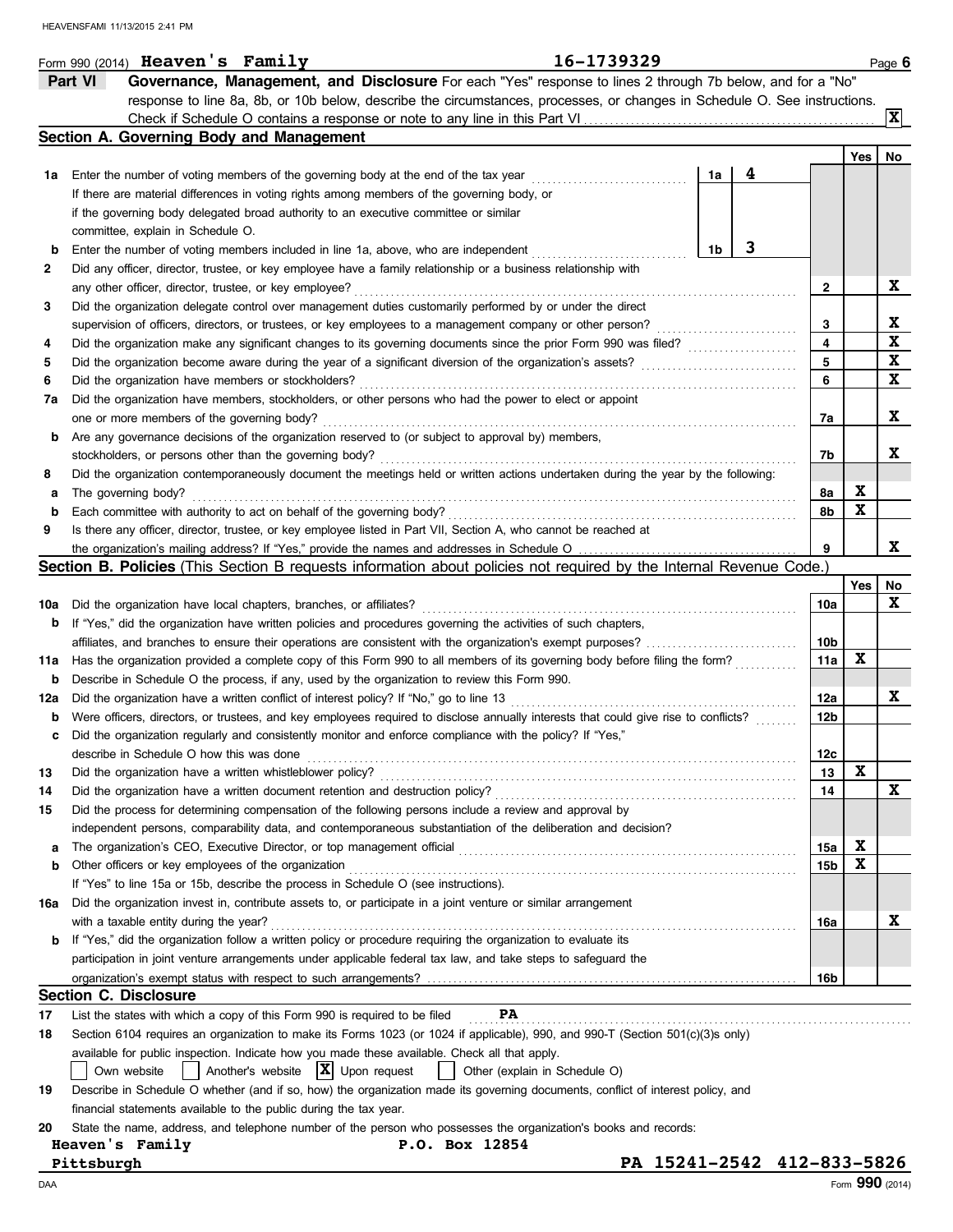|                                                                                                                                                               | Form 990 (2014) Heaven's Family                                                                                                                                                                                                  |                                                                                 | 16-1739329                                                                                       | Page 7 |  |  |  |  |  |  |
|---------------------------------------------------------------------------------------------------------------------------------------------------------------|----------------------------------------------------------------------------------------------------------------------------------------------------------------------------------------------------------------------------------|---------------------------------------------------------------------------------|--------------------------------------------------------------------------------------------------|--------|--|--|--|--|--|--|
| Part VII                                                                                                                                                      |                                                                                                                                                                                                                                  |                                                                                 | Compensation of Officers, Directors, Trustees, Key Employees, Highest Compensated Employees, and |        |  |  |  |  |  |  |
|                                                                                                                                                               | Independent Contractors                                                                                                                                                                                                          |                                                                                 |                                                                                                  |        |  |  |  |  |  |  |
|                                                                                                                                                               | Check if Schedule O contains a response or note to any line in this Part VII <i>concerential</i>                                                                                                                                 |                                                                                 |                                                                                                  |        |  |  |  |  |  |  |
| Section A.                                                                                                                                                    |                                                                                                                                                                                                                                  | Officers, Directors, Trustees, Key Employees, and Highest Compensated Employees |                                                                                                  |        |  |  |  |  |  |  |
| 1a Complete this table for all persons required to be listed. Report compensation for the calendar year ending with or within the<br>organization's tax year. |                                                                                                                                                                                                                                  |                                                                                 |                                                                                                  |        |  |  |  |  |  |  |
|                                                                                                                                                               | • List all of the organization's current officers, directors, trustees (whether individuals or organizations), regardless of amount of<br>compensation. Enter -0- in columns (D), $(E)$ , and $(F)$ if no compensation was paid. |                                                                                 |                                                                                                  |        |  |  |  |  |  |  |

List all of the organization's **current** key employees, if any. See instructions for definition of "key employee."

who received reportable compensation (Box 5 of Form W-2 and/or Box 7 of Form 1099-MISC) of more than \$100,000 from the organization and any related organizations. • List all of the organization's **current** key employees, if any. See instructions for definition of "key employee."<br>• List the organization's five **current** highest compensated employees (other than an officer, director,

• List all of the organization's **former** officers, key employees, and highest compensated employees who received more than<br>00,000 of reportable compensation from the organization and any related organizations \$100,000 of reportable compensation from the organization and any related organizations.

• List all of the organization's **former directors or trustees** that received, in the capacity as a former director or trustee of the property of the capacity as a former director or trustee of the property of the organiza organization, more than \$10,000 of reportable compensation from the organization and any related organizations. List persons in the following order: individual trustees or directors; institutional trustees; officers; key employees; highest compensated employees; and former such persons.

Check this box if neither the organization nor any related organization compensated any current officer, director, or trustee.

| (A)<br>(B)<br>Name and Title<br>Average |                               | (C)<br>Position                   |                      |             |              |                                                              |               | (D)<br>Reportable    | (E)<br>Reportable                | (F)<br>Estimated             |  |  |
|-----------------------------------------|-------------------------------|-----------------------------------|----------------------|-------------|--------------|--------------------------------------------------------------|---------------|----------------------|----------------------------------|------------------------------|--|--|
|                                         | hours per<br>week             |                                   |                      |             |              | (do not check more than one<br>box, unless person is both an |               | compensation<br>from | compensation from<br>related     | amount of<br>other           |  |  |
|                                         | (list any<br>hours for        |                                   |                      |             |              | officer and a director/trustee)                              |               | the<br>organization  | organizations<br>(W-2/1099-MISC) | compensation<br>from the     |  |  |
|                                         | related                       | Individual trustee<br>or director |                      | Officer     |              |                                                              | <b>Former</b> | (W-2/1099-MISC)      |                                  | organization                 |  |  |
|                                         | organizations<br>below dotted |                                   |                      |             | Key employee |                                                              |               |                      |                                  | and related<br>organizations |  |  |
|                                         | line)                         |                                   | nstitutional trustee |             |              | Highest compensated<br>employee                              |               |                      |                                  |                              |  |  |
|                                         |                               |                                   |                      |             |              |                                                              |               |                      |                                  |                              |  |  |
| $(1)$ David Servant                     |                               |                                   |                      |             |              |                                                              |               |                      |                                  |                              |  |  |
|                                         | 60.00                         |                                   |                      |             |              |                                                              |               |                      |                                  |                              |  |  |
| President                               | 0.00                          | $\boldsymbol{\mathrm{X}}$         |                      | $\mathbf x$ |              |                                                              |               | 63,853               | $\mathbf 0$                      | 16,000                       |  |  |
| (2) Richard Samuels                     | 25.00                         |                                   |                      |             |              |                                                              |               |                      |                                  |                              |  |  |
| Board Member                            | 0.00                          | $\boldsymbol{\mathrm{X}}$         |                      |             |              |                                                              |               | $\mathbf 0$          | $\mathbf 0$                      | $\mathbf{o}$                 |  |  |
| (3) Bruce Harris                        |                               |                                   |                      |             |              |                                                              |               |                      |                                  |                              |  |  |
|                                         | 1.00                          |                                   |                      |             |              |                                                              |               |                      |                                  |                              |  |  |
| Board Member                            | 0.00                          | $\pmb{\mathsf{X}}$                |                      |             |              |                                                              |               | 0                    | 0                                | $\mathbf 0$                  |  |  |
| (4) Daniel O'Connell                    |                               |                                   |                      |             |              |                                                              |               |                      |                                  |                              |  |  |
| Board Member                            | 25.00<br>0.00                 | $\mathbf x$                       |                      |             |              |                                                              |               | $\mathbf 0$          | $\mathbf 0$                      | $\mathbf 0$                  |  |  |
| (5) David Warnock                       |                               |                                   |                      |             |              |                                                              |               |                      |                                  |                              |  |  |
|                                         | 40.00                         |                                   |                      |             |              |                                                              |               |                      |                                  |                              |  |  |
| Treasurer/Secretary                     | 0.00                          |                                   |                      | $\mathbf x$ |              |                                                              |               | 44,144               | 0                                | $\mathbf 0$                  |  |  |
| (6)                                     |                               |                                   |                      |             |              |                                                              |               |                      |                                  |                              |  |  |
|                                         |                               |                                   |                      |             |              |                                                              |               |                      |                                  |                              |  |  |
| (7)                                     |                               |                                   |                      |             |              |                                                              |               |                      |                                  |                              |  |  |
|                                         |                               |                                   |                      |             |              |                                                              |               |                      |                                  |                              |  |  |
|                                         |                               |                                   |                      |             |              |                                                              |               |                      |                                  |                              |  |  |
| (8)                                     |                               |                                   |                      |             |              |                                                              |               |                      |                                  |                              |  |  |
|                                         |                               |                                   |                      |             |              |                                                              |               |                      |                                  |                              |  |  |
| (9)                                     |                               |                                   |                      |             |              |                                                              |               |                      |                                  |                              |  |  |
|                                         |                               |                                   |                      |             |              |                                                              |               |                      |                                  |                              |  |  |
|                                         |                               |                                   |                      |             |              |                                                              |               |                      |                                  |                              |  |  |
| (10)                                    |                               |                                   |                      |             |              |                                                              |               |                      |                                  |                              |  |  |
|                                         |                               |                                   |                      |             |              |                                                              |               |                      |                                  |                              |  |  |
| (11)                                    |                               |                                   |                      |             |              |                                                              |               |                      |                                  |                              |  |  |
|                                         |                               |                                   |                      |             |              |                                                              |               |                      |                                  |                              |  |  |
|                                         |                               |                                   |                      |             |              |                                                              |               |                      |                                  |                              |  |  |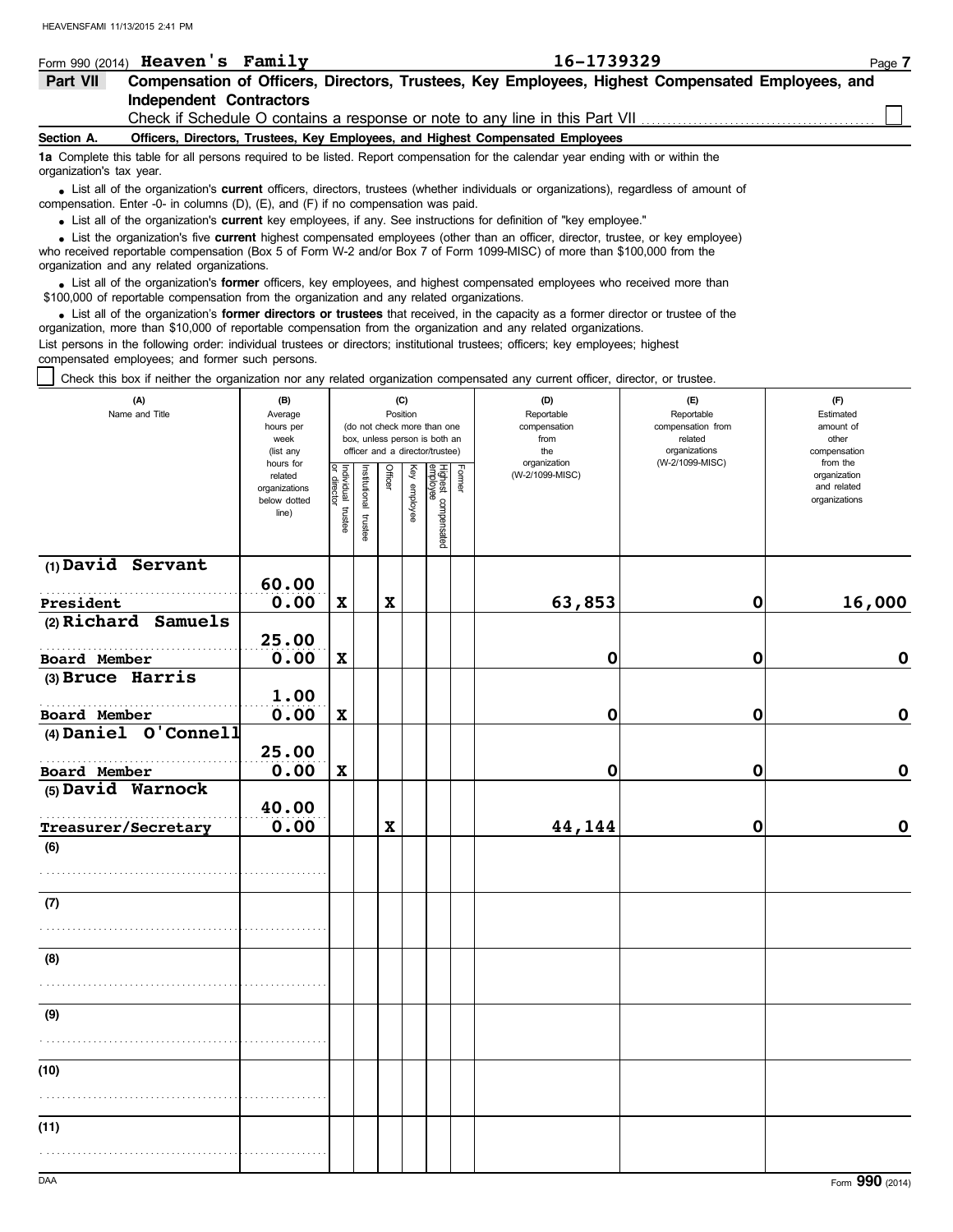|                                                                                       | HEAVENSFAMI 11/13/2015 2:41 PM<br>Form 990 (2014) Heaven's Family                                                                                                                                                                                                                                                                |                                                                                                                    |                                        |                       |         |                                                  |                                 |                                                                                                                                                                              | 16-1739329                                             |                                |                                                          |                     | Page 8  |
|---------------------------------------------------------------------------------------|----------------------------------------------------------------------------------------------------------------------------------------------------------------------------------------------------------------------------------------------------------------------------------------------------------------------------------|--------------------------------------------------------------------------------------------------------------------|----------------------------------------|-----------------------|---------|--------------------------------------------------|---------------------------------|------------------------------------------------------------------------------------------------------------------------------------------------------------------------------|--------------------------------------------------------|--------------------------------|----------------------------------------------------------|---------------------|---------|
| Part VII<br>(A)<br>(B)<br>Name and title<br>Average<br>hours per<br>week<br>(list any |                                                                                                                                                                                                                                                                                                                                  | (C)<br>Position<br>(do not check more than one<br>box, unless person is both an<br>officer and a director/trustee) |                                        |                       |         | (D)<br>Reportable<br>compensation<br>from<br>the |                                 | Section A. Officers, Directors, Trustees, Key Employees, and Highest Compensated Employees (continued)<br>(E)<br>Reportable<br>compensation from<br>related<br>organizations | (F)<br>Estimated<br>amount of<br>other<br>compensation |                                |                                                          |                     |         |
|                                                                                       |                                                                                                                                                                                                                                                                                                                                  | hours for<br>related<br>organizations<br>below dotted<br>line)                                                     | Individual 1<br>or director<br>trustee | Institutional trustee | Officer | Key employee                                     | Highest compensated<br>employee | Former                                                                                                                                                                       | organization<br>(W-2/1099-MISC)                        | (W-2/1099-MISC)                | from the<br>organization<br>and related<br>organizations |                     |         |
| (12)                                                                                  |                                                                                                                                                                                                                                                                                                                                  |                                                                                                                    |                                        |                       |         |                                                  |                                 |                                                                                                                                                                              |                                                        |                                |                                                          |                     |         |
| (13)                                                                                  |                                                                                                                                                                                                                                                                                                                                  |                                                                                                                    |                                        |                       |         |                                                  |                                 |                                                                                                                                                                              |                                                        |                                |                                                          |                     |         |
| (14)                                                                                  |                                                                                                                                                                                                                                                                                                                                  |                                                                                                                    |                                        |                       |         |                                                  |                                 |                                                                                                                                                                              |                                                        |                                |                                                          |                     |         |
| (15)                                                                                  |                                                                                                                                                                                                                                                                                                                                  |                                                                                                                    |                                        |                       |         |                                                  |                                 |                                                                                                                                                                              |                                                        |                                |                                                          |                     |         |
| (16)                                                                                  |                                                                                                                                                                                                                                                                                                                                  |                                                                                                                    |                                        |                       |         |                                                  |                                 |                                                                                                                                                                              |                                                        |                                |                                                          |                     |         |
| (17)                                                                                  |                                                                                                                                                                                                                                                                                                                                  |                                                                                                                    |                                        |                       |         |                                                  |                                 |                                                                                                                                                                              |                                                        |                                |                                                          |                     |         |
| (18)                                                                                  |                                                                                                                                                                                                                                                                                                                                  |                                                                                                                    |                                        |                       |         |                                                  |                                 |                                                                                                                                                                              |                                                        |                                |                                                          |                     |         |
| (19)                                                                                  |                                                                                                                                                                                                                                                                                                                                  |                                                                                                                    |                                        |                       |         |                                                  |                                 |                                                                                                                                                                              |                                                        |                                |                                                          |                     |         |
|                                                                                       |                                                                                                                                                                                                                                                                                                                                  |                                                                                                                    |                                        |                       |         |                                                  |                                 |                                                                                                                                                                              |                                                        |                                |                                                          |                     |         |
| d                                                                                     | c Total from continuation sheets to Part VII, Section A                                                                                                                                                                                                                                                                          |                                                                                                                    |                                        |                       |         |                                                  |                                 |                                                                                                                                                                              | 107,997<br>107,997                                     |                                | 16,000<br>16,000                                         |                     |         |
| $\mathbf{2}$                                                                          | Total number of individuals (including but not limited to those listed above) who received more than \$100,000 of<br>reportable compensation from the organization                                                                                                                                                               |                                                                                                                    |                                        | O                     |         |                                                  |                                 |                                                                                                                                                                              |                                                        |                                |                                                          |                     |         |
| 3<br>4                                                                                | Did the organization list any former officer, director, or trustee, key employee, or highest compensated<br>employee on line 1a? If "Yes," complete Schedule J for such individual<br>For any individual listed on line 1a, is the sum of reportable compensation and other compensation from the                                |                                                                                                                    |                                        |                       |         |                                                  |                                 |                                                                                                                                                                              |                                                        |                                | 3                                                        | Yes                 | No<br>X |
| 5                                                                                     | organization and related organizations greater than \$150,000? If "Yes," complete Schedule J for such<br>individual<br>Did any person listed on line 1a receive or accrue compensation from any unrelated organization or individual<br>for services rendered to the organization? If "Yes," complete Schedule J for such person |                                                                                                                    |                                        |                       |         |                                                  |                                 |                                                                                                                                                                              |                                                        |                                | 4<br>5                                                   |                     | X<br>X  |
|                                                                                       | Section B. Independent Contractors                                                                                                                                                                                                                                                                                               |                                                                                                                    |                                        |                       |         |                                                  |                                 |                                                                                                                                                                              |                                                        |                                |                                                          |                     |         |
| 1                                                                                     | Complete this table for your five highest compensated independent contractors that received more than \$100,000 of<br>compensation from the organization. Report compensation for the calendar year ending with or within the organization's tax year.                                                                           |                                                                                                                    |                                        |                       |         |                                                  |                                 |                                                                                                                                                                              |                                                        |                                |                                                          |                     |         |
|                                                                                       |                                                                                                                                                                                                                                                                                                                                  | Name and business address                                                                                          |                                        |                       |         |                                                  |                                 |                                                                                                                                                                              |                                                        | (B)<br>Description of services |                                                          | (C)<br>Compensation |         |
|                                                                                       |                                                                                                                                                                                                                                                                                                                                  |                                                                                                                    |                                        |                       |         |                                                  |                                 |                                                                                                                                                                              |                                                        |                                |                                                          |                     |         |
|                                                                                       |                                                                                                                                                                                                                                                                                                                                  |                                                                                                                    |                                        |                       |         |                                                  |                                 |                                                                                                                                                                              |                                                        |                                |                                                          |                     |         |
|                                                                                       |                                                                                                                                                                                                                                                                                                                                  |                                                                                                                    |                                        |                       |         |                                                  |                                 |                                                                                                                                                                              |                                                        |                                |                                                          |                     |         |
| 2                                                                                     | Total number of independent contractors (including but not limited to those listed above) who<br>received more than \$100,000 of compensation from the organization                                                                                                                                                              |                                                                                                                    |                                        |                       |         |                                                  |                                 |                                                                                                                                                                              |                                                        | 0                              |                                                          |                     |         |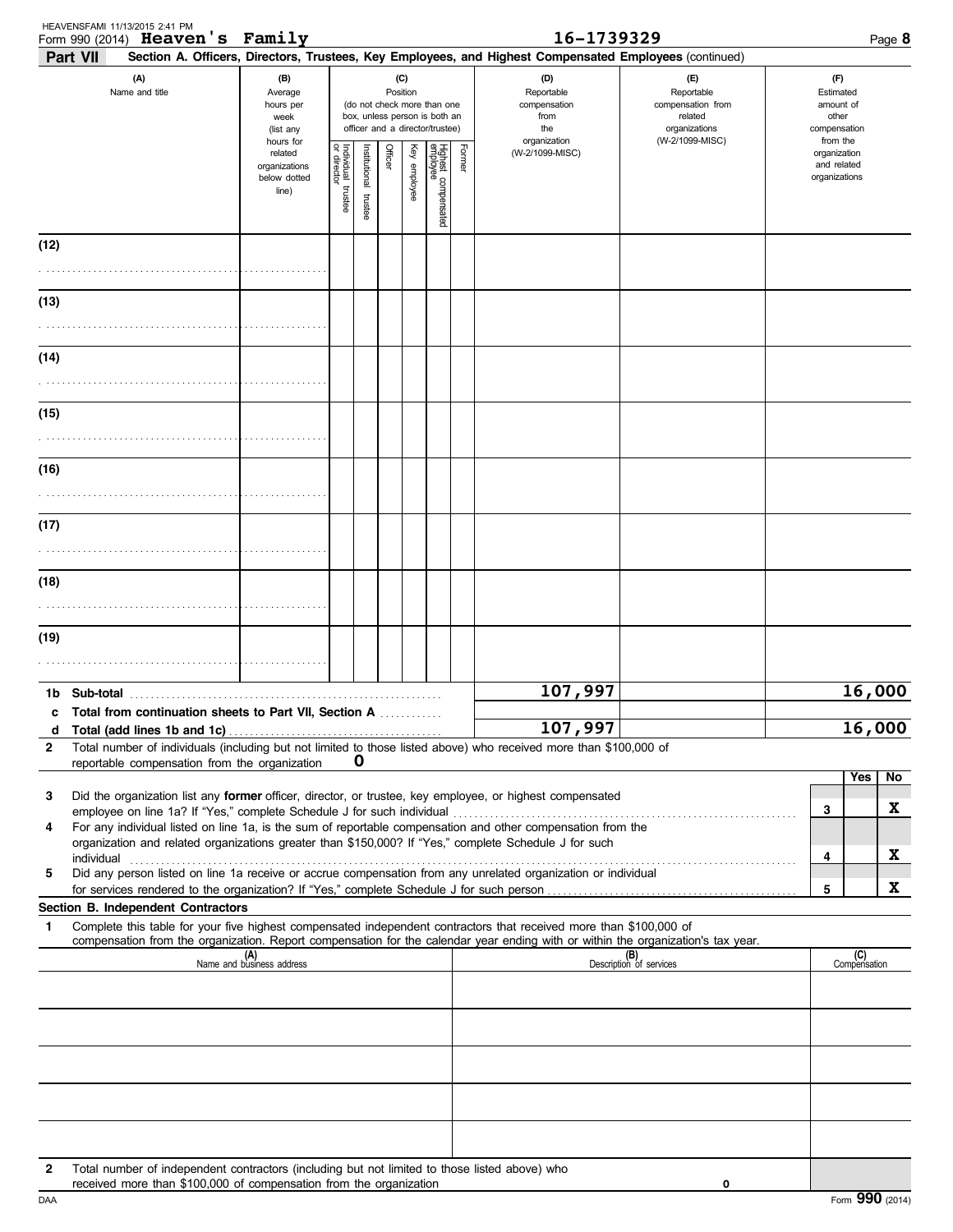#### **Part VIII Statement of Revenue** Check if Schedule O contains a response or note to any line in this Part VIII. **(A) (B) (C) (D)** Unrelated<br>business Total revenue Related or Unrelated Revenue excluded from tax exempt function under sections revenue 512-514 revenue , Gifts, Grants<br>milar Amounts **Contributions, Gifts, Grants and Other Similar Amounts 1a** Federated campaigns ..... **1a 1b b** Membership dues **........**.. **1c c** Fundraising events **. . . . . . . 1d d** Related organizations **......** |Contributions, Gif<br>|and Other Similar **1e e** Government grants (contributions) . . . . **f** All other contributions, gifts, grants, and similar amounts not included above **2,573,680 1f 7,103** \$ . . . . . . . . . . . . . . . . . . . . . **g** Noncash contributions included in lines 1a-1f: **2,573,680 h Total.** Add lines 1a–1f . . . . . . . . . . . . . . . . . . . . . . . . . . . . . . . . Program Service Revenue **Busn. Code Program Service Revenue 2a** . . . . . . . . . . . . . . . . . . . . . . . . . . . . . . . . . . . . . . . . . . . . . . **b c** . . . . . . . . . . . . . . . . . . . . . . . . . . . . . . . . . . . . . . . . . . . . . . **d** . . . . . . . . . . . . . . . . . . . . . . . . . . . . . . . . . . . . . . . . . . . . . . **e** . . . . . . . . . . . . . . . . . . . . . . . . . . . . . . . . . . . . . . . . . . . . . . **f** All other program service revenue . . . . . . . . . . . **g Total.** Add lines 2a–2f . . . . . . . . . . . . . . . . . . . . . . . . . . . . . . . . **3** Investment income (including dividends, interest, and other similar amounts) . . . . . . . . . . . . . . . . . . . . . . . . . . . **2,199 2,199** Income from investment of tax-exempt bond proceeds **4 5** Royalties .... (i) Real (ii) Personal **6a** Gross rents **b** Less: rental exps. **c** Rental inc. or (loss) **d** Net rental income or (loss) . . . . . . . . . . . . . . . . . . . . . . . . . . . . **7a** Gross amount from (i) Securities (ii) Other sales of assets other than inventory **b** Less: cost or other basis & sales exps. **c** Gain or (loss) **d** Net gain or (loss) . . . . . . . . . . . . . . . . . . . . . . . . . . . . . . . . . . . . . **8a** Gross income from fundraising events **Other Revenue Other Revenue** (not including \$ . . . . . . . . . . . . . . . . . . . . . . of contributions reported on line 1c). See Part IV, line 18 . . . . . . . . . . . . . . . **a b b** Less: direct expenses . . . . . . . . . **c** Net income or (loss) from fundraising events . . . . . . . . . Gross income from gaming activities. **9a** See Part IV, line 19 . . . . . . . . . . . . . . . **a b b** Less: direct expenses . . . . . . . . . Net income or (loss) from gaming activities . . . . . . . . . . . **c** 10a Gross sales of inventory, less returns and allowances ......... **1,858 a b b** Less: cost of goods sold . . . . . . . **1,858 1,858** Net income or (loss) from sales of inventory . . . . . . . . . . **c** Miscellaneous Revenue **Busn. Code 11a** . . . . . . . . . . . . . . . . . . . . . . . . . . . . . . . . . . . . . . . . . . . . . . **b** . . . . . . . . . . . . . . . . . . . . . . . . . . . . . . . . . . . . . . . . . . . . . . **c d** All other revenue ............................. **e Total.** Add lines 11a–11d . . . . . . . . . . . . . . . . . . . . . . . . . . . . . **2,577,737 1,858 0 2,199 Total revenue.** See instructions. . . . . . . . . . . . . . . . . . . . . . **12**

Form 990 (2014) Page **9 Heaven's Family 16-1739329**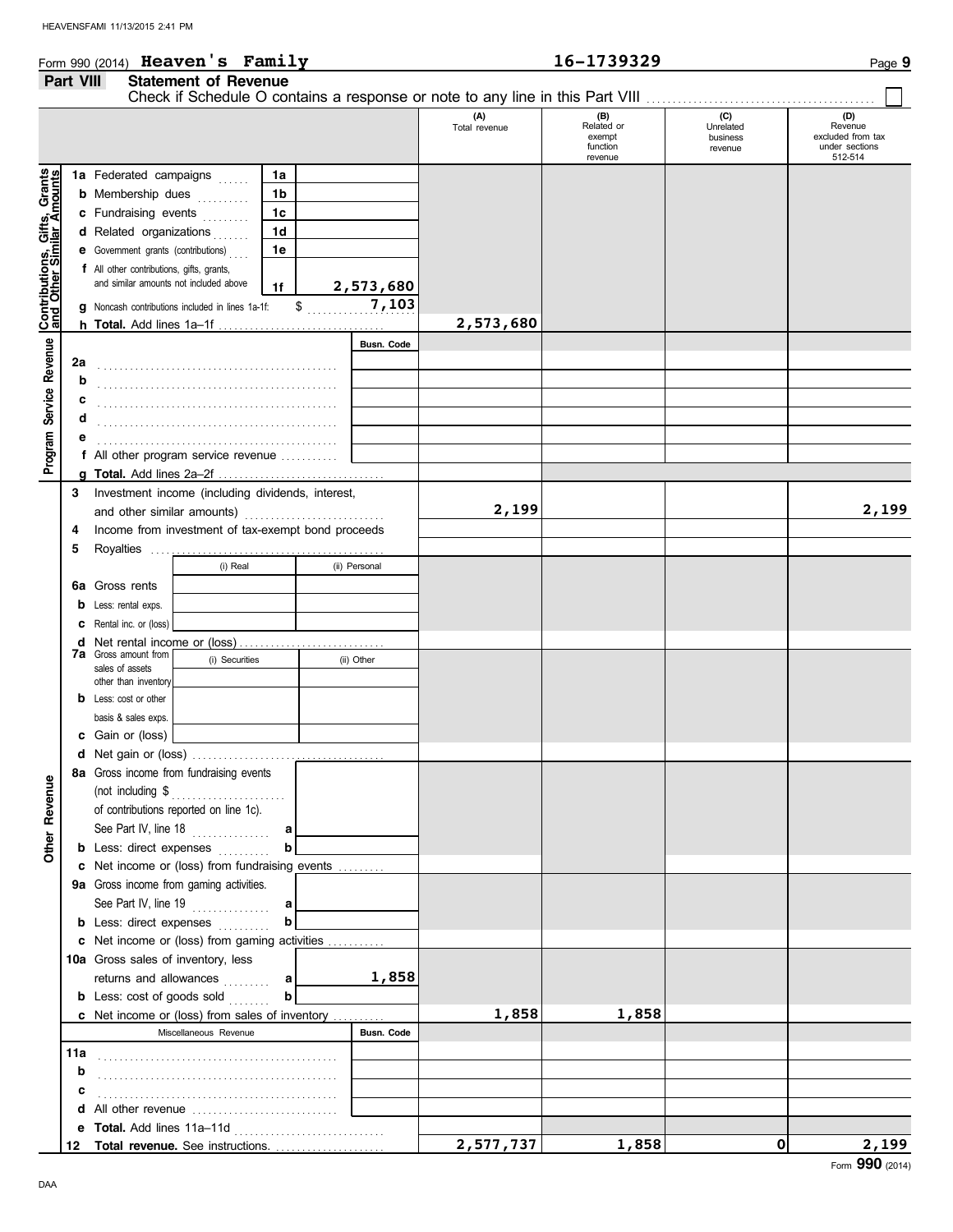#### **Part IX Statement of Functional Expenses** Form 990 (2014) Page **10 Heaven's Family 16-1739329** Section 501(c)(3) and 501(c)(4) organizations must complete all columns. All other organizations must complete column (A). **Do not include amounts reported on lines 6b, 7b, 8b, 9b, and 10b of Part VIII. 1** Grants and other assistance to domestic organizations **(A) (B) (C) (D)** Total expenses Program service Management and expenses general expenses Check if Schedule O contains a response or note to any line in this Part IX . . . . . . . . . . . . . . . . . . . . . . . . . . . . . . . . . . . . . . . . . . . . . . . . . . . . . . . . . . . . . . . . . . .

| 1.           | Grants and other assistance to domestic organizations     |                        |           |        |                    |
|--------------|-----------------------------------------------------------|------------------------|-----------|--------|--------------------|
|              | and domestic governments. See Part IV, line 21            |                        |           |        |                    |
| $\mathbf{2}$ | Grants and other assistance to domestic                   |                        |           |        |                    |
|              | individuals. See Part IV, line 22                         |                        |           |        |                    |
| 3            | Grants and other assistance to foreign                    |                        |           |        |                    |
|              | organizations, foreign governments, and foreign           |                        |           |        |                    |
|              | individuals. See Part IV, lines 15 and 16                 | 1,585,255              | 1,585,255 |        |                    |
| 4            | Benefits paid to or for members                           |                        |           |        |                    |
| 5            | Compensation of current officers, directors,              |                        |           |        |                    |
|              | trustees, and key employees                               | 107,996                | 69,117    | 12,959 | 25,920             |
| 6            | Compensation not included above, to disqualified          |                        |           |        |                    |
|              | persons (as defined under section 4958(f)(1)) and         |                        |           |        |                    |
|              | persons described in section 4958(c)(3)(B)                |                        |           |        |                    |
| $7^{\circ}$  | Other salaries and wages                                  | 215,169                | 143,467   | 23,901 | 47,801             |
| 8            | Pension plan accruals and contributions (include          |                        |           |        |                    |
|              | section 401(k) and 403(b) employer contributions)         |                        |           |        |                    |
| 9            |                                                           | 36,577                 | 23,409    | 4,389  | 8,779              |
|              | Other employee benefits                                   | 17,741                 | 11,354    | 2,129  | $\overline{4,258}$ |
| 10           | Payroll taxes                                             |                        |           |        |                    |
| 11           | Fees for services (non-employees):                        |                        |           |        |                    |
| a            |                                                           |                        |           |        |                    |
| b            | Legal                                                     | 9,555                  |           |        |                    |
|              |                                                           |                        |           | 9,555  |                    |
| d            | Lobbying                                                  |                        |           |        |                    |
| е            | Professional fundraising services. See Part IV, line 17   |                        |           |        |                    |
| f            | Investment management fees                                |                        |           |        |                    |
| a            | Other. (If line 11g amount exceeds 10% of line 25, column |                        |           |        |                    |
|              |                                                           | $\frac{24,116}{3,133}$ | 3,816     | 20,300 |                    |
| 12           | Advertising and promotion                                 |                        |           |        | 3,133              |
| 13           | Office expenses                                           | 50,597                 | 41,632    | 475    | 8,490              |
| 14           |                                                           | 29,482                 | 29,482    |        |                    |
| 15           |                                                           |                        |           |        |                    |
| 16           |                                                           | 18,040                 | 7,536     | 9,951  | 553                |
| 17           | Travel                                                    | 106,146                | 103,703   | 301    | $\overline{2,142}$ |
| 18           | Payments of travel or entertainment expenses              |                        |           |        |                    |
|              | for any federal, state, or local public officials         |                        |           |        |                    |
| 19           | Conferences, conventions, and meetings                    | 5,546                  | 4,122     | 1,161  | 263                |
| 20           |                                                           |                        |           |        |                    |
| 21           | Payments to affiliates                                    |                        |           |        |                    |
| 22           | Depreciation, depletion, and amortization                 |                        |           |        |                    |
| 23           | Insurance                                                 | 1,263                  |           | 1,263  |                    |
| 24           | Other expenses. Itemize expenses not covered              |                        |           |        |                    |
|              | above (List miscellaneous expenses in line 24e. If        |                        |           |        |                    |
|              | line 24e amount exceeds 10% of line 25, column            |                        |           |        |                    |
|              | (A) amount, list line 24e expenses on Schedule O.)        |                        |           |        |                    |
| a            | <b>Bank Fees</b>                                          | 32,845                 | 32,845    |        |                    |
| b            | Other Expenses                                            | 117                    | 117       |        |                    |
| c            |                                                           |                        |           |        |                    |
| d            |                                                           |                        |           |        |                    |
|              | .<br>e All other expenses                                 |                        |           |        |                    |
| 25           | Total functional expenses. Add lines 1 through 24e        | 2, 243, 578            | 2,055,855 | 86,384 | 101,339            |
| 26           | Joint costs. Complete this line only if the               |                        |           |        |                    |
|              | organization reported in column (B) joint costs           |                        |           |        |                    |
|              | from a combined educational campaign and                  |                        |           |        |                    |
|              | fundraising solicitation. Check here<br>if                |                        |           |        |                    |
| DAA          | following SOP 98-2 (ASC 958-720)                          |                        |           |        | Form 990 (2014)    |
|              |                                                           |                        |           |        |                    |

(D)<br>Fundraising expenses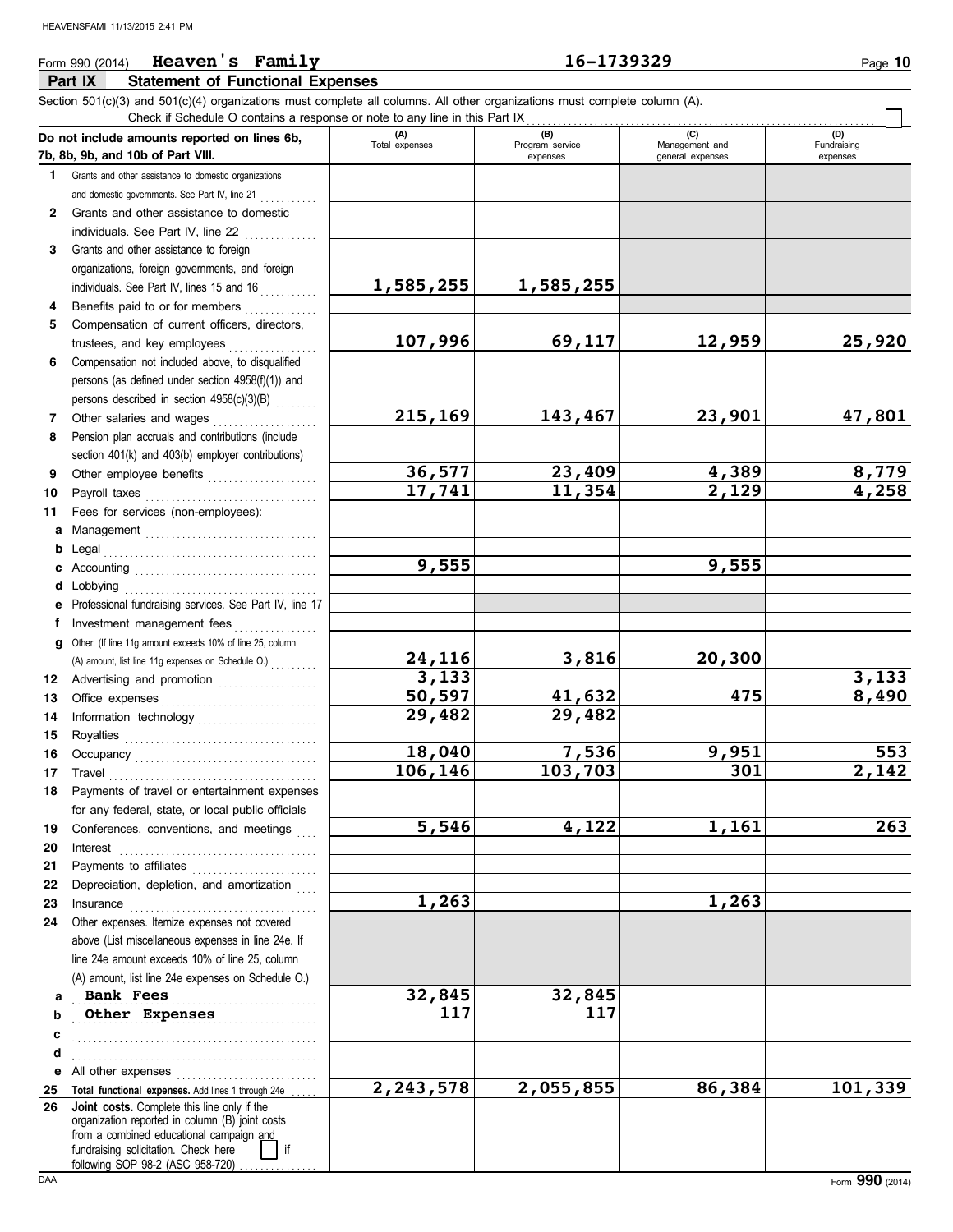### Form 990 (2014) Page **11 Heaven's Family 16-1739329 Part X Balance Sheet**

|                 |    | Check if Schedule O contains a response or note to any line in this Part X                                                                                                                                                     |                 |                                |                          |                |                        |
|-----------------|----|--------------------------------------------------------------------------------------------------------------------------------------------------------------------------------------------------------------------------------|-----------------|--------------------------------|--------------------------|----------------|------------------------|
|                 |    |                                                                                                                                                                                                                                |                 |                                | (A)<br>Beginning of year |                | (B)<br>End of year     |
|                 | 1  | Cash-non-interest bearing                                                                                                                                                                                                      |                 |                                | 61,475                   | $\mathbf{1}$   | 82,312                 |
|                 | 2  | Savings and temporary cash investments [111] [11] contract the same state of the same state of the same state of the state of the state of the state of the state of the state of the state of the state of the state of the s |                 |                                | 703,275                  | $\mathbf{2}$   | 1,034,988              |
|                 | З  | Pledges and grants receivable, net manufactured and state and grants receivable, net                                                                                                                                           |                 |                                |                          | 3              |                        |
|                 | 4  | Accounts receivable, net                                                                                                                                                                                                       |                 |                                |                          | 4              |                        |
|                 | 5  | Loans and other receivables from current and former officers, directors,                                                                                                                                                       |                 |                                |                          |                |                        |
|                 |    | trustees, key employees, and highest compensated employees.                                                                                                                                                                    |                 |                                |                          |                |                        |
|                 |    | Complete Part II of Schedule L                                                                                                                                                                                                 |                 |                                |                          | 5              |                        |
|                 | 6  | Loans and other receivables from other disqualified persons (as defined under section                                                                                                                                          |                 |                                |                          |                |                        |
|                 |    | $4958(f)(1)$ ), persons described in section $4958(c)(3)(B)$ , and contributing employers and                                                                                                                                  |                 |                                |                          |                |                        |
|                 |    | sponsoring organizations of section 501(c)(9) voluntary employees' beneficiary                                                                                                                                                 |                 |                                |                          |                |                        |
|                 |    |                                                                                                                                                                                                                                |                 |                                |                          | 6              |                        |
| Assets          | 7  |                                                                                                                                                                                                                                |                 |                                |                          | $\overline{7}$ |                        |
|                 | 8  | Inventories for sale or use                                                                                                                                                                                                    |                 |                                |                          | 8              |                        |
|                 | 9  | Prepaid expenses and deferred charges                                                                                                                                                                                          |                 |                                |                          | 9              |                        |
|                 |    | 10a Land, buildings, and equipment: cost or                                                                                                                                                                                    |                 |                                |                          |                |                        |
|                 |    | other basis. Complete Part VI of Schedule D [100]                                                                                                                                                                              |                 | 21,266                         |                          |                |                        |
|                 | b  | Less: accumulated depreciation                                                                                                                                                                                                 | 10 <sub>b</sub> | 9,634                          | 11,632                   | 10c            | <u>11,632</u>          |
|                 | 11 | Investments-publicly traded securities                                                                                                                                                                                         |                 |                                | 8,066                    | 11             | 7,082                  |
|                 | 12 |                                                                                                                                                                                                                                |                 |                                |                          | 12             |                        |
|                 | 13 |                                                                                                                                                                                                                                |                 |                                |                          | 13             |                        |
|                 | 14 | Intangible assets                                                                                                                                                                                                              |                 |                                |                          | 14             |                        |
|                 | 15 | Other assets. See Part IV, line 11                                                                                                                                                                                             |                 |                                | 2,126                    | 15             |                        |
|                 | 16 |                                                                                                                                                                                                                                |                 |                                | 786,574                  | 16             | 1,136,014              |
|                 | 17 |                                                                                                                                                                                                                                |                 | 15,307                         | 17                       | 30,491         |                        |
|                 | 18 |                                                                                                                                                                                                                                |                 | 18                             |                          |                |                        |
|                 | 19 | Deferred revenue                                                                                                                                                                                                               |                 |                                | 19                       |                |                        |
|                 | 20 | Tax-exempt bond liabilities                                                                                                                                                                                                    |                 |                                | 20                       |                |                        |
|                 | 21 |                                                                                                                                                                                                                                |                 | 21                             |                          |                |                        |
|                 | 22 | Loans and other payables to current and former officers, directors,                                                                                                                                                            |                 |                                |                          |                |                        |
| Liabilities     |    | trustees, key employees, highest compensated employees, and                                                                                                                                                                    |                 |                                |                          |                |                        |
|                 |    | disqualified persons. Complete Part II of Schedule L                                                                                                                                                                           |                 |                                |                          | 22             |                        |
|                 | 23 | Secured mortgages and notes payable to unrelated third parties [111] [11] Secured mortgages and notes payable to unrelated third parties [11] Annumental mortgages and notes payable to unrelated mortgages and mortgages and  |                 |                                |                          | 23             |                        |
|                 | 24 | Unsecured notes and loans payable to unrelated third parties                                                                                                                                                                   |                 |                                |                          | 24             |                        |
|                 | 25 | Other liabilities (including federal income tax, payables to related third                                                                                                                                                     |                 |                                |                          |                |                        |
|                 |    | parties, and other liabilities not included on lines 17-24). Complete Part X                                                                                                                                                   |                 |                                |                          |                |                        |
|                 |    | of Schedule D                                                                                                                                                                                                                  |                 |                                |                          | 25             |                        |
|                 | 26 |                                                                                                                                                                                                                                |                 |                                | 15,307                   | 26             | 30,491                 |
|                 |    | Organizations that follow SFAS 117 (ASC 958), check here                                                                                                                                                                       |                 | $\overline{\mathbf{x}}$<br>and |                          |                |                        |
|                 |    | complete lines 27 through 29, and lines 33 and 34.                                                                                                                                                                             |                 |                                |                          |                |                        |
| <b>Balances</b> | 27 | Unrestricted net assets                                                                                                                                                                                                        |                 |                                | 189,752                  | 27             | 37,854                 |
|                 | 28 | Temporarily restricted net assets                                                                                                                                                                                              |                 |                                | 581,515                  | 28             | $\overline{1,067,669}$ |
|                 | 29 | Permanently restricted net assets                                                                                                                                                                                              |                 |                                |                          | 29             |                        |
|                 |    | Organizations that do not follow SFAS 117 (ASC 958), check here                                                                                                                                                                | and             |                                |                          |                |                        |
| Assets or Fund  |    | complete lines 30 through 34.                                                                                                                                                                                                  |                 |                                |                          |                |                        |
|                 | 30 | Capital stock or trust principal, or current funds                                                                                                                                                                             |                 |                                |                          | 30             |                        |
|                 | 31 | Paid-in or capital surplus, or land, building, or equipment fund                                                                                                                                                               |                 |                                |                          | 31             |                        |
| ğ               | 32 | Retained earnings, endowment, accumulated income, or other funds                                                                                                                                                               |                 |                                |                          | 32             |                        |
|                 | 33 | Total net assets or fund balances                                                                                                                                                                                              | 771,267         | 33                             | 1,105,523                |                |                        |
|                 | 34 |                                                                                                                                                                                                                                |                 |                                | 786,574                  | 34             | 1,136,014              |

Form **990** (2014)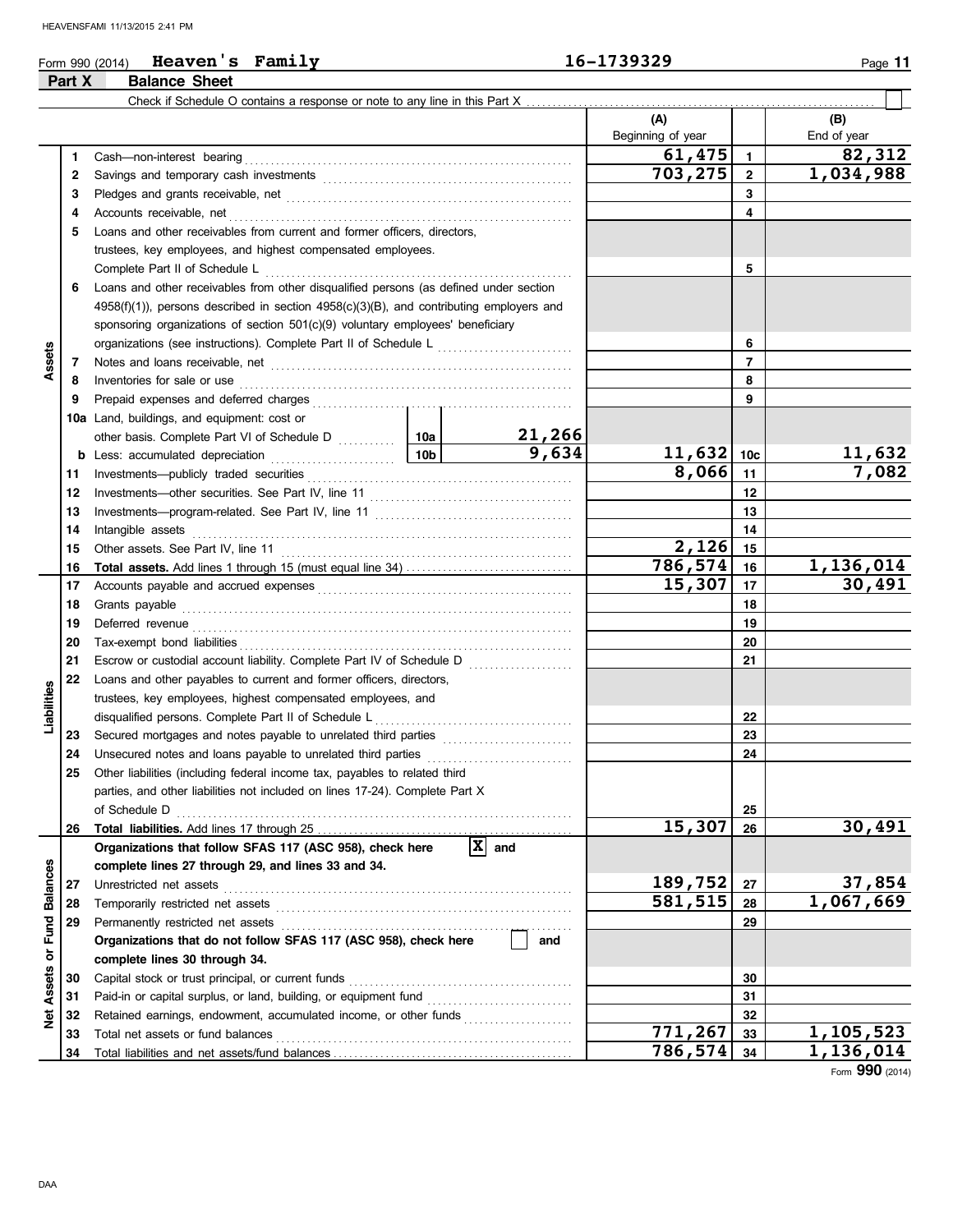|    | 16-1739329<br>Form 990 (2014) Heaven's Family                                                                                                                                                                                        |                         |                |         | Page 12   |
|----|--------------------------------------------------------------------------------------------------------------------------------------------------------------------------------------------------------------------------------------|-------------------------|----------------|---------|-----------|
|    | Part XI<br><b>Reconciliation of Net Assets</b>                                                                                                                                                                                       |                         |                |         |           |
|    |                                                                                                                                                                                                                                      |                         |                |         |           |
| 1  |                                                                                                                                                                                                                                      | $\blacksquare$          | 2,577,737      |         |           |
| 2  |                                                                                                                                                                                                                                      | $\mathbf{2}$            | 2,243,578      |         |           |
| 3  |                                                                                                                                                                                                                                      | 3                       |                | 334,159 |           |
| 4  |                                                                                                                                                                                                                                      | $\overline{\mathbf{4}}$ |                | 771,267 |           |
| 5  |                                                                                                                                                                                                                                      | 5                       |                |         | 97        |
| 6  | Donated services and use of facilities <b>constant of the constant of the constant of the constant of the constant of the constant of the constant of the constant of the constant of the constant of the constant of the consta</b> | 6                       |                |         |           |
| 7  | Investment expenses                                                                                                                                                                                                                  | $\overline{7}$          |                |         |           |
| 8  | Prior period adjustments                                                                                                                                                                                                             | 8                       |                |         |           |
| 9  |                                                                                                                                                                                                                                      | 9                       |                |         |           |
| 10 | Net assets or fund balances at end of year. Combine lines 3 through 9 (must equal Part X, line                                                                                                                                       |                         |                |         |           |
|    | 33, column (B))                                                                                                                                                                                                                      | 10                      | 1,105,523      |         |           |
|    | Part XII<br><b>Financial Statements and Reporting</b>                                                                                                                                                                                |                         |                |         |           |
|    |                                                                                                                                                                                                                                      |                         |                |         |           |
|    |                                                                                                                                                                                                                                      |                         |                | Yes     | <b>No</b> |
| 1. | $X$ Accrual<br>Cash<br>Other<br>Accounting method used to prepare the Form 990:                                                                                                                                                      |                         |                |         |           |
|    | If the organization changed its method of accounting from a prior year or checked "Other," explain in                                                                                                                                |                         |                |         |           |
|    | Schedule O.                                                                                                                                                                                                                          |                         |                |         |           |
|    | 2a Were the organization's financial statements compiled or reviewed by an independent accountant?                                                                                                                                   |                         | 2a             |         | X         |
|    | If "Yes," check a box below to indicate whether the financial statements for the year were compiled or                                                                                                                               |                         |                |         |           |
|    | reviewed on a separate basis, consolidated basis, or both:                                                                                                                                                                           |                         |                |         |           |
|    | Separate basis<br>Consolidated basis<br>Both consolidated and separate basis                                                                                                                                                         |                         |                |         |           |
|    | <b>b</b> Were the organization's financial statements audited by an independent accountant?                                                                                                                                          |                         | 2 <sub>b</sub> | X       |           |
|    | If "Yes," check a box below to indicate whether the financial statements for the year were audited on a                                                                                                                              |                         |                |         |           |
|    | separate basis, consolidated basis, or both:                                                                                                                                                                                         |                         |                |         |           |
|    | Consolidated basis<br>Separate basis<br>Both consolidated and separate basis                                                                                                                                                         |                         |                |         |           |
|    | c If "Yes" to line 2a or 2b, does the organization have a committee that assumes responsibility for oversight                                                                                                                        |                         |                |         |           |
|    | of the audit, review, or compilation of its financial statements and selection of an independent accountant?<br>.                                                                                                                    |                         | 2c             | X       |           |
|    | If the organization changed either its oversight process or selection process during the tax year, explain in                                                                                                                        |                         |                |         |           |
|    | Schedule O.                                                                                                                                                                                                                          |                         |                |         |           |
|    | 3a As a result of a federal award, was the organization required to undergo an audit or audits as set forth in                                                                                                                       |                         |                |         |           |
|    | the Single Audit Act and OMB Circular A-133?                                                                                                                                                                                         |                         | Зa             |         | X         |
|    | <b>b</b> If "Yes," did the organization undergo the required audit or audits? If the organization did not undergo the                                                                                                                |                         |                |         |           |
|    | required audit or audits, explain why in Schedule O and describe any steps taken to undergo such audits.                                                                                                                             |                         | 3 <sub>b</sub> |         |           |

Form **990** (2014)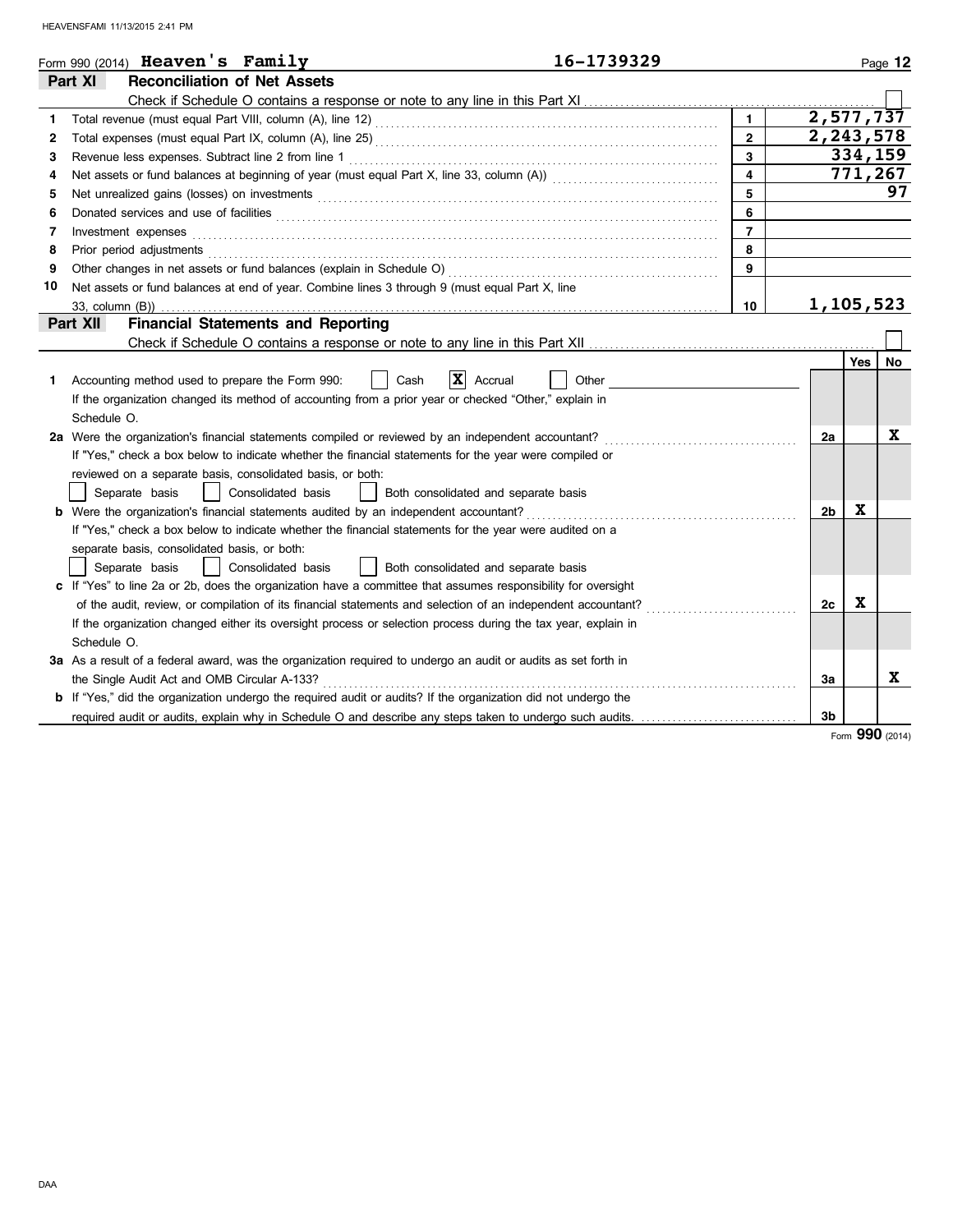| <b>SCHEDULE A</b>                                                                                       |                                                                                                                                                                                                                                                         | <b>Public Charity Status and Public Support</b>                                                                                                                                                                                                  |     |                          |                        | OMB No. 1545-0047              |  |  |
|---------------------------------------------------------------------------------------------------------|---------------------------------------------------------------------------------------------------------------------------------------------------------------------------------------------------------------------------------------------------------|--------------------------------------------------------------------------------------------------------------------------------------------------------------------------------------------------------------------------------------------------|-----|--------------------------|------------------------|--------------------------------|--|--|
| (Form 990 or 990-EZ)                                                                                    |                                                                                                                                                                                                                                                         | Complete if the organization is a section $501(c)(3)$ organization or a section                                                                                                                                                                  |     |                          |                        | 14                             |  |  |
|                                                                                                         |                                                                                                                                                                                                                                                         | 4947(a)(1) nonexempt charitable trust.<br>Attach to Form 990 or Form 990-EZ.                                                                                                                                                                     |     |                          |                        | Open to Public                 |  |  |
| Department of the Treasury<br>Internal Revenue Service                                                  |                                                                                                                                                                                                                                                         | Information about Schedule A (Form 990 or 990-EZ) and its instructions is at www.irs.gov/form990.                                                                                                                                                |     |                          |                        | Inspection                     |  |  |
| Name of the organization                                                                                |                                                                                                                                                                                                                                                         |                                                                                                                                                                                                                                                  |     |                          |                        | Employer identification number |  |  |
|                                                                                                         | Heaven's Family                                                                                                                                                                                                                                         |                                                                                                                                                                                                                                                  |     |                          | 16-1739329             |                                |  |  |
| Part I                                                                                                  |                                                                                                                                                                                                                                                         | Reason for Public Charity Status (All organizations must complete this part.) See instructions.                                                                                                                                                  |     |                          |                        |                                |  |  |
|                                                                                                         | The organization is not a private foundation because it is: (For lines 1 through 11, check only one box.)                                                                                                                                               |                                                                                                                                                                                                                                                  |     |                          |                        |                                |  |  |
| A church, convention of churches, or association of churches described in section 170(b)(1)(A)(i).<br>1 |                                                                                                                                                                                                                                                         |                                                                                                                                                                                                                                                  |     |                          |                        |                                |  |  |
| 2                                                                                                       | A school described in section 170(b)(1)(A)(ii). (Attach Schedule E.)                                                                                                                                                                                    |                                                                                                                                                                                                                                                  |     |                          |                        |                                |  |  |
| 3                                                                                                       | A hospital or a cooperative hospital service organization described in section $170(b)(1)(A)(iii)$ .<br>A medical research organization operated in conjunction with a hospital described in section 170(b)(1)(A)(iii). Enter the hospital's name,<br>4 |                                                                                                                                                                                                                                                  |     |                          |                        |                                |  |  |
| city, and state:                                                                                        |                                                                                                                                                                                                                                                         |                                                                                                                                                                                                                                                  |     |                          |                        |                                |  |  |
| 5                                                                                                       | An organization operated for the benefit of a college or university owned or operated by a governmental unit described in                                                                                                                               |                                                                                                                                                                                                                                                  |     |                          |                        |                                |  |  |
|                                                                                                         | section 170(b)(1)(A)(iv). (Complete Part II.)                                                                                                                                                                                                           |                                                                                                                                                                                                                                                  |     |                          |                        |                                |  |  |
| 6                                                                                                       |                                                                                                                                                                                                                                                         | A federal, state, or local government or governmental unit described in section 170(b)(1)(A)(v).                                                                                                                                                 |     |                          |                        |                                |  |  |
| X<br>7                                                                                                  |                                                                                                                                                                                                                                                         | An organization that normally receives a substantial part of its support from a governmental unit or from the general public                                                                                                                     |     |                          |                        |                                |  |  |
|                                                                                                         | described in section 170(b)(1)(A)(vi). (Complete Part II.)                                                                                                                                                                                              |                                                                                                                                                                                                                                                  |     |                          |                        |                                |  |  |
| 8                                                                                                       |                                                                                                                                                                                                                                                         | A community trust described in section 170(b)(1)(A)(vi). (Complete Part II.)                                                                                                                                                                     |     |                          |                        |                                |  |  |
| 9                                                                                                       |                                                                                                                                                                                                                                                         | An organization that normally receives: (1) more than 33 1/3% of its support from contributions, membership fees, and gross                                                                                                                      |     |                          |                        |                                |  |  |
|                                                                                                         |                                                                                                                                                                                                                                                         | receipts from activities related to its exempt functions—subject to certain exceptions, and (2) no more than 33 1/3% of its<br>support from gross investment income and unrelated business taxable income (less section 511 tax) from businesses |     |                          |                        |                                |  |  |
|                                                                                                         |                                                                                                                                                                                                                                                         | acquired by the organization after June 30, 1975. See section 509(a)(2). (Complete Part III.)                                                                                                                                                    |     |                          |                        |                                |  |  |
| 10                                                                                                      |                                                                                                                                                                                                                                                         | An organization organized and operated exclusively to test for public safety. See section 509(a)(4).                                                                                                                                             |     |                          |                        |                                |  |  |
| 11                                                                                                      |                                                                                                                                                                                                                                                         | An organization organized and operated exclusively for the benefit of, to perform the functions of, or to carry out the purposes of                                                                                                              |     |                          |                        |                                |  |  |
|                                                                                                         |                                                                                                                                                                                                                                                         | one or more publicly supported organizations described in section 509(a)(1) or section 509(a)(2). See section 509(a)(3). Check                                                                                                                   |     |                          |                        |                                |  |  |
|                                                                                                         |                                                                                                                                                                                                                                                         | the box in lines 11a through 11d that describes the type of supporting organization and complete lines 11e, 11f, and 11g.                                                                                                                        |     |                          |                        |                                |  |  |
| а                                                                                                       |                                                                                                                                                                                                                                                         | Type I. A supporting organization operated, supervised, or controlled by its supported organization(s), typically by giving                                                                                                                      |     |                          |                        |                                |  |  |
|                                                                                                         |                                                                                                                                                                                                                                                         | the supported organization(s) the power to regularly appoint or elect a majority of the directors or trustees of the supporting                                                                                                                  |     |                          |                        |                                |  |  |
|                                                                                                         | organization. You must complete Part IV, Sections A and B.                                                                                                                                                                                              |                                                                                                                                                                                                                                                  |     |                          |                        |                                |  |  |
| b                                                                                                       |                                                                                                                                                                                                                                                         | Type II. A supporting organization supervised or controlled in connection with its supported organization(s), by having                                                                                                                          |     |                          |                        |                                |  |  |
|                                                                                                         |                                                                                                                                                                                                                                                         | control or management of the supporting organization vested in the same persons that control or manage the supported                                                                                                                             |     |                          |                        |                                |  |  |
|                                                                                                         | organization(s). You must complete Part IV, Sections A and C.                                                                                                                                                                                           |                                                                                                                                                                                                                                                  |     |                          |                        |                                |  |  |
| c                                                                                                       |                                                                                                                                                                                                                                                         | Type III functionally integrated. A supporting organization operated in connection with, and functionally integrated with,                                                                                                                       |     |                          |                        |                                |  |  |
|                                                                                                         |                                                                                                                                                                                                                                                         | its supported organization(s) (see instructions). You must complete Part IV, Sections A, D, and E.                                                                                                                                               |     |                          |                        |                                |  |  |
| d                                                                                                       |                                                                                                                                                                                                                                                         | Type III non-functionally integrated. A supporting organization operated in connection with its supported organization(s)                                                                                                                        |     |                          |                        |                                |  |  |
|                                                                                                         |                                                                                                                                                                                                                                                         | that is not functionally integrated. The organization generally must satisfy a distribution requirement and an attentiveness                                                                                                                     |     |                          |                        |                                |  |  |
|                                                                                                         |                                                                                                                                                                                                                                                         | requirement (see instructions). You must complete Part IV, Sections A and D, and Part V.<br>Check this box if the organization received a written determination from the IRS that it is a Type I, Type II, Type III                              |     |                          |                        |                                |  |  |
| е                                                                                                       |                                                                                                                                                                                                                                                         | functionally integrated, or Type III non-functionally integrated supporting organization.                                                                                                                                                        |     |                          |                        |                                |  |  |
| f                                                                                                       | Enter the number of supported organizations                                                                                                                                                                                                             |                                                                                                                                                                                                                                                  |     |                          |                        |                                |  |  |
|                                                                                                         | Provide the following information about the supported organization(s).                                                                                                                                                                                  |                                                                                                                                                                                                                                                  |     |                          |                        |                                |  |  |
| (i) Name of supported                                                                                   | $(ii)$ $EIN$                                                                                                                                                                                                                                            | (iii) Type of organization                                                                                                                                                                                                                       |     | (iv) Is the organization | (v) Amount of monetary | (vi) Amount of                 |  |  |
| organization                                                                                            |                                                                                                                                                                                                                                                         | (described on lines 1-9                                                                                                                                                                                                                          |     | listed in your governing | support (see           | other support (see             |  |  |
|                                                                                                         |                                                                                                                                                                                                                                                         | above or IRC section<br>(see instructions))                                                                                                                                                                                                      |     | document?                | instructions)          | instructions)                  |  |  |
|                                                                                                         |                                                                                                                                                                                                                                                         |                                                                                                                                                                                                                                                  | Yes | No                       |                        |                                |  |  |
| (A)                                                                                                     |                                                                                                                                                                                                                                                         |                                                                                                                                                                                                                                                  |     |                          |                        |                                |  |  |
| (B)                                                                                                     |                                                                                                                                                                                                                                                         |                                                                                                                                                                                                                                                  |     |                          |                        |                                |  |  |
|                                                                                                         |                                                                                                                                                                                                                                                         |                                                                                                                                                                                                                                                  |     |                          |                        |                                |  |  |
| (C)                                                                                                     |                                                                                                                                                                                                                                                         |                                                                                                                                                                                                                                                  |     |                          |                        |                                |  |  |
| (D)                                                                                                     |                                                                                                                                                                                                                                                         |                                                                                                                                                                                                                                                  |     |                          |                        |                                |  |  |
| (E)                                                                                                     |                                                                                                                                                                                                                                                         |                                                                                                                                                                                                                                                  |     |                          |                        |                                |  |  |
|                                                                                                         |                                                                                                                                                                                                                                                         |                                                                                                                                                                                                                                                  |     |                          |                        |                                |  |  |
| Total                                                                                                   |                                                                                                                                                                                                                                                         |                                                                                                                                                                                                                                                  |     |                          |                        |                                |  |  |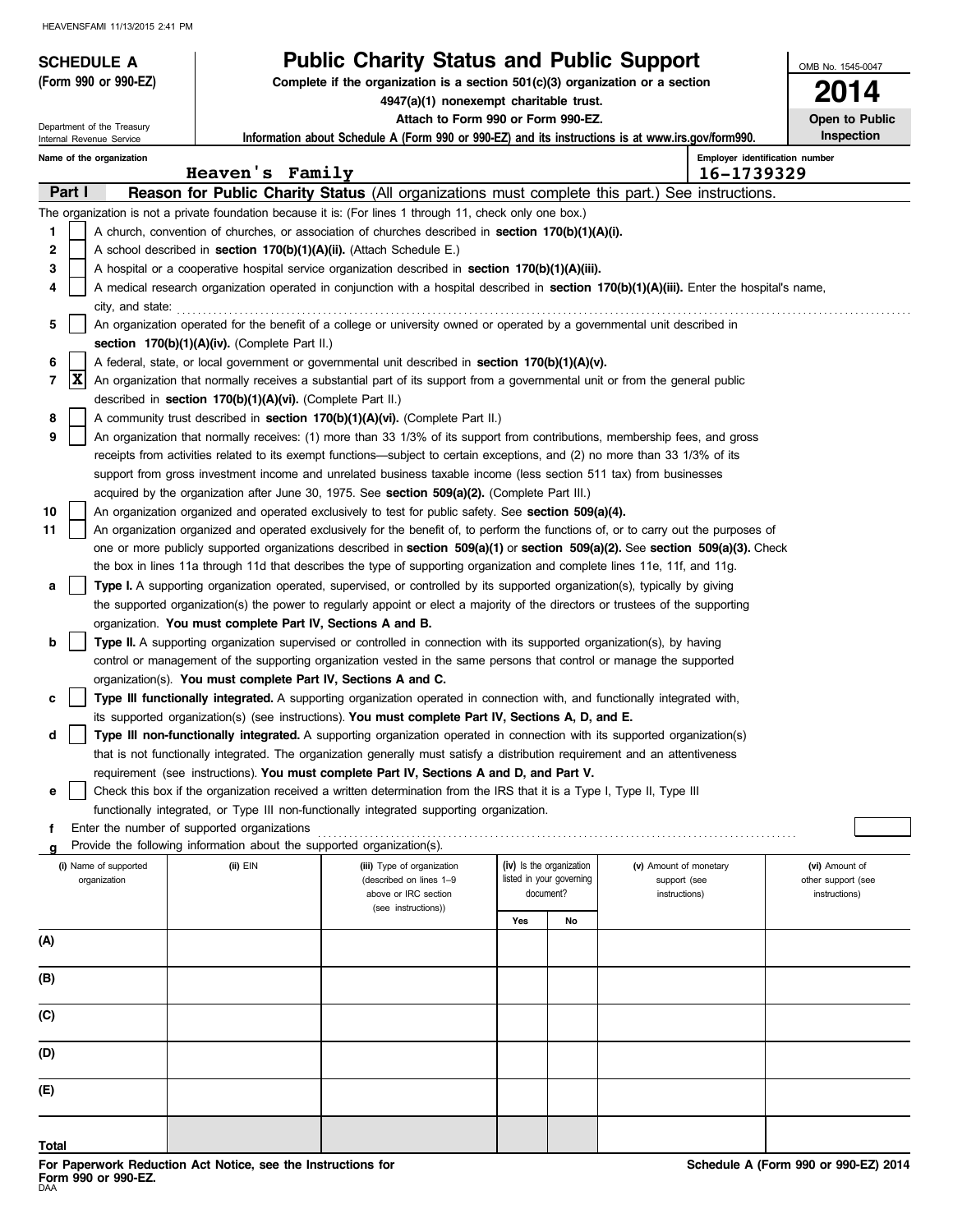#### Schedule A (Form 990 or 990-EZ) 2014 Page **2 Heaven's Family 16-1739329**

(Complete only if you checked the box on line 5, 7, or 8 of Part I or if the organization failed to qualify under Part II Support Schedule for Organizations Described in Sections 170(b)(1)(A)(iv) and 170(b)(1)(A)(vi) Part III. If the organization fails to qualify under the tests listed below, please complete Part III.)

|              | <b>Section A. Public Support</b>                                                                                                                                                                                   |                                                                                                                         |           |            |            |            |                                    |  |  |  |
|--------------|--------------------------------------------------------------------------------------------------------------------------------------------------------------------------------------------------------------------|-------------------------------------------------------------------------------------------------------------------------|-----------|------------|------------|------------|------------------------------------|--|--|--|
|              | Calendar year (or fiscal year beginning in)                                                                                                                                                                        | (a) 2010                                                                                                                | (b) 2011  | $(c)$ 2012 | $(d)$ 2013 | (e) $2014$ | (f) Total                          |  |  |  |
| 1.           | Gifts, grants, contributions, and<br>membership fees received. (Do not<br>include any "unusual grants.")                                                                                                           | 1,532,717                                                                                                               | 1,666,938 | 1,655,165  | 1,865,782  | 2,566,577  | 9,287,179                          |  |  |  |
| $\mathbf{2}$ | Tax revenues levied for the<br>organization's benefit and either paid<br>to or expended on its behalf                                                                                                              |                                                                                                                         |           |            |            |            |                                    |  |  |  |
| 3            | The value of services or facilities<br>furnished by a governmental unit to the<br>organization without charge                                                                                                      |                                                                                                                         |           |            |            |            |                                    |  |  |  |
| 4            | Total. Add lines 1 through 3                                                                                                                                                                                       | 1,532,717                                                                                                               | 1,666,938 | 1,655,165  | 1,865,782  | 2,566,577  | 9,287,179                          |  |  |  |
| 5            | The portion of total contributions by<br>each person (other than a<br>governmental unit or publicly<br>supported organization) included on<br>line 1 that exceeds 2% of the amount<br>shown on line 11, column (f) |                                                                                                                         |           |            |            |            |                                    |  |  |  |
| 6            | Public support. Subtract line 5 from line 4.                                                                                                                                                                       |                                                                                                                         |           |            |            |            | 2,393,326<br>6,893,853             |  |  |  |
|              | <b>Section B. Total Support</b>                                                                                                                                                                                    |                                                                                                                         |           |            |            |            |                                    |  |  |  |
|              | Calendar year (or fiscal year beginning in)                                                                                                                                                                        | (a) 2010                                                                                                                | (b) 2011  | (c) 2012   | $(d)$ 2013 | (e) $2014$ | (f) Total                          |  |  |  |
| 7            | Amounts from line 4                                                                                                                                                                                                | 1,532,717                                                                                                               | 1,666,938 | 1,655,165  | 1,865,782  | 2,566,577  | 9,287,179                          |  |  |  |
| 8            | Gross income from interest, dividends.<br>payments received on securities loans,<br>rents, royalties and income from similar                                                                                       | 1,691                                                                                                                   | 3,110     | 1,106      | 1,250      | 2,199      | 9,356                              |  |  |  |
| 9            | Net income from unrelated business<br>activities, whether or not the business<br>is regularly carried on                                                                                                           |                                                                                                                         |           |            |            |            |                                    |  |  |  |
| 10           | Other income. Do not include gain or<br>loss from the sale of capital assets                                                                                                                                       | 4,807                                                                                                                   | 4,064     | 5,129      | 5,458      | 1,858      | 21,316                             |  |  |  |
| 11           | Total support. Add lines 7 through 10                                                                                                                                                                              |                                                                                                                         |           |            |            |            | 9,317,851                          |  |  |  |
| 12           | Gross receipts from related activities, etc. (see instructions)                                                                                                                                                    |                                                                                                                         |           |            |            | 12         | 1,858                              |  |  |  |
| 13           | First five years. If the Form 990 is for the organization's first, second, third, fourth, or fifth tax year as a section 501(c)(3)                                                                                 |                                                                                                                         |           |            |            |            |                                    |  |  |  |
|              | organization, check this box and stop here                                                                                                                                                                         |                                                                                                                         |           |            |            |            |                                    |  |  |  |
|              | Section C. Computation of Public Support Percentage                                                                                                                                                                |                                                                                                                         |           |            |            |            |                                    |  |  |  |
| 14           | Public support percentage for 2014 (line 6, column (f) divided by line 11, column (f)) [[[[[[[[[[[[[[[[[[[[[[                                                                                                      |                                                                                                                         |           |            |            | 14         | 73.99%                             |  |  |  |
| 15           | Public support percentage from 2013 Schedule A, Part II, line 14                                                                                                                                                   |                                                                                                                         |           |            |            | 15         | $87.86\%$                          |  |  |  |
| 16a          | 33 1/3% support test-2014. If the organization did not check the box on line 13, and line 14 is 33 1/3% or more, check this                                                                                        |                                                                                                                         |           |            |            |            |                                    |  |  |  |
|              | box and stop here. The organization qualifies as a publicly supported organization                                                                                                                                 |                                                                                                                         |           |            |            |            | $\blacktriangleright \overline{X}$ |  |  |  |
| b            | 33 1/3% support test-2013. If the organization did not check a box on line 13 or 16a, and line 15 is 33 1/3% or more,                                                                                              |                                                                                                                         |           |            |            |            |                                    |  |  |  |
|              | check this box and stop here. The organization qualifies as a publicly supported organization                                                                                                                      |                                                                                                                         |           |            |            |            |                                    |  |  |  |
| 17a          | 10%-facts-and-circumstances test-2014. If the organization did not check a box on line 13, 16a, or 16b, and line 14 is                                                                                             |                                                                                                                         |           |            |            |            |                                    |  |  |  |
|              |                                                                                                                                                                                                                    | 10% or more, and if the organization meets the "facts-and-circumstances" test, check this box and stop here. Explain in |           |            |            |            |                                    |  |  |  |
|              | Part VI how the organization meets the "facts-and-circumstances" test. The organization qualifies as a publicly supported<br>organization                                                                          |                                                                                                                         |           |            |            |            |                                    |  |  |  |
| b            | 10%-facts-and-circumstances test-2013. If the organization did not check a box on line 13, 16a, 16b, or 17a, and line                                                                                              |                                                                                                                         |           |            |            |            |                                    |  |  |  |
|              | 15 is 10% or more, and if the organization meets the "facts-and-circumstances" test, check this box and stop here.                                                                                                 |                                                                                                                         |           |            |            |            |                                    |  |  |  |
|              | Explain in Part VI how the organization meets the "facts-and-circumstances" test. The organization qualifies as a publicly                                                                                         |                                                                                                                         |           |            |            |            |                                    |  |  |  |
|              | supported organization contains and contains a supported organization of the supported organization                                                                                                                |                                                                                                                         |           |            |            |            |                                    |  |  |  |
| 18           | Private foundation. If the organization did not check a box on line 13, 16a, 16b, 17a, or 17b, check this box and see                                                                                              |                                                                                                                         |           |            |            |            |                                    |  |  |  |
|              | instructions                                                                                                                                                                                                       |                                                                                                                         |           |            |            |            |                                    |  |  |  |

**Schedule A (Form 990 or 990-EZ) 2014**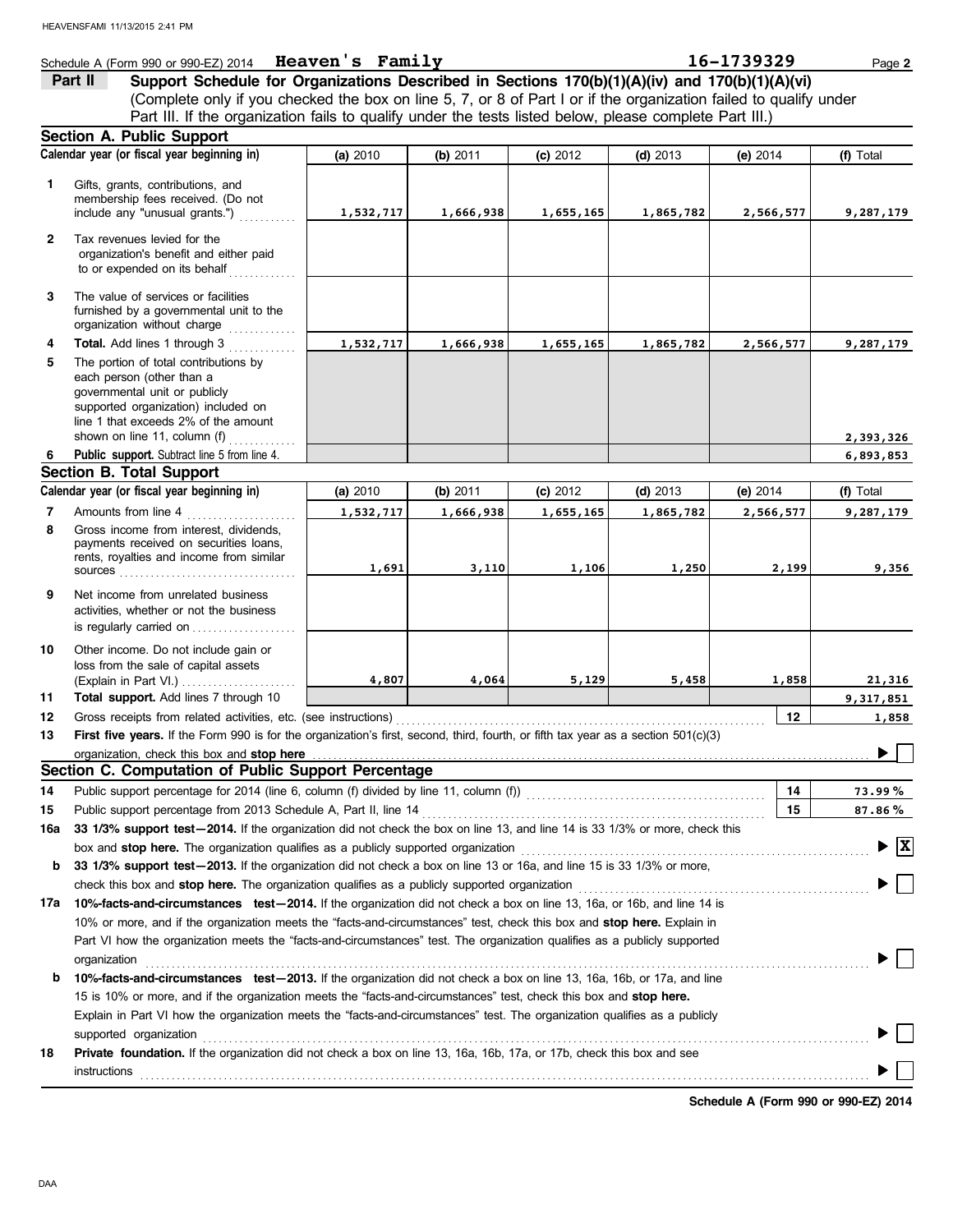#### **Schedule A (Form 990 or 990-EZ) 2014 Heaven's Family 16-1739329** Page 3

#### **Part III Support Schedule for Organizations Described in Section 509(a)(2)**

(Complete only if you checked the box on line 9 of Part I or if the organization failed to qualify under Part II. If the organization fails to qualify under the tests listed below, please complete Part II.)

|              | <b>Section A. Public Support</b>                                                                                                                                                                       |          |          |            |            |            |    |           |
|--------------|--------------------------------------------------------------------------------------------------------------------------------------------------------------------------------------------------------|----------|----------|------------|------------|------------|----|-----------|
|              | Calendar year (or fiscal year beginning in)                                                                                                                                                            | (a) 2010 | (b) 2011 | $(c)$ 2012 | $(d)$ 2013 | (e) 2014   |    | (f) Total |
| 1.           | Gifts, grants, contributions, and membership<br>fees received. (Do not include any "unusual<br>$grants."$                                                                                              |          |          |            |            |            |    |           |
| $\mathbf{2}$ | Gross receipts from admissions, merchandise<br>sold or services performed, or facilities<br>furnished in any activity that is related to the<br>organization's tax-exempt purpose                      |          |          |            |            |            |    |           |
| 3            | Gross receipts from activities that are not an<br>unrelated trade or business under section 513                                                                                                        |          |          |            |            |            |    |           |
| 4            | Tax revenues levied for the<br>organization's benefit and either paid<br>to or expended on its behalf                                                                                                  |          |          |            |            |            |    |           |
| 5            | The value of services or facilities<br>furnished by a governmental unit to the<br>organization without charge                                                                                          |          |          |            |            |            |    |           |
| 6            | Total. Add lines 1 through 5                                                                                                                                                                           |          |          |            |            |            |    |           |
| 7a           | Amounts included on lines 1, 2, and 3<br>received from disqualified persons<br>.                                                                                                                       |          |          |            |            |            |    |           |
| b            | Amounts included on lines 2 and 3<br>received from other than disqualified<br>persons that exceed the greater of \$5,000<br>or 1% of the amount on line 13 for the year                                |          |          |            |            |            |    |           |
| c            | Add lines 7a and 7b                                                                                                                                                                                    |          |          |            |            |            |    |           |
| 8            | Public support (Subtract line 7c from<br>line $6.$ )                                                                                                                                                   |          |          |            |            |            |    |           |
|              | .<br><b>Section B. Total Support</b>                                                                                                                                                                   |          |          |            |            |            |    |           |
|              | Calendar year (or fiscal year beginning in)                                                                                                                                                            | (a) 2010 | (b) 2011 | $(c)$ 2012 | (d) $2013$ | (e) $2014$ |    | (f) Total |
| 9            | Amounts from line 6                                                                                                                                                                                    |          |          |            |            |            |    |           |
| 10a          | Gross income from interest, dividends,<br>payments received on securities loans, rents,<br>royalties and income from similar sources                                                                   |          |          |            |            |            |    |           |
| b            | Unrelated business taxable income (less<br>section 511 taxes) from businesses<br>acquired after June 30, 1975                                                                                          |          |          |            |            |            |    |           |
| c            | Add lines 10a and 10b                                                                                                                                                                                  |          |          |            |            |            |    |           |
| 11           | Net income from unrelated business<br>activities not included in line 10b, whether<br>or not the business is regularly carried on                                                                      |          |          |            |            |            |    |           |
| 12           | Other income. Do not include gain or<br>loss from the sale of capital assets<br>(Explain in Part VI.)                                                                                                  |          |          |            |            |            |    |           |
| 13           | Total support. (Add lines 9, 10c, 11,                                                                                                                                                                  |          |          |            |            |            |    |           |
| 14           | First five years. If the Form 990 is for the organization's first, second, third, fourth, or fifth tax year as a section 501(c)(3)                                                                     |          |          |            |            |            |    |           |
|              | organization, check this box and stop here                                                                                                                                                             |          |          |            |            |            |    |           |
|              | Section C. Computation of Public Support Percentage                                                                                                                                                    |          |          |            |            |            |    |           |
| 15           | Public support percentage for 2014 (line 8, column (f) divided by line 13, column (f)) [[[[[[[[[[[[[[[[[[[[[[                                                                                          |          |          |            |            |            | 15 | %         |
| 16           |                                                                                                                                                                                                        |          |          |            |            |            | 16 | $\%$      |
|              | Section D. Computation of Investment Income Percentage                                                                                                                                                 |          |          |            |            |            | 17 |           |
| 17           |                                                                                                                                                                                                        |          |          |            |            |            |    | %         |
| 18<br>19a    | Investment income percentage from 2013 Schedule A, Part III, line 17<br>33 1/3% support tests - 2014. If the organization did not check the box on line 14, and line 15 is more than 33 1/3%, and line |          |          |            |            |            | 18 | $\%$      |
|              | 17 is not more than 33 1/3%, check this box and stop here. The organization qualifies as a publicly supported organization                                                                             |          |          |            |            |            |    |           |
| b            | 33 1/3% support tests - 2013. If the organization did not check a box on line 14 or line 19a, and line 16 is more than 33 1/3%, and                                                                    |          |          |            |            |            |    |           |
|              | line 18 is not more than 33 1/3%, check this box and stop here. The organization qualifies as a publicly supported organization                                                                        |          |          |            |            |            |    |           |
| 20           | Private foundation. If the organization did not check a box on line 14, 19a, or 19b, check this box and see instructions                                                                               |          |          |            |            |            |    |           |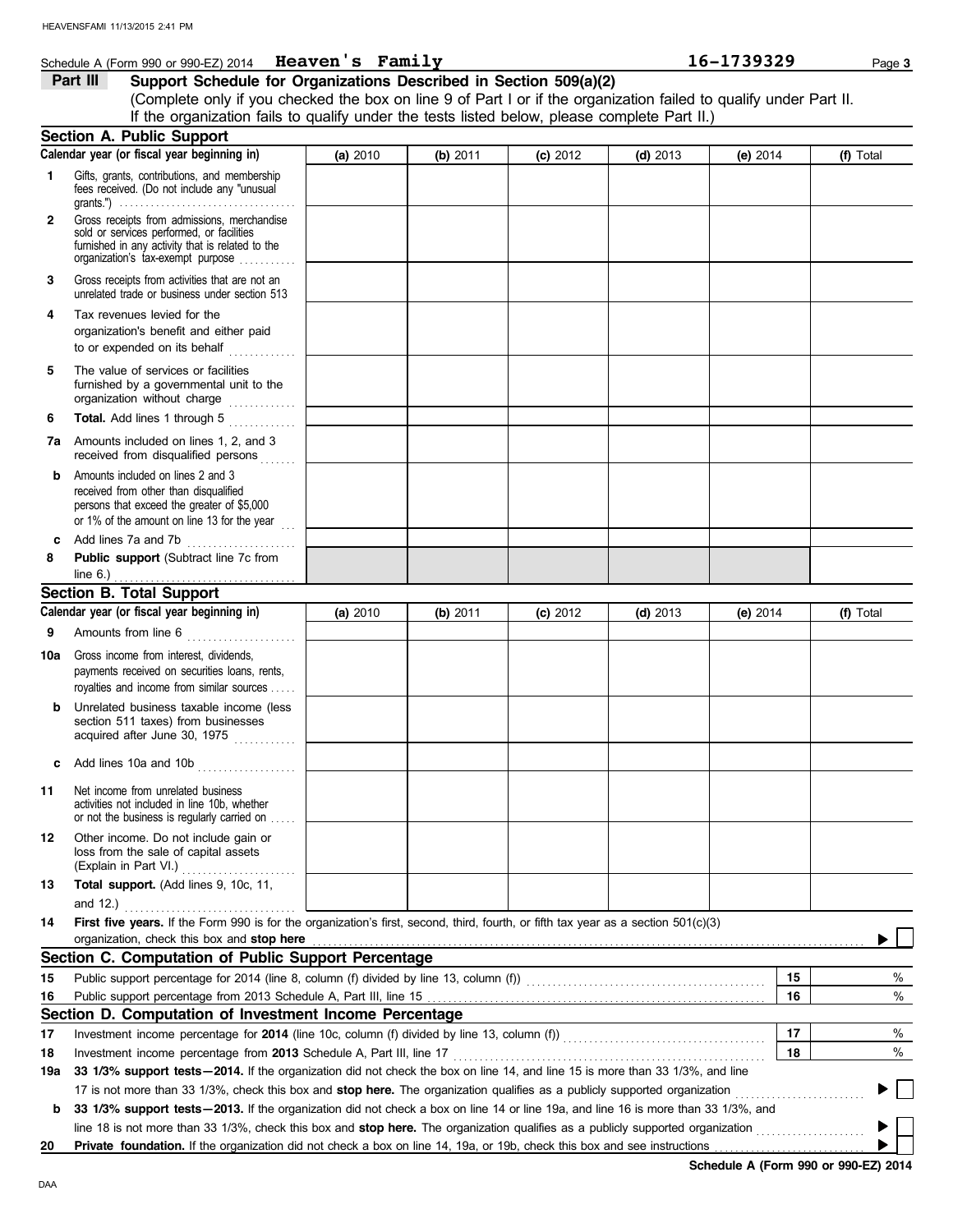|     | Schedule A (Form 990 or 990-EZ) 2014   Heaven's Family                                                                     | 16-1739329      |     | Page 4 |
|-----|----------------------------------------------------------------------------------------------------------------------------|-----------------|-----|--------|
|     | Part IV<br><b>Supporting Organizations</b>                                                                                 |                 |     |        |
|     | (Complete only if you checked a box on line 11 of Part I. If you checked 11a of Part I, complete Sections A                |                 |     |        |
|     | and B. If you checked 11b of Part I, complete Sections A and C. If you checked 11c of Part I, complete                     |                 |     |        |
|     | Sections A, D, and E. If you checked 11d of Part I, complete Sections A and D, and complete Part V.)                       |                 |     |        |
|     | Section A. All Supporting Organizations                                                                                    |                 |     |        |
| 1.  | Are all of the organization's supported organizations listed by name in the organization's governing                       |                 | Yes | No     |
|     | documents? If "No," describe in Part VI how the supported organizations are designated. If designated by                   |                 |     |        |
|     | class or purpose, describe the designation. If historic and continuing relationship, explain.                              | 1               |     |        |
| 2   | Did the organization have any supported organization that does not have an IRS determination of status                     |                 |     |        |
|     | under section 509(a)(1) or (2)? If "Yes," explain in <b>Part VI</b> how the organization determined that the supported     |                 |     |        |
|     | organization was described in section $509(a)(1)$ or (2).                                                                  | 2               |     |        |
| За  | Did the organization have a supported organization described in section $501(c)(4)$ , (5), or (6)? If "Yes," answer        |                 |     |        |
|     | $(b)$ and $(c)$ below.                                                                                                     | За              |     |        |
| b   | Did the organization confirm that each supported organization qualified under section $501(c)(4)$ , (5), or (6) and        |                 |     |        |
|     | satisfied the public support tests under section $509(a)(2)$ ? If "Yes," describe in <b>Part VI</b> when and how the       |                 |     |        |
|     | organization made the determination.                                                                                       | 3b              |     |        |
| c   | Did the organization ensure that all support to such organizations was used exclusively for section $170(c)(2)$            |                 |     |        |
|     | (B) purposes? If "Yes," explain in <b>Part VI</b> what controls the organization put in place to ensure such use.          | Зc              |     |        |
| 4a  | Was any supported organization not organized in the United States ("foreign supported organization")? If                   |                 |     |        |
|     | "Yes" and if you checked 11a or 11b in Part I, answer (b) and (c) below.                                                   | 4a              |     |        |
| b   | Did the organization have ultimate control and discretion in deciding whether to make grants to the foreign                |                 |     |        |
|     | supported organization? If "Yes," describe in Part VI how the organization had such control and discretion                 |                 |     |        |
|     | despite being controlled or supervised by or in connection with its supported organizations.                               | 4b              |     |        |
| c   | Did the organization support any foreign supported organization that does not have an IRS determination                    |                 |     |        |
|     | under sections $501(c)(3)$ and $509(a)(1)$ or (2)? If "Yes," explain in <b>Part VI</b> what controls the organization used |                 |     |        |
|     | to ensure that all support to the foreign supported organization was used exclusively for section $170(c)(2)(B)$           |                 |     |        |
|     | purposes.                                                                                                                  | 4c              |     |        |
| 5a  | Did the organization add, substitute, or remove any supported organizations during the tax year? If "Yes,"                 |                 |     |        |
|     | answer (b) and (c) below (if applicable). Also, provide detail in <b>Part VI</b> , including (i) the names and EIN         |                 |     |        |
|     | numbers of the supported organizations added, substituted, or removed, (ii) the reasons for each such action,              |                 |     |        |
|     | (iii) the authority under the organization's organizing document authorizing such action, and (iv) how the action          |                 |     |        |
|     | was accomplished (such as by amendment to the organizing document).                                                        | 5a              |     |        |
| b   | Type I or Type II only. Was any added or substituted supported organization part of a class already                        |                 |     |        |
|     | designated in the organization's organizing document?                                                                      | 5b              |     |        |
| c   | Substitutions only. Was the substitution the result of an event beyond the organization's control?                         | 5c              |     |        |
| 6   | Did the organization provide support (whether in the form of grants or the provision of services or facilities) to         |                 |     |        |
|     | anyone other than (a) its supported organizations; (b) individuals that are part of the charitable class                   |                 |     |        |
|     | benefited by one or more of its supported organizations; or (c) other supporting organizations that also                   |                 |     |        |
|     | support or benefit one or more of the filing organization's supported organizations? If "Yes," provide detail in           |                 |     |        |
|     | Part VI.                                                                                                                   | 6               |     |        |
| 7   | Did the organization provide a grant, loan, compensation, or other similar payment to a substantial                        |                 |     |        |
|     | contributor (defined in IRC $4958(c)(3)(C)$ ), a family member of a substantial contributor, or a 35-percent               |                 |     |        |
|     | controlled entity with regard to a substantial contributor? If "Yes," complete Part I of Schedule L (Form 990).            | 7               |     |        |
| 8   | Did the organization make a loan to a disqualified person (as defined in section 4958) not described in line 7?            |                 |     |        |
|     | If "Yes," complete Part I of Schedule L (Form 990).                                                                        | 8               |     |        |
| 9а  | Was the organization controlled directly or indirectly at any time during the tax year by one or more                      |                 |     |        |
|     | disqualified persons as defined in section 4946 (other than foundation managers and organizations described                |                 |     |        |
|     | in section 509(a)(1) or (2))? If "Yes," provide detail in Part VI.                                                         | 9а              |     |        |
| b   | Did one or more disqualified persons (as defined in line 9(a)) hold a controlling interest in any entity in which          |                 |     |        |
|     | the supporting organization had an interest? If "Yes," provide detail in Part VI.                                          | 9b              |     |        |
| c   | Did a disqualified person (as defined in line 9(a)) have an ownership interest in, or derive any personal benefit          |                 |     |        |
|     | from, assets in which the supporting organization also had an interest? If "Yes," provide detail in Part VI.               | 9с              |     |        |
| 10a | Was the organization subject to the excess business holdings rules of IRC 4943 because of IRC 4943(f)                      |                 |     |        |
|     | (regarding certain Type II supporting organizations, and all Type III non-functionally integrated supporting               |                 |     |        |
|     | organizations)? If "Yes," answer (b) below.                                                                                | 10a             |     |        |
| b   | Did the organization have any excess business holdings in the tax year? (Use Schedule C, Form 4720, to                     |                 |     |        |
|     | determine whether the organization had excess business holdings.)                                                          | 10 <sub>b</sub> |     |        |

**Schedule A (Form 990 or 990-EZ) 2014**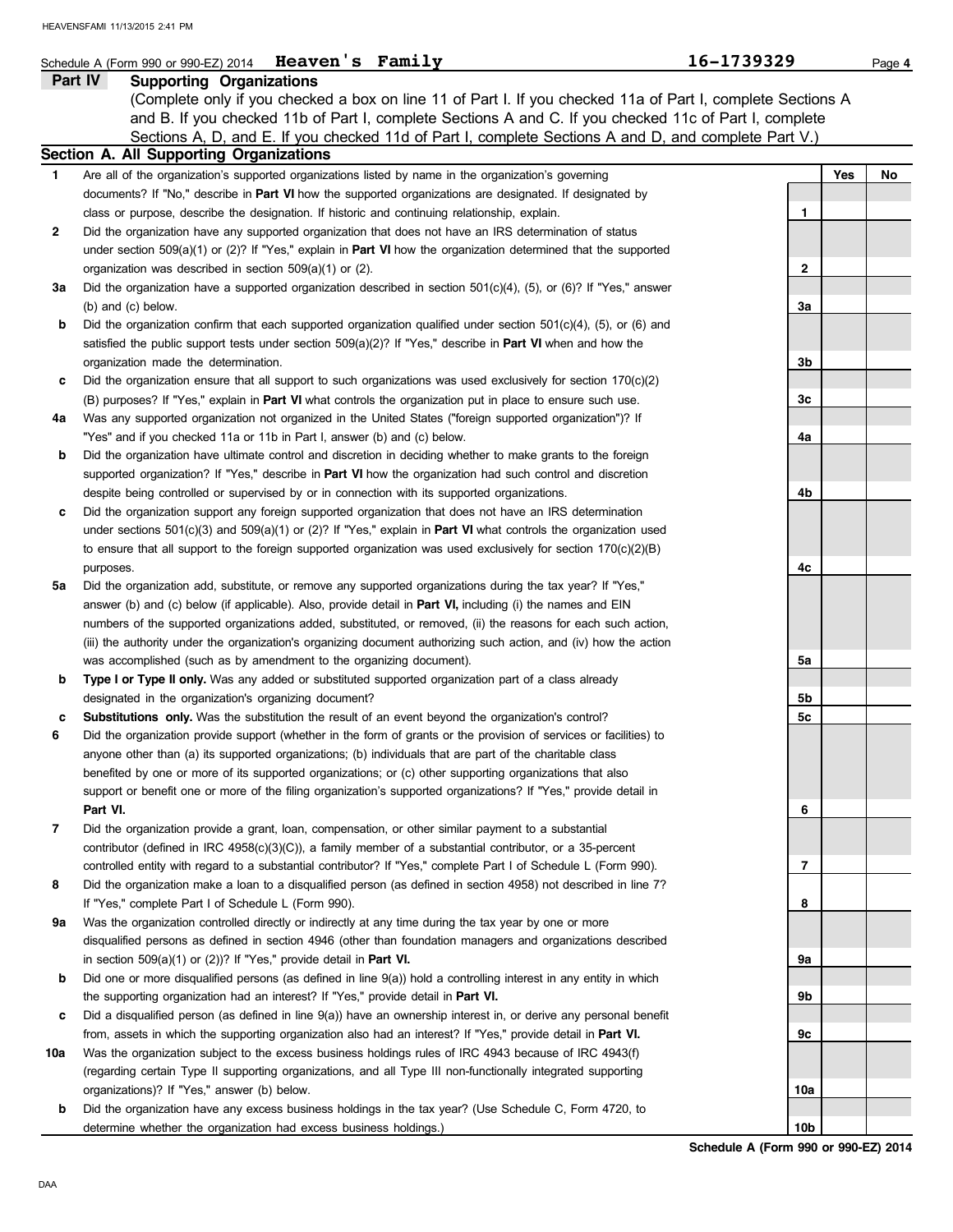#### Schedule A (Form 990 or 990-EZ) 2014 **Heaven's Family 16-1739329** Page 5 **Heaven's Family**

|              | Part IV<br><b>Supporting Organizations (continued)</b>                                                                            |                 |     |     |
|--------------|-----------------------------------------------------------------------------------------------------------------------------------|-----------------|-----|-----|
|              |                                                                                                                                   |                 | Yes | No  |
| 11           | Has the organization accepted a gift or contribution from any of the following persons?                                           |                 |     |     |
| а            | A person who directly or indirectly controls, either alone or together with persons described in (b) and (c)                      |                 |     |     |
|              | below, the governing body of a supported organization?                                                                            | 11a             |     |     |
| b            | A family member of a person described in (a) above?                                                                               | 11 <sub>b</sub> |     |     |
|              | A 35% controlled entity of a person described in (a) or (b) above? If "Yes" to a, b, or c, provide detail in Part VI.             | 11c             |     |     |
|              | Section B. Type I Supporting Organizations                                                                                        |                 |     |     |
| $\mathbf{1}$ | Did the directors, trustees, or membership of one or more supported organizations have the power to                               |                 | Yes | No  |
|              | regularly appoint or elect at least a majority of the organization's directors or trustees at all times during the                |                 |     |     |
|              | tax year? If "No," describe in <b>Part VI</b> how the supported organization(s) effectively operated, supervised, or              |                 |     |     |
|              | controlled the organization's activities. If the organization had more than one supported organization,                           |                 |     |     |
|              | describe how the powers to appoint and/or remove directors or trustees were allocated among the supported                         |                 |     |     |
|              | organizations and what conditions or restrictions, if any, applied to such powers during the tax year.                            | 1               |     |     |
| 2            | Did the organization operate for the benefit of any supported organization other than the supported                               |                 |     |     |
|              | organization(s) that operated, supervised, or controlled the supporting organization? If "Yes," explain in Part                   |                 |     |     |
|              | VI how providing such benefit carried out the purposes of the supported organization(s) that operated,                            |                 |     |     |
|              | supervised, or controlled the supporting organization.                                                                            | 2               |     |     |
|              | Section C. Type II Supporting Organizations                                                                                       |                 |     |     |
|              |                                                                                                                                   |                 | Yes | No. |
|              |                                                                                                                                   |                 |     |     |
| 1.           | Were a majority of the organization's directors or trustees during the tax year also a majority of the directors                  |                 |     |     |
|              | or trustees of each of the organization's supported organization(s)? If "No," describe in <b>Part VI</b> how control              |                 |     |     |
|              | or management of the supporting organization was vested in the same persons that controlled or managed                            | 1               |     |     |
|              | the supported organization(s).<br>Section D. All Type III Supporting Organizations                                                |                 |     |     |
|              |                                                                                                                                   |                 |     |     |
|              |                                                                                                                                   |                 | Yes | No. |
| 1.           | Did the organization provide to each of its supported organizations, by the last day of the fifth month of the                    |                 |     |     |
|              | organization's tax year, (1) a written notice describing the type and amount of support provided during the prior tax             |                 |     |     |
|              | year, (2) a copy of the Form 990 that was most recently filed as of the date of notification, and (3) copies of the               |                 |     |     |
|              | organization's governing documents in effect on the date of notification, to the extent not previously provided?                  | 1               |     |     |
| 2            | Were any of the organization's officers, directors, or trustees either (i) appointed or elected by the supported                  |                 |     |     |
|              | organization(s) or (ii) serving on the governing body of a supported organization? If "No," explain in <b>Part VI</b> how         |                 |     |     |
|              | the organization maintained a close and continuous working relationship with the supported organization(s).                       | 2               |     |     |
| 3            | By reason of the relationship described in (2), did the organization's supported organizations have a                             |                 |     |     |
|              | significant voice in the organization's investment policies and in directing the use of the organization's                        |                 |     |     |
|              | income or assets at all times during the tax year? If "Yes," describe in Part VI the role the organization's                      |                 |     |     |
|              | supported organizations played in this regard.                                                                                    | 3               |     |     |
|              | Section E. Type III Functionally-Integrated Supporting Organizations                                                              |                 |     |     |
| 1            | Check the box next to the method that the organization used to satisfy the Integral Part Test during the year (see instructions): |                 |     |     |
| а            | The organization satisfied the Activities Test. Complete line 2 below.                                                            |                 |     |     |
| b            | The organization is the parent of each of its supported organizations. Complete line 3 below.                                     |                 |     |     |
| c            | The organization supported a governmental entity. Describe in Part VI how you supported a government entity (see instructions).   |                 |     |     |
|              |                                                                                                                                   |                 |     |     |
| 2            | Activities Test. Answer (a) and (b) below.                                                                                        |                 | Yes | No  |
| а            | Did substantially all of the organization's activities during the tax year directly further the exempt purposes of                |                 |     |     |
|              | the supported organization(s) to which the organization was responsive? If "Yes," then in <b>Part VI identify</b>                 |                 |     |     |
|              | those supported organizations and explain how these activities directly furthered their exempt purposes,                          |                 |     |     |
|              | how the organization was responsive to those supported organizations, and how the organization determined                         |                 |     |     |
|              | that these activities constituted substantially all of its activities.                                                            | 2a              |     |     |
| b            | Did the activities described in (a) constitute activities that, but for the organization's involvement, one or more               |                 |     |     |
|              | of the organization's supported organization(s) would have been engaged in? If "Yes," explain in <b>Part VI</b> the               |                 |     |     |
|              | reasons for the organization's position that its supported organization(s) would have engaged in these                            |                 |     |     |
|              | activities but for the organization's involvement.                                                                                | 2b              |     |     |
| 3            | Parent of Supported Organizations. Answer (a) and (b) below.                                                                      |                 |     |     |
| а            | Did the organization have the power to regularly appoint or elect a majority of the officers, directors, or                       |                 |     |     |
|              | trustees of each of the supported organizations? Provide details in <b>Part VI.</b>                                               | 3a              |     |     |
| b            | Did the organization exercise a substantial degree of direction over the policies, programs, and activities of each               |                 |     |     |
|              | of its supported organizations? If "Yes," describe in Part VI the role played by the organization in this regard.                 | 3b              |     |     |

**Schedule A (Form 990 or 990-EZ) 2014**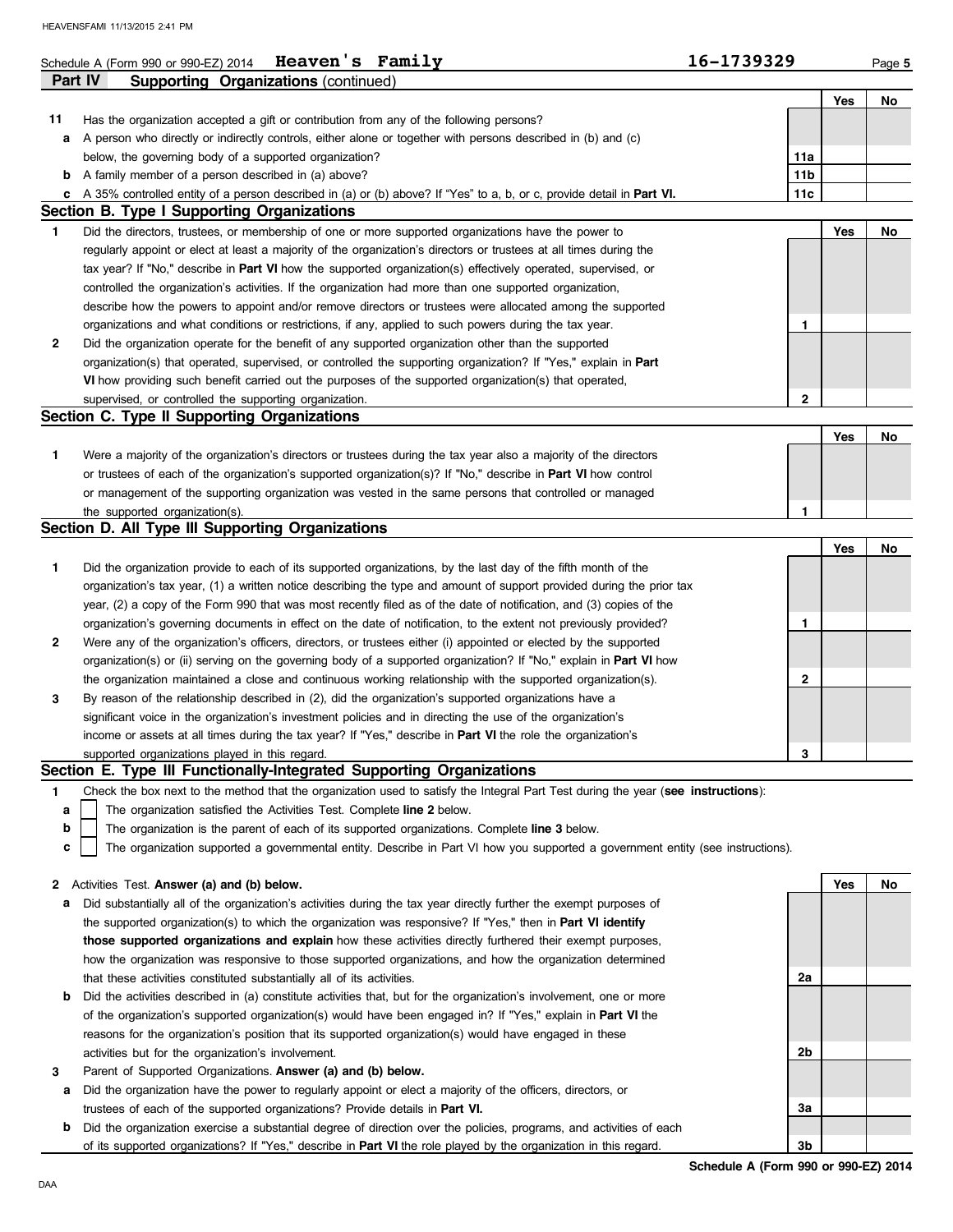|              | Schedule A (Form 990 or 990-EZ) 2014<br>Heaven's Family                                                                       |                | 16–1739329     | Page 6                         |
|--------------|-------------------------------------------------------------------------------------------------------------------------------|----------------|----------------|--------------------------------|
|              | Part V<br>Type III Non-Functionally Integrated 509(a)(3) Supporting Organizations                                             |                |                |                                |
| 1.           | Check here if the organization satisfied the Integral Part Test as a qualifying trust on Nov. 20, 1970. See instructions. All |                |                |                                |
|              | other Type III non-functionally integrated supporting organizations must complete Sections A through E.                       |                |                |                                |
|              | Section A - Adjusted Net Income                                                                                               |                | (A) Prior Year | (B) Current Year<br>(optional) |
| L.           | Net short-term capital gain                                                                                                   | 1              |                |                                |
| $\mathbf{2}$ | Recoveries of prior-year distributions                                                                                        | $\mathbf{2}$   |                |                                |
| 3            | Other gross income (see instructions)                                                                                         | 3              |                |                                |
| 4            | Add lines 1 through 3                                                                                                         | 4              |                |                                |
| 5            | Depreciation and depletion                                                                                                    | 5              |                |                                |
| 6.           | Portion of operating expenses paid or incurred for production or                                                              |                |                |                                |
|              | collection of gross income or for management, conservation, or                                                                |                |                |                                |
|              | maintenance of property held for production of income (see instructions)                                                      | 6              |                |                                |
| 7            | Other expenses (see instructions)                                                                                             | $\overline{7}$ |                |                                |
| 8            | <b>Adjusted Net Income</b> (subtract lines 5, 6 and 7 from line 4)                                                            | 8              |                |                                |
|              | <b>Section B - Minimum Asset Amount</b>                                                                                       |                | (A) Prior Year | (B) Current Year<br>(optional) |
| 1            | Aggregate fair market value of all non-exempt-use assets (see                                                                 |                |                |                                |
|              | instructions for short tax year or assets held for part of year):                                                             |                |                |                                |
|              | Average monthly value of securities<br>a                                                                                      | 1a             |                |                                |
|              | Average monthly cash balances<br>b                                                                                            | 1b             |                |                                |
|              | Fair market value of other non-exempt-use assets<br>c                                                                         | 1c             |                |                                |
|              | <b>Total</b> (add lines 1a, 1b, and 1c)<br>d                                                                                  | 1d             |                |                                |
|              | <b>Discount</b> claimed for blockage or other<br>е                                                                            |                |                |                                |
|              | factors (explain in detail in <b>Part VI)</b> :                                                                               |                |                |                                |
| 2            | Acquisition indebtedness applicable to non-exempt-use assets                                                                  | $\mathbf{2}$   |                |                                |
| 3            | Subtract line 2 from line 1d                                                                                                  | 3              |                |                                |
| 4            | Cash deemed held for exempt use. Enter 1-1/2% of line 3 (for greater amount,                                                  |                |                |                                |
|              | see instructions)                                                                                                             | 4              |                |                                |
| 5            | Net value of non-exempt-use assets (subtract line 4 from line 3)                                                              | 5              |                |                                |
| 6            | Multiply line 5 by 035                                                                                                        | 6              |                |                                |
| 7            | Recoveries of prior-year distributions                                                                                        | $\overline{7}$ |                |                                |
| 8            | Minimum Asset Amount (add line 7 to line 6)                                                                                   | 8              |                |                                |
|              | Section C - Distributable Amount                                                                                              |                |                | <b>Current Year</b>            |
| 1            | Adjusted net income for prior year (from Section A, line 8, Column A)                                                         | 1              |                |                                |
| 2            | Enter 85% of line 1                                                                                                           | 2              |                |                                |
| 3            | Minimum asset amount for prior year (from Section B, line 8, Column A)                                                        | 3              |                |                                |
| 4            | Enter greater of line 2 or line 3                                                                                             | 4              |                |                                |
| 5            | Income tax imposed in prior year                                                                                              | 5              |                |                                |
| 6            | <b>Distributable Amount.</b> Subtract line 5 from line 4, unless subject to                                                   |                |                |                                |
|              | emergency temporary reduction (see instructions)                                                                              | 6              |                |                                |

**7** instructions). Check here if the current year is the organization's first as a non-functionally-integrated Type III supporting organization (see

**Schedule A (Form 990 or 990-EZ) 2014**

**Heaven's Family 16-1739329**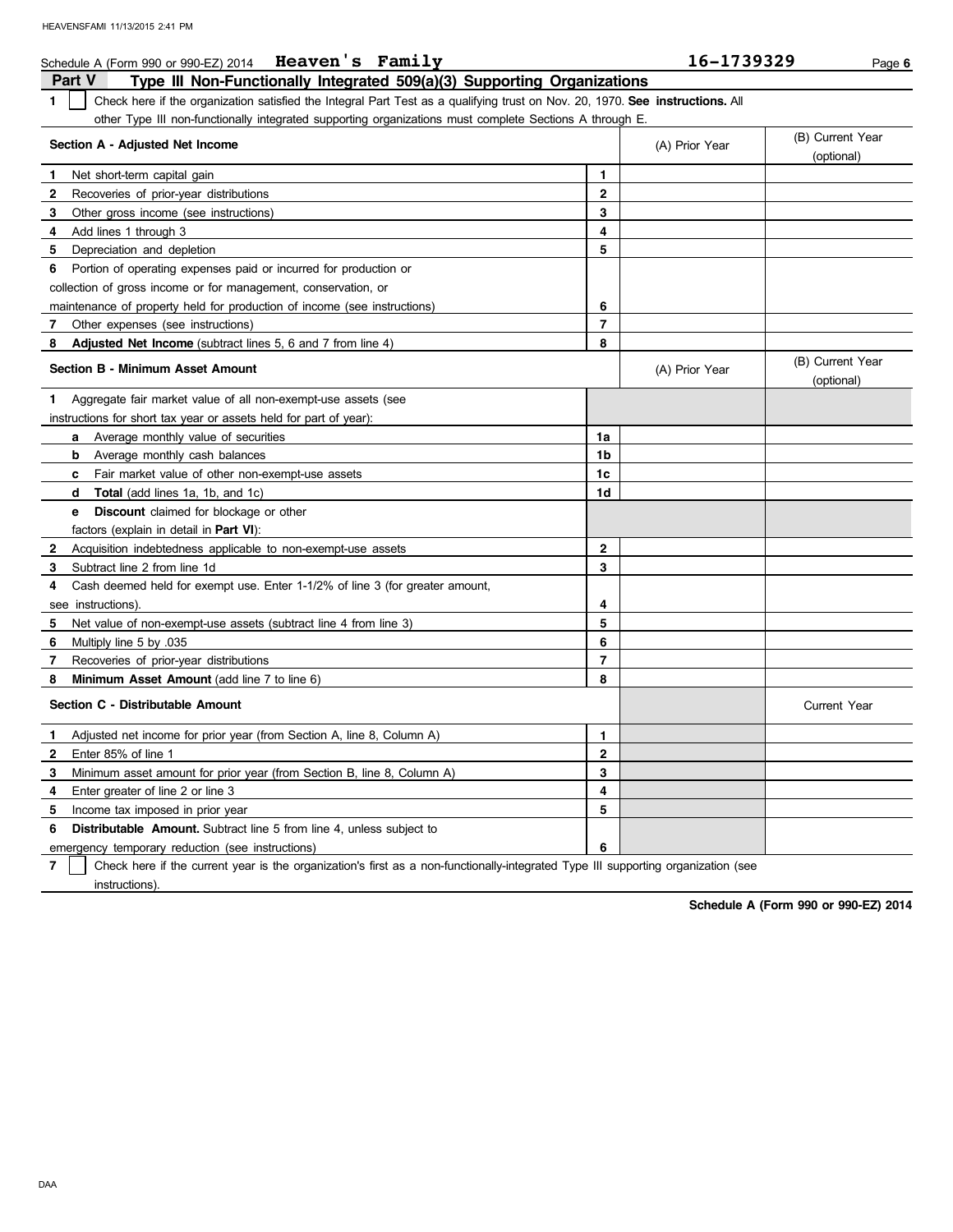|               | Schedule A (Form 990 or 990-EZ) 2014 Heaven's Family                                       |                             | 16-1739329                | Page 7               |
|---------------|--------------------------------------------------------------------------------------------|-----------------------------|---------------------------|----------------------|
| <b>Part V</b> | Type III Non-Functionally Integrated 509(a)(3) Supporting Organizations (continued)        |                             |                           |                      |
|               | <b>Section D - Distributions</b>                                                           |                             |                           | <b>Current Year</b>  |
| 1             | Amounts paid to supported organizations to accomplish exempt purposes                      |                             |                           |                      |
| 2             | Amounts paid to perform activity that directly furthers exempt purposes of supported       |                             |                           |                      |
|               | organizations, in excess of income from activity                                           |                             |                           |                      |
| 3             | Administrative expenses paid to accomplish exempt purposes of supported organizations      |                             |                           |                      |
| 4             | Amounts paid to acquire exempt-use assets                                                  |                             |                           |                      |
| 5             | Qualified set-aside amounts (prior IRS approval required)                                  |                             |                           |                      |
| 6             | Other distributions (describe in <b>Part VI</b> ). See instructions.                       |                             |                           |                      |
| 7             | Total annual distributions. Add lines 1 through 6.                                         |                             |                           |                      |
| 8             | Distributions to attentive supported organizations to which the organization is responsive |                             |                           |                      |
|               | (provide details in <b>Part VI</b> ). See instructions.                                    |                             |                           |                      |
| 9             | Distributable amount for 2014 from Section C, line 6                                       |                             |                           |                      |
| 10            | Line 8 amount divided by Line 9 amount                                                     |                             |                           |                      |
|               |                                                                                            | (i)                         | (ii)                      | (iii)                |
|               | Section E - Distribution Allocations (see instructions)                                    | <b>Excess Distributions</b> | <b>Underdistributions</b> | <b>Distributable</b> |
|               |                                                                                            |                             | Pre-2014                  | Amount for 2014      |
| 1             | Distributable amount for 2014 from Section C, line 6                                       |                             |                           |                      |
| 2             | Underdistributions, if any, for years prior to 2014                                        |                             |                           |                      |
|               | (reasonable cause required-see instructions)                                               |                             |                           |                      |
| 3             | Excess distributions carryover, if any, to 2014:                                           |                             |                           |                      |
| а             |                                                                                            |                             |                           |                      |
| b             |                                                                                            |                             |                           |                      |
| c             |                                                                                            |                             |                           |                      |
| d             |                                                                                            |                             |                           |                      |
|               | e From 2013                                                                                |                             |                           |                      |
|               | <b>Total</b> of lines 3a through e                                                         |                             |                           |                      |
|               | <b>g</b> Applied to underdistributions of prior years                                      |                             |                           |                      |
|               | <b>h</b> Applied to 2014 distributable amount                                              |                             |                           |                      |
| Ť.            | Carryover from 2009 not applied (see instructions)                                         |                             |                           |                      |
|               | Remainder. Subtract lines 3g, 3h, and 3i from 3f.                                          |                             |                           |                      |
| 4             | Distributions for 2014 from Section                                                        |                             |                           |                      |
|               | D, line 7:<br>\$                                                                           |                             |                           |                      |
|               | a Applied to underdistributions of prior years                                             |                             |                           |                      |
|               | <b>b</b> Applied to 2014 distributable amount                                              |                             |                           |                      |
|               | <b>c</b> Remainder. Subtract lines 4a and 4b from 4.                                       |                             |                           |                      |
|               | Remaining underdistributions for years prior to 2014, if                                   |                             |                           |                      |
|               | any. Subtract lines 3g and 4a from line 2 (if amount                                       |                             |                           |                      |
|               | greater than zero, see instructions).                                                      |                             |                           |                      |
| 6             | Remaining underdistributions for 2014. Subtract lines 3h                                   |                             |                           |                      |
|               | and 4b from line 1 (if amount greater than zero, see                                       |                             |                           |                      |
|               | instructions).                                                                             |                             |                           |                      |
| 7             | Excess distributions carryover to 2015. Add lines 3j                                       |                             |                           |                      |
|               | and 4c.                                                                                    |                             |                           |                      |
| 8             | Breakdown of line 7:                                                                       |                             |                           |                      |
| a             |                                                                                            |                             |                           |                      |
| b             |                                                                                            |                             |                           |                      |
| c             |                                                                                            |                             |                           |                      |
|               | <b>d</b> Excess from $2013$                                                                |                             |                           |                      |
|               | e Excess from $2014$                                                                       |                             |                           |                      |

**Schedule A (Form 990 or 990-EZ) 2014**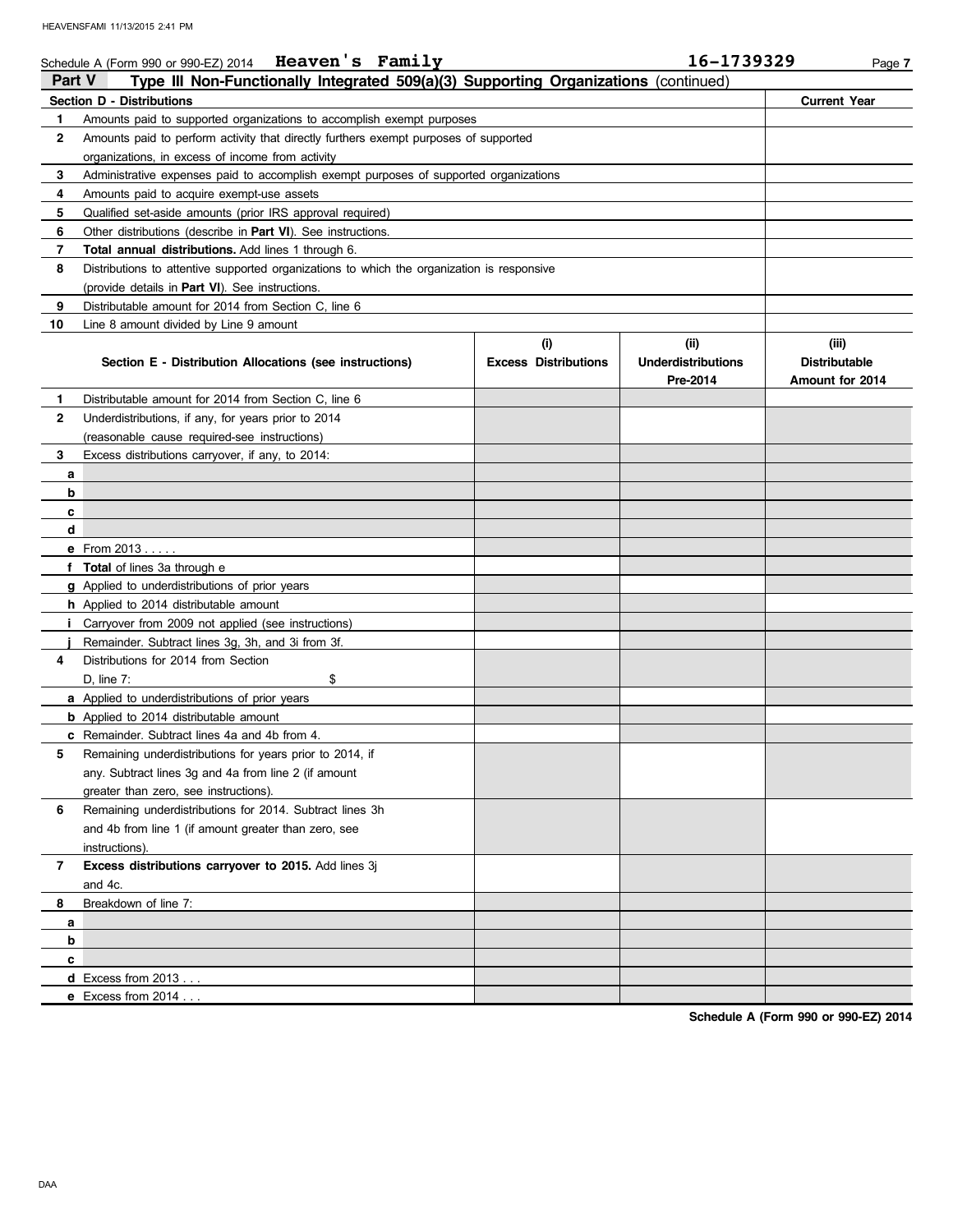| Schedule A (Form 990 or 990-EZ) 2014  Heaven's Family                                                                                                                                                                       |              | 16-1739329 | Page 8 |
|-----------------------------------------------------------------------------------------------------------------------------------------------------------------------------------------------------------------------------|--------------|------------|--------|
| Part VI<br>Supplemental Information. Provide the explanations required by Part II, line 10; Part II, line 17a or 17b; and<br>Part III, line 12. Also complete this part for any additional information. (See instructions.) |              |            |        |
| Part II, Line 10 - Other Income Detail                                                                                                                                                                                      |              |            |        |
|                                                                                                                                                                                                                             |              |            |        |
| <b>Video Sales</b>                                                                                                                                                                                                          | \$<br>4,091  |            |        |
| Book sales                                                                                                                                                                                                                  | \$<br>17,225 |            |        |
|                                                                                                                                                                                                                             |              |            |        |
|                                                                                                                                                                                                                             |              |            |        |
|                                                                                                                                                                                                                             |              |            |        |
|                                                                                                                                                                                                                             |              |            |        |
|                                                                                                                                                                                                                             |              |            |        |
|                                                                                                                                                                                                                             |              |            |        |
|                                                                                                                                                                                                                             |              |            |        |
|                                                                                                                                                                                                                             |              |            |        |
|                                                                                                                                                                                                                             |              |            |        |
|                                                                                                                                                                                                                             |              |            |        |
|                                                                                                                                                                                                                             |              |            |        |
|                                                                                                                                                                                                                             |              |            |        |
|                                                                                                                                                                                                                             |              |            |        |
|                                                                                                                                                                                                                             |              |            |        |
|                                                                                                                                                                                                                             |              |            |        |
|                                                                                                                                                                                                                             |              |            |        |
|                                                                                                                                                                                                                             |              |            |        |
|                                                                                                                                                                                                                             |              |            |        |
|                                                                                                                                                                                                                             |              |            |        |
|                                                                                                                                                                                                                             |              |            |        |
|                                                                                                                                                                                                                             |              |            |        |
|                                                                                                                                                                                                                             |              |            |        |
|                                                                                                                                                                                                                             |              |            |        |
|                                                                                                                                                                                                                             |              |            |        |
|                                                                                                                                                                                                                             |              |            |        |
|                                                                                                                                                                                                                             |              |            |        |
|                                                                                                                                                                                                                             |              |            |        |
|                                                                                                                                                                                                                             |              |            |        |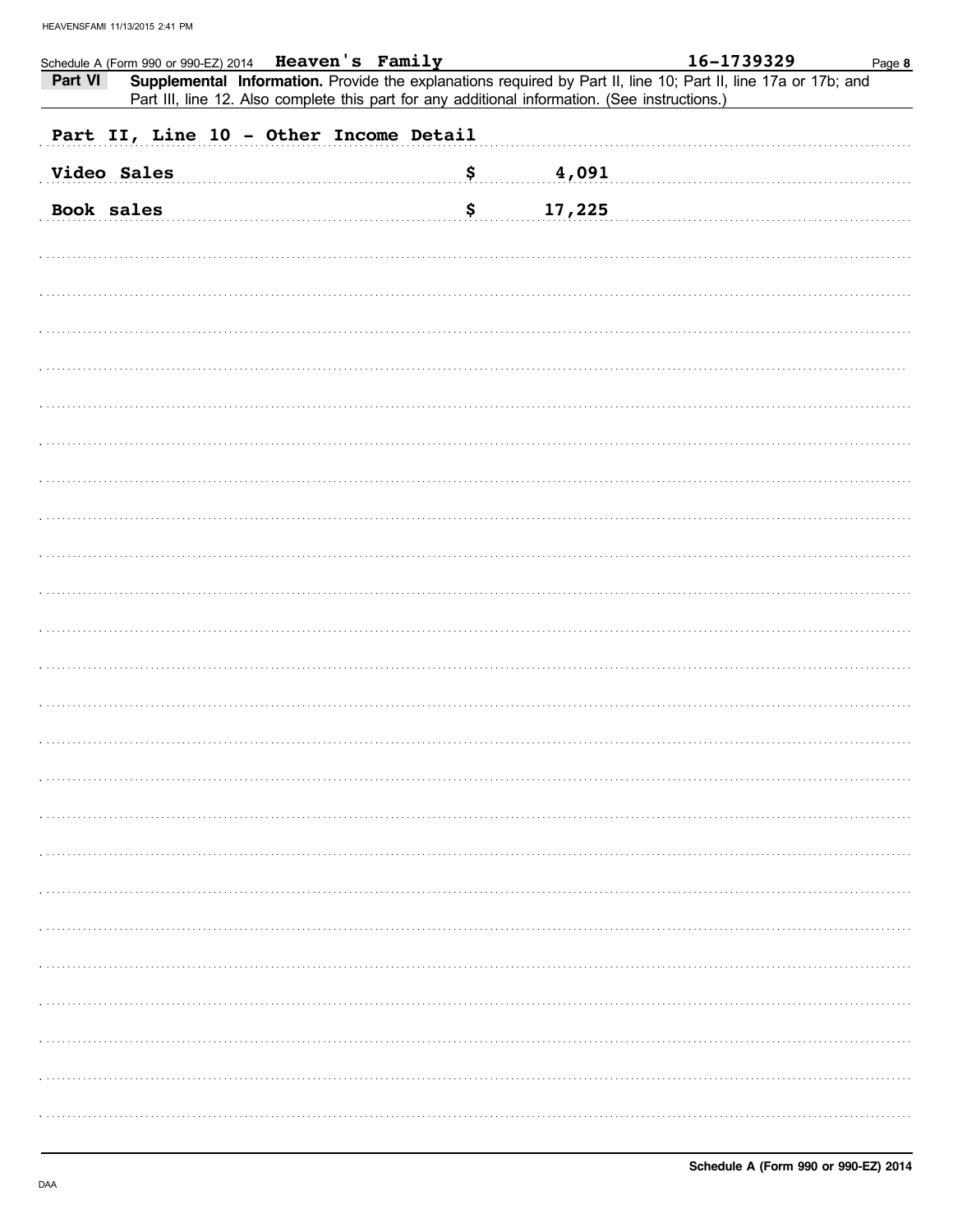**(Form 990)**

Department of the Treasury Internal Revenue Service

## **SCHEDULE D Supplemental Financial Statements**

 **Attach to Form 990. Part IV, line 6, 7, 8, 9, 10, 11a, 11b, 11c, 11d, 11e, 11f, 12a, or 12b. Complete if the organization answered "Yes" to Form 990,**

 **Information about Schedule D (Form 990) and its instructions is at www.irs.gov/form990.**

**Employer identification number**

**2014**

**Open to Public Inspection**

OMB No. 1545-0047

|    | Name of the organization |                                                                                                                                                                |                                                    |                | Employer identification number  |
|----|--------------------------|----------------------------------------------------------------------------------------------------------------------------------------------------------------|----------------------------------------------------|----------------|---------------------------------|
|    |                          | Heaven's Family                                                                                                                                                |                                                    |                | 16-1739329                      |
|    | Part I                   | Organizations Maintaining Donor Advised Funds or Other Similar Funds or Accounts.<br>Complete if the organization answered "Yes" to Form 990, Part IV, line 6. |                                                    |                |                                 |
|    |                          |                                                                                                                                                                | (a) Donor advised funds                            |                | (b) Funds and other accounts    |
| 1. |                          | Total number at end of year                                                                                                                                    |                                                    |                |                                 |
| 2  |                          |                                                                                                                                                                |                                                    |                |                                 |
| З  |                          | Aggregate value of grants from (during year) [[11] Aggregate value of grants from (during year)                                                                |                                                    |                |                                 |
| 4  |                          |                                                                                                                                                                |                                                    |                |                                 |
| 5  |                          | Did the organization inform all donors and donor advisors in writing that the assets held in donor advised                                                     |                                                    |                |                                 |
|    |                          |                                                                                                                                                                |                                                    |                | Yes<br>No                       |
| 6  |                          | Did the organization inform all grantees, donors, and donor advisors in writing that grant funds can be used                                                   |                                                    |                |                                 |
|    |                          | only for charitable purposes and not for the benefit of the donor or donor advisor, or for any other purpose                                                   |                                                    |                |                                 |
|    |                          |                                                                                                                                                                |                                                    |                | Yes<br>No                       |
|    | Part II                  | <b>Conservation Easements.</b>                                                                                                                                 |                                                    |                |                                 |
|    |                          | Complete if the organization answered "Yes" to Form 990, Part IV, line 7.                                                                                      |                                                    |                |                                 |
| 1  |                          | Purpose(s) of conservation easements held by the organization (check all that apply).                                                                          |                                                    |                |                                 |
|    |                          | Preservation of land for public use (e.g., recreation or education)                                                                                            | Preservation of a historically important land area |                |                                 |
|    |                          | Protection of natural habitat                                                                                                                                  | Preservation of a certified historic structure     |                |                                 |
|    |                          | Preservation of open space                                                                                                                                     |                                                    |                |                                 |
| 2  |                          | Complete lines 2a through 2d if the organization held a qualified conservation contribution in the form of a conservation                                      |                                                    |                |                                 |
|    |                          | easement on the last day of the tax year.                                                                                                                      |                                                    |                | Held at the End of the Tax Year |
| а  |                          | Total number of conservation easements                                                                                                                         |                                                    | 2a             |                                 |
| b  |                          |                                                                                                                                                                |                                                    | 2 <sub>b</sub> |                                 |
| c  |                          | Number of conservation easements on a certified historic structure included in (a) [[[[[[[[[[[[[[[[[[[[[[[[[[]]]]]]]                                           |                                                    | 2c             |                                 |
| d  |                          | Number of conservation easements included in (c) acquired after 8/17/06, and not on a                                                                          |                                                    |                |                                 |
|    |                          | historic structure listed in the National Register                                                                                                             |                                                    | 2d             |                                 |
| 3  |                          | Number of conservation easements modified, transferred, released, extinguished, or terminated by the organization during the                                   |                                                    |                |                                 |
|    | tax year                 |                                                                                                                                                                |                                                    |                |                                 |
|    |                          | Number of states where property subject to conservation easement is located                                                                                    |                                                    |                |                                 |
| 5  |                          | Does the organization have a written policy regarding the periodic monitoring, inspection, handling of                                                         |                                                    |                |                                 |
|    |                          |                                                                                                                                                                |                                                    |                | Yes<br>No                       |
| 6  |                          | Staff and volunteer hours devoted to monitoring, inspecting, and enforcing conservation easements during the year                                              |                                                    |                |                                 |
|    |                          |                                                                                                                                                                |                                                    |                |                                 |
|    | \$                       | Amount of expenses incurred in monitoring, inspecting, and enforcing conservation easements during the year                                                    |                                                    |                |                                 |
|    |                          |                                                                                                                                                                |                                                    |                |                                 |
|    |                          | Does each conservation easement reported on line 2(d) above satisfy the requirements of section 170(h)(4)(B)(i)                                                |                                                    |                | Yes<br>No                       |
| 9  |                          | In Part XIII, describe how the organization reports conservation easements in its revenue and expense statement, and                                           |                                                    |                |                                 |
|    |                          | balance sheet, and include, if applicable, the text of the footnote to the organization's financial statements that describes the                              |                                                    |                |                                 |
|    |                          | organization's accounting for conservation easements.                                                                                                          |                                                    |                |                                 |
|    | Part III                 | Organizations Maintaining Collections of Art, Historical Treasures, or Other Similar Assets.                                                                   |                                                    |                |                                 |
|    |                          | Complete if the organization answered "Yes" to Form 990, Part IV, line 8.                                                                                      |                                                    |                |                                 |
|    |                          | 1a If the organization elected, as permitted under SFAS 116 (ASC 958), not to report in its revenue statement and balance sheet                                |                                                    |                |                                 |
|    |                          | works of art, historical treasures, or other similar assets held for public exhibition, education, or research in furtherance of                               |                                                    |                |                                 |
|    |                          | public service, provide, in Part XIII, the text of the footnote to its financial statements that describes these items.                                        |                                                    |                |                                 |
|    |                          | <b>b</b> If the organization elected, as permitted under SFAS 116 (ASC 958), to report in its revenue statement and balance sheet                              |                                                    |                |                                 |
|    |                          | works of art, historical treasures, or other similar assets held for public exhibition, education, or research in furtherance of                               |                                                    |                |                                 |
|    |                          | public service, provide the following amounts relating to these items:                                                                                         |                                                    |                |                                 |
|    | (i)                      |                                                                                                                                                                |                                                    |                | \$                              |
|    |                          | (ii) Assets included in Form 990, Part X                                                                                                                       |                                                    |                |                                 |
| 2  |                          | If the organization received or held works of art, historical treasures, or other similar assets for financial gain, provide the                               |                                                    |                |                                 |
|    |                          | following amounts required to be reported under SFAS 116 (ASC 958) relating to these items:                                                                    |                                                    |                |                                 |
| а  |                          |                                                                                                                                                                |                                                    |                | \$                              |
| b  |                          |                                                                                                                                                                |                                                    |                | \$                              |

DAA **For Paperwork Reduction Act Notice, see the Instructions for Form 990.**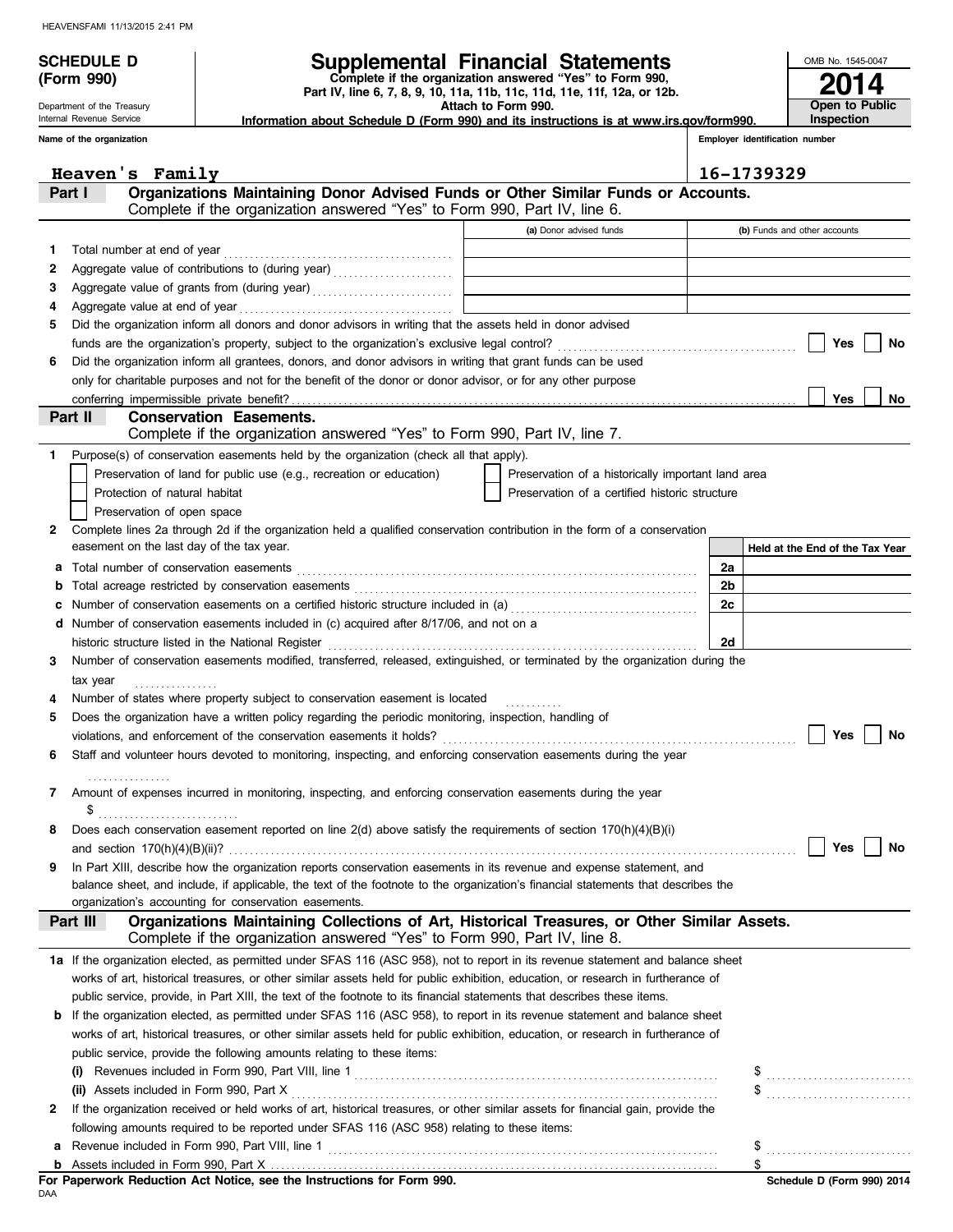|    | Schedule D (Form 990) 2014 Heaven's Family                                                                                                                                                                                          |                                         |                           |                                    | 16-1739329                      | Page 2              |
|----|-------------------------------------------------------------------------------------------------------------------------------------------------------------------------------------------------------------------------------------|-----------------------------------------|---------------------------|------------------------------------|---------------------------------|---------------------|
|    | Organizations Maintaining Collections of Art, Historical Treasures, or Other Similar Assets (continued)<br>Part III                                                                                                                 |                                         |                           |                                    |                                 |                     |
| 3. | Using the organization's acquisition, accession, and other records, check any of the following that are a significant use of its<br>collection items (check all that apply):                                                        |                                         |                           |                                    |                                 |                     |
| a  | Public exhibition                                                                                                                                                                                                                   | d                                       | Loan or exchange programs |                                    |                                 |                     |
| b  | Scholarly research                                                                                                                                                                                                                  | e                                       |                           |                                    |                                 |                     |
| c  | Preservation for future generations                                                                                                                                                                                                 |                                         |                           |                                    |                                 |                     |
|    | Provide a description of the organization's collections and explain how they further the organization's exempt purpose in Part                                                                                                      |                                         |                           |                                    |                                 |                     |
|    | XIII.                                                                                                                                                                                                                               |                                         |                           |                                    |                                 |                     |
| 5  | During the year, did the organization solicit or receive donations of art, historical treasures, or other similar                                                                                                                   |                                         |                           |                                    |                                 |                     |
|    |                                                                                                                                                                                                                                     |                                         |                           |                                    |                                 | Yes<br>No           |
|    | <b>Escrow and Custodial Arrangements.</b><br><b>Part IV</b>                                                                                                                                                                         |                                         |                           |                                    |                                 |                     |
|    | Complete if the organization answered "Yes" to Form 990, Part IV, line 9, or reported an amount on Form                                                                                                                             |                                         |                           |                                    |                                 |                     |
|    | 990, Part X, line 21.                                                                                                                                                                                                               |                                         |                           |                                    |                                 |                     |
|    | 1a Is the organization an agent, trustee, custodian or other intermediary for contributions or other assets not                                                                                                                     |                                         |                           |                                    |                                 |                     |
|    |                                                                                                                                                                                                                                     |                                         |                           |                                    |                                 | Yes<br>No           |
|    | <b>b</b> If "Yes," explain the arrangement in Part XIII and complete the following table:                                                                                                                                           |                                         |                           |                                    |                                 |                     |
|    |                                                                                                                                                                                                                                     |                                         |                           |                                    |                                 | Amount              |
| c  | Beginning balance expressions and the contract of the contract of the contract of the contract of the contract of the contract of the contract of the contract of the contract of the contract of the contract of the contract      |                                         |                           |                                    | 1c                              |                     |
|    |                                                                                                                                                                                                                                     |                                         |                           |                                    | 1d                              |                     |
| е  | Distributions during the year manufactured contains and the year manufactured with the year manufactured with                                                                                                                       |                                         |                           |                                    | 1е                              |                     |
| f  | Ending balance <b>construction and the construction of the construction</b> of the construction of the construction of the construction of the construction of the construction of the construction of the construction of the cons |                                         |                           |                                    | 1f                              |                     |
|    | 2a Did the organization include an amount on Form 990, Part X, line 21, for escrow or custodial account liability?                                                                                                                  |                                         |                           |                                    |                                 | <b>Yes</b><br>No    |
|    | Part V<br><b>Endowment Funds.</b>                                                                                                                                                                                                   |                                         |                           |                                    |                                 |                     |
|    | Complete if the organization answered "Yes" to Form 990, Part IV, line 10.                                                                                                                                                          |                                         |                           |                                    |                                 |                     |
|    |                                                                                                                                                                                                                                     | (a) Current year                        | (b) Prior year            | (c) Two years back                 | (d) Three years back            | (e) Four years back |
|    | 1a Beginning of year balance                                                                                                                                                                                                        |                                         |                           |                                    |                                 |                     |
|    | <b>b</b> Contributions <b>contributions</b>                                                                                                                                                                                         |                                         |                           |                                    |                                 |                     |
|    | c Net investment earnings, gains, and                                                                                                                                                                                               |                                         |                           |                                    |                                 |                     |
|    |                                                                                                                                                                                                                                     |                                         |                           |                                    |                                 |                     |
|    | d Grants or scholarships                                                                                                                                                                                                            |                                         |                           |                                    |                                 |                     |
|    | e Other expenditures for facilities and                                                                                                                                                                                             |                                         |                           |                                    |                                 |                     |
|    |                                                                                                                                                                                                                                     |                                         |                           |                                    |                                 |                     |
|    | f Administrative expenses                                                                                                                                                                                                           |                                         |                           |                                    |                                 |                     |
|    | End of year balance                                                                                                                                                                                                                 |                                         |                           |                                    |                                 |                     |
|    | 2 Provide the estimated percentage of the current year end balance (line 1g, column (a)) held as:                                                                                                                                   |                                         |                           |                                    |                                 |                     |
|    | a Board designated or quasi-endowment                                                                                                                                                                                               |                                         |                           |                                    |                                 |                     |
| b  | Permanent endowment<br>%<br>.                                                                                                                                                                                                       |                                         |                           |                                    |                                 |                     |
| c  | Temporarily restricted endowment                                                                                                                                                                                                    | %<br>.                                  |                           |                                    |                                 |                     |
|    | The percentages in lines 2a, 2b, and 2c should equal 100%.                                                                                                                                                                          |                                         |                           |                                    |                                 |                     |
|    | 3a Are there endowment funds not in the possession of the organization that are held and administered for the                                                                                                                       |                                         |                           |                                    |                                 |                     |
|    | organization by:                                                                                                                                                                                                                    |                                         |                           |                                    |                                 | Yes<br>No           |
|    | $(i)$ unrelated organizations $\ldots$ . $\ldots$ . $\ldots$ . $\ldots$ . $\ldots$ . $\ldots$ . $\ldots$ . $\ldots$ . $\ldots$ . $\ldots$ . $\ldots$                                                                                |                                         |                           |                                    |                                 | 3a(i)               |
|    | (ii) related organizations                                                                                                                                                                                                          |                                         |                           |                                    |                                 | 3a(ii)              |
|    |                                                                                                                                                                                                                                     |                                         |                           |                                    |                                 | 3b                  |
|    | Describe in Part XIII the intended uses of the organization's endowment funds.                                                                                                                                                      |                                         |                           |                                    |                                 |                     |
|    | Land, Buildings, and Equipment.<br><b>Part VI</b>                                                                                                                                                                                   |                                         |                           |                                    |                                 |                     |
|    | Complete if the organization answered "Yes" to Form 990, Part IV, line 11a. See Form 990, Part X, line 10.                                                                                                                          |                                         |                           |                                    |                                 |                     |
|    | Description of property                                                                                                                                                                                                             | (a) Cost or other basis<br>(investment) |                           | (b) Cost or other basis<br>(other) | (c) Accumulated<br>depreciation | (d) Book value      |
|    |                                                                                                                                                                                                                                     |                                         |                           |                                    |                                 |                     |
|    |                                                                                                                                                                                                                                     |                                         |                           |                                    |                                 |                     |
|    |                                                                                                                                                                                                                                     |                                         |                           |                                    |                                 |                     |
|    | c Leasehold improvements                                                                                                                                                                                                            |                                         |                           |                                    |                                 |                     |
|    | e Other                                                                                                                                                                                                                             |                                         |                           | 21,266                             | 9,634                           | 11,632              |
|    | Total. Add lines 1a through 1e. (Column (d) must equal Form 990, Part X, column (B), line 10c.)                                                                                                                                     |                                         |                           |                                    |                                 | 11,632              |
|    |                                                                                                                                                                                                                                     |                                         |                           |                                    |                                 |                     |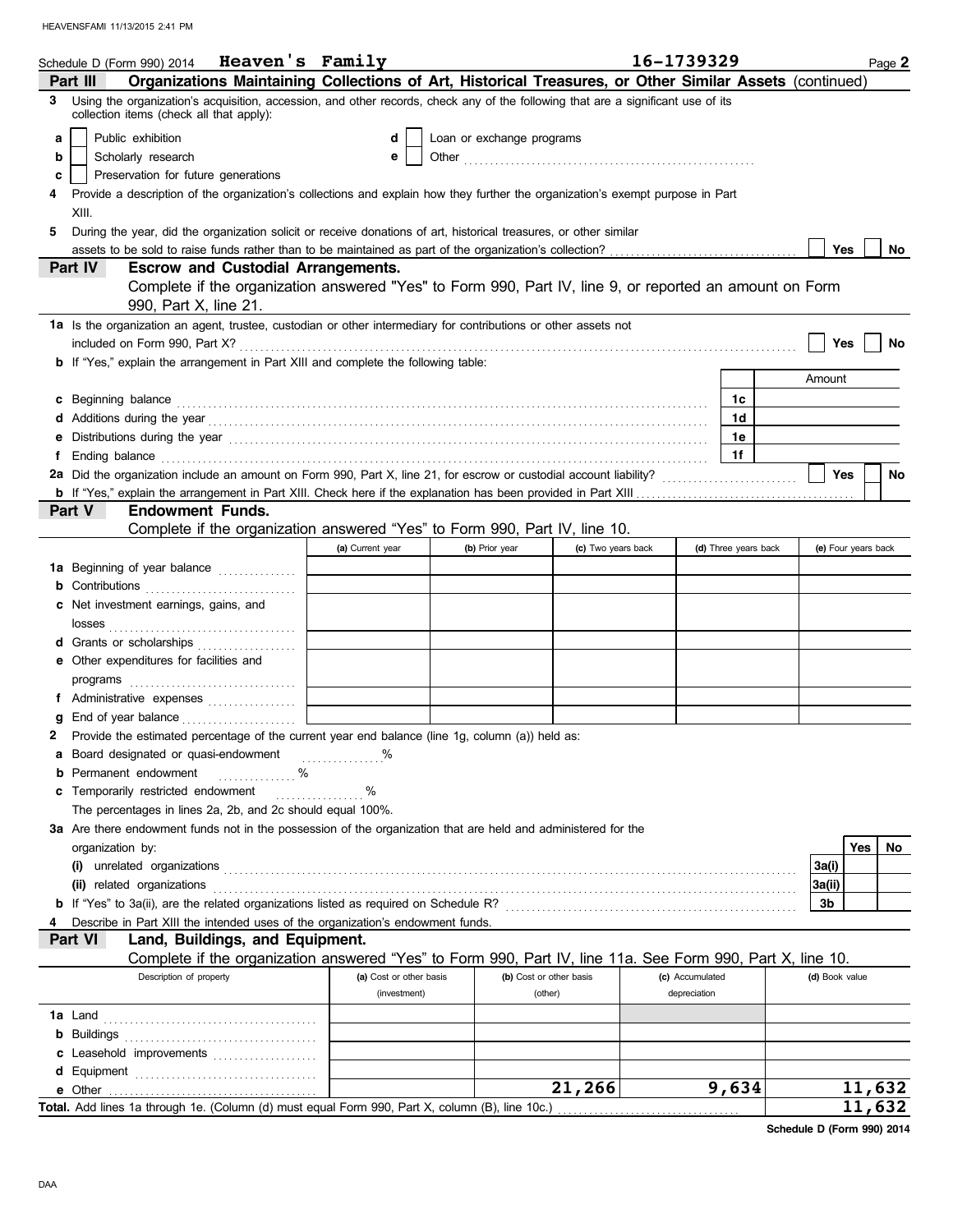| Schedule D (Form 990) 2014 | Heaven's Family                                                                                            |                | 16-1739329                       | Page 3         |
|----------------------------|------------------------------------------------------------------------------------------------------------|----------------|----------------------------------|----------------|
| Part VII                   | Investments-Other Securities.                                                                              |                |                                  |                |
|                            | Complete if the organization answered "Yes" to Form 990, Part IV, line 11b. See Form 990, Part X, line 12. |                |                                  |                |
|                            | (a) Description of security or category                                                                    | (b) Book value | (c) Method of valuation:         |                |
|                            | (including name of security)                                                                               |                | Cost or end-of-year market value |                |
| (1) Financial derivatives  |                                                                                                            |                |                                  |                |
|                            | (2) Closely-held equity interests                                                                          |                |                                  |                |
| (3) Other                  |                                                                                                            |                |                                  |                |
| (A)                        |                                                                                                            |                |                                  |                |
| (B)                        |                                                                                                            |                |                                  |                |
| (C)                        |                                                                                                            |                |                                  |                |
| (D)                        |                                                                                                            |                |                                  |                |
| (E)                        |                                                                                                            |                |                                  |                |
| (F)                        |                                                                                                            |                |                                  |                |
| (G)                        |                                                                                                            |                |                                  |                |
| (H)                        |                                                                                                            |                |                                  |                |
|                            | Total. (Column (b) must equal Form 990, Part X, col. (B) line 12.)                                         |                |                                  |                |
| Part VIII                  | Investments-Program Related.                                                                               |                |                                  |                |
|                            | Complete if the organization answered "Yes" to Form 990, Part IV, line 11c. See Form 990, Part X, line 13. |                |                                  |                |
|                            | (a) Description of investment                                                                              | (b) Book value | (c) Method of valuation:         |                |
|                            |                                                                                                            |                | Cost or end-of-year market value |                |
| (1)                        |                                                                                                            |                |                                  |                |
| (2)                        |                                                                                                            |                |                                  |                |
| (3)                        |                                                                                                            |                |                                  |                |
| (4)                        |                                                                                                            |                |                                  |                |
| (5)                        |                                                                                                            |                |                                  |                |
| (6)                        |                                                                                                            |                |                                  |                |
| (7)                        |                                                                                                            |                |                                  |                |
| (8)                        |                                                                                                            |                |                                  |                |
| (9)                        |                                                                                                            |                |                                  |                |
| Part IX                    | Total. (Column (b) must equal Form 990, Part X, col. (B) line 13.)<br><b>Other Assets.</b>                 |                |                                  |                |
|                            | Complete if the organization answered "Yes" to Form 990, Part IV, line 11d. See Form 990, Part X, line 15. |                |                                  |                |
|                            | (a) Description                                                                                            |                |                                  | (b) Book value |
|                            |                                                                                                            |                |                                  |                |
| (1)<br>(2)                 |                                                                                                            |                |                                  |                |
| (3)                        |                                                                                                            |                |                                  |                |
|                            |                                                                                                            |                |                                  |                |
| (4)<br>(5)                 |                                                                                                            |                |                                  |                |
| (6)                        |                                                                                                            |                |                                  |                |
| (7)                        |                                                                                                            |                |                                  |                |
| (8)                        |                                                                                                            |                |                                  |                |
| (9)                        |                                                                                                            |                |                                  |                |
|                            | Total. (Column (b) must equal Form 990, Part X, col. (B) line 15.)                                         |                |                                  |                |
| Part X                     | <b>Other Liabilities.</b>                                                                                  |                |                                  |                |
|                            | Complete if the organization answered "Yes" to Form 990, Part IV, line 11e or 11f. See Form 990, Part X,   |                |                                  |                |
|                            | line 25.                                                                                                   |                |                                  |                |
| 1.                         | (a) Description of liability                                                                               | (b) Book value |                                  |                |
| (1)                        | Federal income taxes                                                                                       |                |                                  |                |
| (2)                        |                                                                                                            |                |                                  |                |
| (3)                        |                                                                                                            |                |                                  |                |
| (4)                        |                                                                                                            |                |                                  |                |
| (5)                        |                                                                                                            |                |                                  |                |
| (6)                        |                                                                                                            |                |                                  |                |

**Total.** (Column (b) must equal Form 990, Part X, col. (B) line 25.)  $(9)$ 

Liability for uncertain tax positions. In Part XIII, provide the text of the footnote to the organization's financial statements that reports the **2.** organization's liability for uncertain tax positions under FIN 48 (ASC 740). Check here if the text of the footnote has been provided in Part XIII

(8) (7)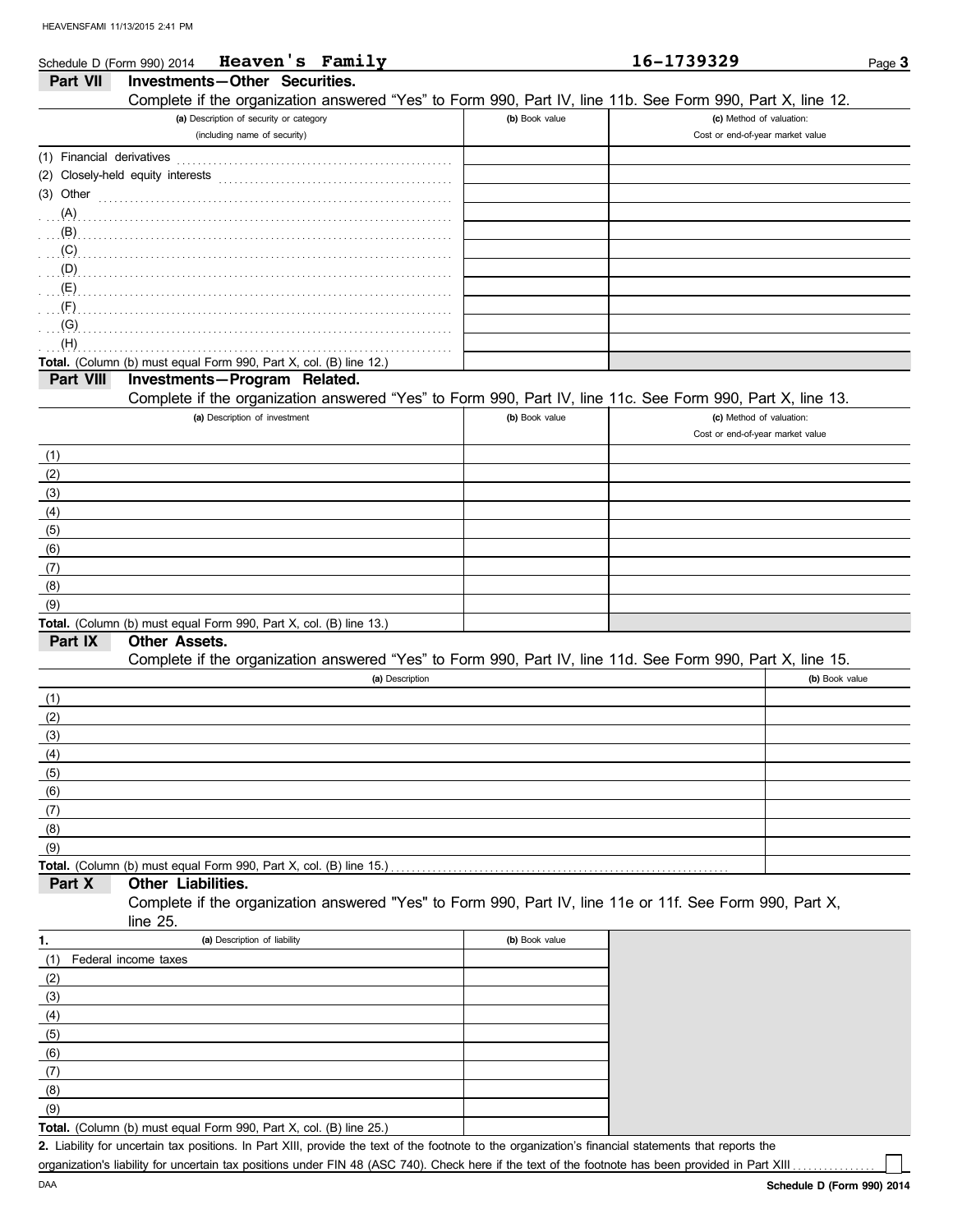|        | Schedule D (Form 990) 2014 <b>Heaven's Family</b>                                                                                                                                                                                        |                | 16-1739329     | Page 4                 |
|--------|------------------------------------------------------------------------------------------------------------------------------------------------------------------------------------------------------------------------------------------|----------------|----------------|------------------------|
|        | Reconciliation of Revenue per Audited Financial Statements With Revenue per Return.<br>Part XI<br>Complete if the organization answered "Yes" to Form 990, Part IV, line 12a.                                                            |                |                |                        |
|        |                                                                                                                                                                                                                                          |                | $\blacksquare$ | 2,577,737              |
| 1<br>2 | Amounts included on line 1 but not on Form 990, Part VIII, line 12:                                                                                                                                                                      |                |                |                        |
|        | a Net unrealized gains (losses) on investments [11] [11] Net also have not also have not also have not all net                                                                                                                           | 2a             |                |                        |
|        |                                                                                                                                                                                                                                          | 2 <sub>b</sub> |                |                        |
| c      | <b>b</b> Donated services and use of facilities <b>constants</b> and the service of the service of the service of the service of the service of the service of the service of the service of the service of the service of the service o | 2c             |                |                        |
|        |                                                                                                                                                                                                                                          | 2d             |                |                        |
|        |                                                                                                                                                                                                                                          |                | 2e             |                        |
| 3      | e Add lines 2a through 2d (and all contains and all contains and all contains and all contains and all contains and all contains and all contains and all contains and all contains and all contains and all contains and all            |                | 3              | 2,577,737              |
| 4      | Amounts included on Form 990, Part VIII, line 12, but not on line 1:                                                                                                                                                                     |                |                |                        |
|        |                                                                                                                                                                                                                                          | 4a             |                |                        |
|        |                                                                                                                                                                                                                                          | 4b             |                |                        |
|        | c Add lines 4a and 4b                                                                                                                                                                                                                    |                | 4c             |                        |
|        |                                                                                                                                                                                                                                          |                | 5              | 2,577,737              |
|        | Reconciliation of Expenses per Audited Financial Statements With Expenses per Return.<br>Part XII                                                                                                                                        |                |                |                        |
|        | Complete if the organization answered "Yes" to Form 990, Part IV, line 12a.                                                                                                                                                              |                |                |                        |
| 1      | Total expenses and losses per audited financial statements                                                                                                                                                                               |                | $\mathbf{1}$   | $\overline{2,243,578}$ |
| 2      | Amounts included on line 1 but not on Form 990, Part IX, line 25:                                                                                                                                                                        |                |                |                        |
|        |                                                                                                                                                                                                                                          | 2a             |                |                        |
|        |                                                                                                                                                                                                                                          | 2 <sub>b</sub> |                |                        |
|        |                                                                                                                                                                                                                                          | 2c             |                |                        |
|        |                                                                                                                                                                                                                                          | 2d             |                |                        |
|        |                                                                                                                                                                                                                                          |                |                |                        |
|        | e Add lines 2a through 2d (and all contains and all contains and all contains and all contains and all contains and all contains and all contains and all contains and all contains and all contains and all contains and all            |                | 2e             | 2, 243, 578            |
| З.     |                                                                                                                                                                                                                                          |                | 3              |                        |
| 4      | Amounts included on Form 990, Part IX, line 25, but not on line 1:                                                                                                                                                                       |                |                |                        |
|        |                                                                                                                                                                                                                                          | 4a             |                |                        |
|        |                                                                                                                                                                                                                                          | 4b             |                |                        |
|        | c Add lines 4a and 4b                                                                                                                                                                                                                    |                |                |                        |
|        |                                                                                                                                                                                                                                          |                | 4с             |                        |
|        |                                                                                                                                                                                                                                          |                | 5              | 2,243,578              |
|        | Part XIII Supplemental Information.                                                                                                                                                                                                      |                |                |                        |
|        | Provide the descriptions required for Part II, lines 3, 5, and 9; Part III, lines 1a and 4; Part IV, lines 1b and 2b; Part V, line 4; Part X, line                                                                                       |                |                |                        |
|        | 2; Part XI, lines 2d and 4b; and Part XII, lines 2d and 4b. Also complete this part to provide any additional information.                                                                                                               |                |                |                        |
|        |                                                                                                                                                                                                                                          |                |                |                        |
|        |                                                                                                                                                                                                                                          |                |                |                        |
|        |                                                                                                                                                                                                                                          |                |                |                        |
|        |                                                                                                                                                                                                                                          |                |                |                        |
|        |                                                                                                                                                                                                                                          |                |                |                        |
|        |                                                                                                                                                                                                                                          |                |                |                        |
|        |                                                                                                                                                                                                                                          |                |                |                        |
|        |                                                                                                                                                                                                                                          |                |                |                        |
|        |                                                                                                                                                                                                                                          |                |                |                        |
|        |                                                                                                                                                                                                                                          |                |                |                        |
|        |                                                                                                                                                                                                                                          |                |                |                        |
|        |                                                                                                                                                                                                                                          |                |                |                        |
|        |                                                                                                                                                                                                                                          |                |                |                        |
|        |                                                                                                                                                                                                                                          |                |                |                        |
|        |                                                                                                                                                                                                                                          |                |                |                        |
|        |                                                                                                                                                                                                                                          |                |                |                        |
|        |                                                                                                                                                                                                                                          |                |                |                        |
|        |                                                                                                                                                                                                                                          |                |                |                        |
|        |                                                                                                                                                                                                                                          |                |                |                        |
|        |                                                                                                                                                                                                                                          |                |                |                        |
|        |                                                                                                                                                                                                                                          |                |                |                        |
|        |                                                                                                                                                                                                                                          |                |                |                        |
|        |                                                                                                                                                                                                                                          |                |                |                        |
|        |                                                                                                                                                                                                                                          |                |                |                        |
|        |                                                                                                                                                                                                                                          |                |                |                        |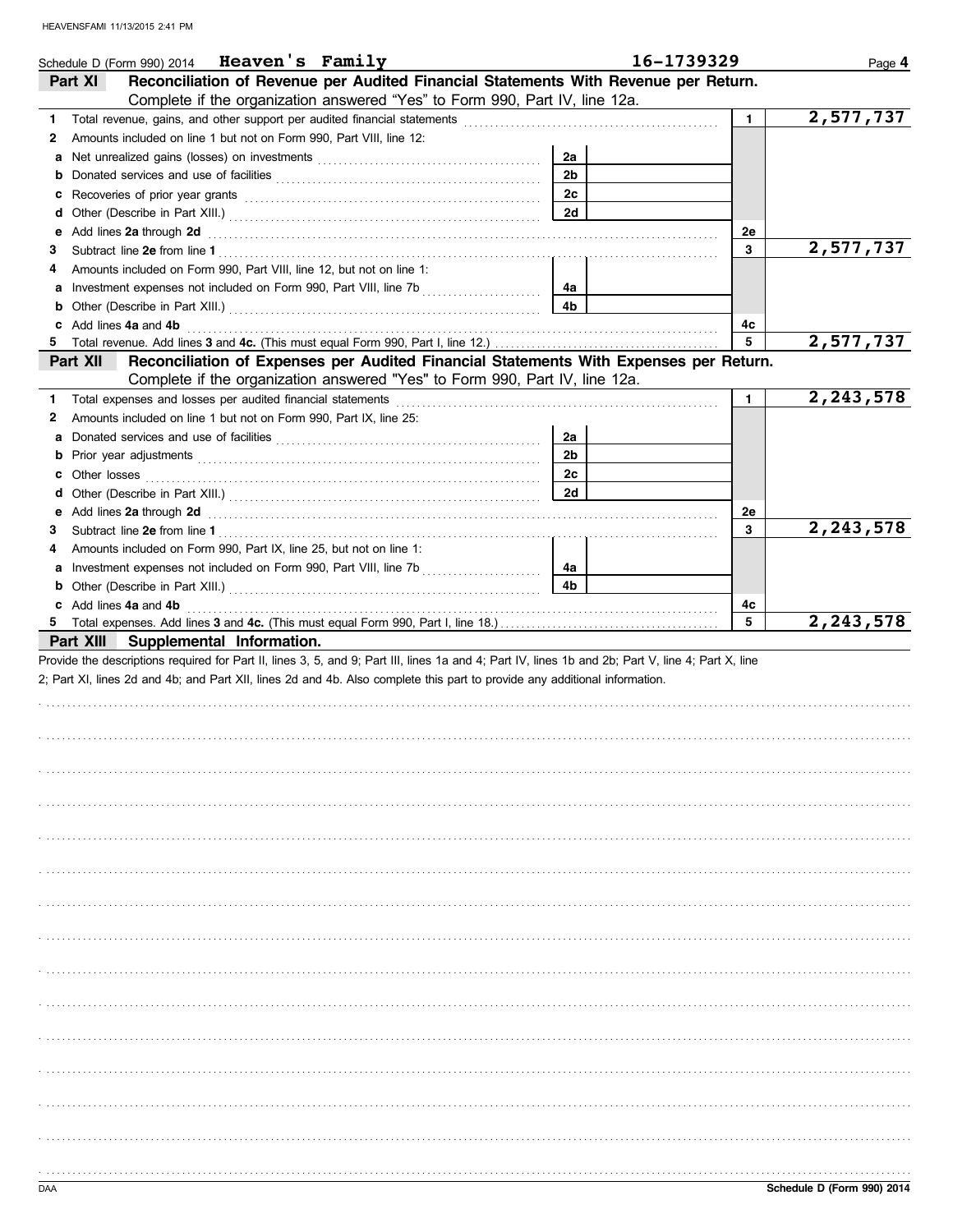| Schedule D (Form 990) 2014 Heaven's Family     |  |  | 16-1739329 | Page 5 |
|------------------------------------------------|--|--|------------|--------|
| Part XIII Supplemental Information (continued) |  |  |            |        |
|                                                |  |  |            |        |
|                                                |  |  |            |        |
|                                                |  |  |            |        |
|                                                |  |  |            |        |
|                                                |  |  |            |        |
|                                                |  |  |            |        |
|                                                |  |  |            |        |
|                                                |  |  |            |        |
|                                                |  |  |            |        |
|                                                |  |  |            |        |
|                                                |  |  |            |        |
|                                                |  |  |            |        |
|                                                |  |  |            |        |
|                                                |  |  |            |        |
|                                                |  |  |            |        |
|                                                |  |  |            |        |
|                                                |  |  |            |        |
|                                                |  |  |            |        |
|                                                |  |  |            |        |
|                                                |  |  |            |        |
|                                                |  |  |            |        |
|                                                |  |  |            |        |
|                                                |  |  |            |        |
|                                                |  |  |            |        |
|                                                |  |  |            |        |
|                                                |  |  |            |        |
|                                                |  |  |            |        |
|                                                |  |  |            |        |
|                                                |  |  |            |        |
|                                                |  |  |            |        |
|                                                |  |  |            |        |
|                                                |  |  |            |        |
|                                                |  |  |            |        |
|                                                |  |  |            |        |
|                                                |  |  |            |        |
|                                                |  |  |            |        |
|                                                |  |  |            |        |
|                                                |  |  |            |        |
|                                                |  |  |            |        |
|                                                |  |  |            |        |
|                                                |  |  |            |        |
|                                                |  |  |            |        |
|                                                |  |  |            |        |
|                                                |  |  |            |        |
|                                                |  |  |            |        |
|                                                |  |  |            |        |
|                                                |  |  |            |        |
|                                                |  |  |            |        |
|                                                |  |  |            |        |
|                                                |  |  |            |        |
|                                                |  |  |            |        |
|                                                |  |  |            |        |
|                                                |  |  |            |        |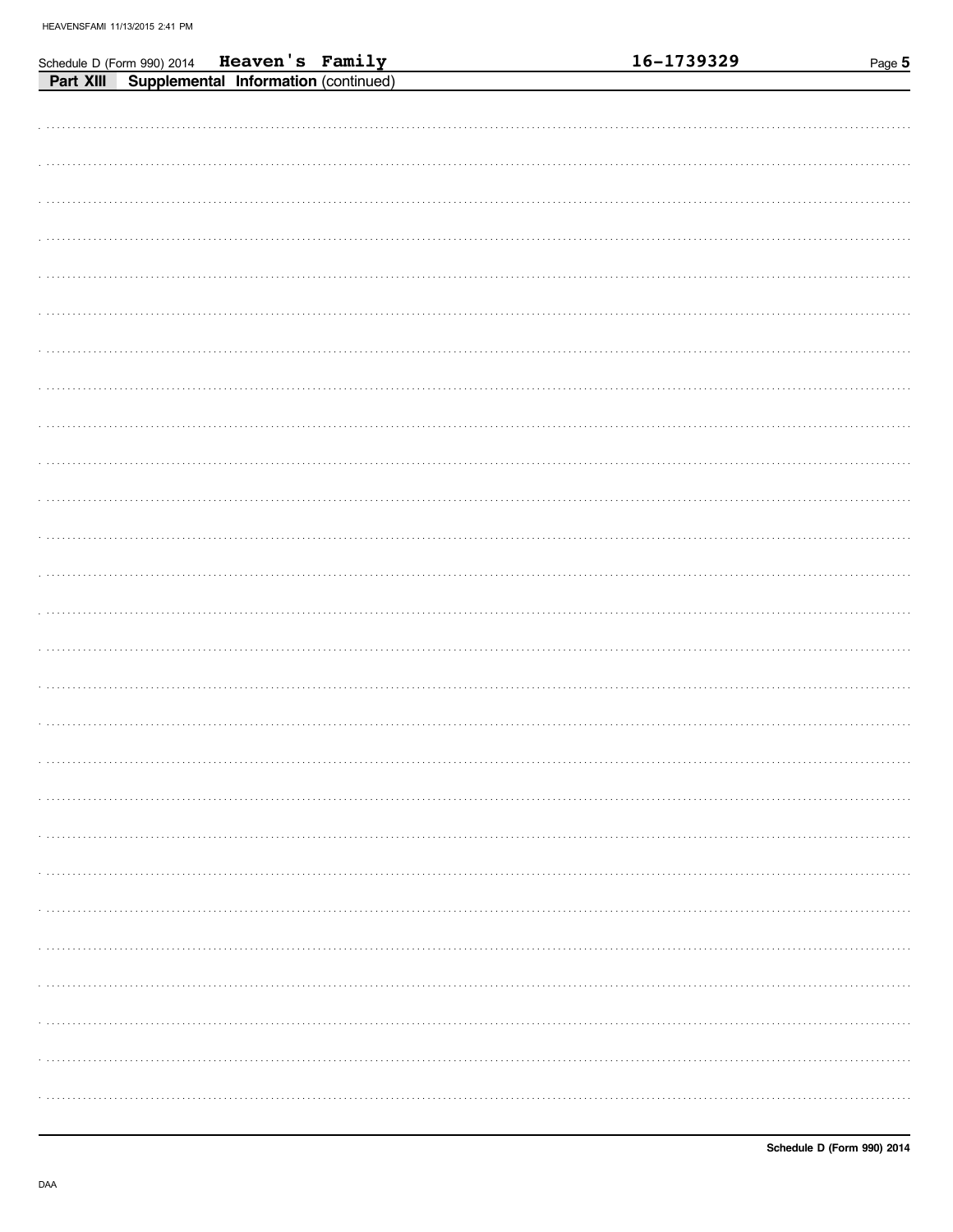| <b>SCHEDULE F</b>                                                                                                     | <b>Statement of Activities Outside the United States</b>                                |                                                        | OMB No. 1545-0047             |
|-----------------------------------------------------------------------------------------------------------------------|-----------------------------------------------------------------------------------------|--------------------------------------------------------|-------------------------------|
| (Form 990)                                                                                                            | Complete if the organization answered "Yes" on Form 990, Part IV, line 14b, 15, or 16.  |                                                        |                               |
| Department of the Treasury                                                                                            | Attach to Form 990.                                                                     |                                                        | Open to Public                |
| Internal Revenue Service                                                                                              | Information about Schedule F (Form 990) and its instructions is at www.irs.gov/form990. |                                                        | Inspection                    |
| Name of the organization<br>Heaven's Family                                                                           |                                                                                         | Employer identification number<br>16-1739329           |                               |
| General Information on Activities Outside the United States. Complete if the organization answered "Yes" on<br>Part I |                                                                                         |                                                        |                               |
| Form 990, Part IV, line 14b.                                                                                          |                                                                                         |                                                        |                               |
| For grantmakers. Does the organization maintain records to substantiate the amount of its grants and other<br>1.      |                                                                                         |                                                        |                               |
| assistance, the grantees' eligibility for the grants or assistance, and the selection criteria used to award the      |                                                                                         |                                                        | $ X $ Yes                     |
|                                                                                                                       |                                                                                         |                                                        | No                            |
| 2 For grantmakers. Describe in Part V the organization's procedures for monitoring the use of its grants and other    |                                                                                         |                                                        |                               |
| assistance outside the United States.                                                                                 |                                                                                         |                                                        |                               |
| Activities per Region. (The following Part I, line 3 table can be duplicated if additional space is needed.)<br>3     |                                                                                         |                                                        |                               |
| (a) Region<br>(b) Number of<br>(c) Number of<br>employees,<br>offices in the                                          | (d) Activities conducted in<br>region (by type) (e.g.,                                  | (e) If activity listed in (d) is<br>a program service, | (f) Total<br>expenditures for |
| agents, and<br>region<br>independent                                                                                  | fundraising, program services,<br>investments,                                          | describe specific type of<br>service(s) in region      | and investments<br>in region  |
| contractors<br>in region                                                                                              | grants to recipients                                                                    |                                                        |                               |
| Central America and the Caribbean                                                                                     | located in the region)                                                                  |                                                        |                               |
| (1)                                                                                                                   | Program Service                                                                         | Gospel Outreach                                        | 5,928                         |
| Central America and the Caribbean                                                                                     |                                                                                         |                                                        |                               |
| (2)                                                                                                                   | Program Service                                                                         | Humanitarian Aid                                       | 18,898                        |
| East Asia and the Pacific                                                                                             |                                                                                         |                                                        |                               |
| (3)<br>East Asia and the Pacific                                                                                      | Program Service                                                                         | Humanitarian Aid                                       | 505,720                       |
|                                                                                                                       | Program Service                                                                         | Gospel Outreach                                        | 67,423                        |
| (4)<br>Europe                                                                                                         |                                                                                         |                                                        |                               |
| (5)                                                                                                                   | Program Service                                                                         | Gospel Outreach                                        |                               |
| Europe                                                                                                                |                                                                                         |                                                        |                               |
| (6)                                                                                                                   | Program Service                                                                         | Humanitarian Aid                                       | 8,212                         |
| Middle East and North Africa                                                                                          |                                                                                         |                                                        |                               |
| (7)<br>Middle East and North Africa                                                                                   | Program Service                                                                         | Gospel Outreach                                        | 16,338                        |
| (8)                                                                                                                   | Program Service                                                                         | Humanitarian Aid                                       | 89,902                        |
| North America                                                                                                         |                                                                                         |                                                        |                               |
| (9)                                                                                                                   | <b>Program Service</b>                                                                  | <b>Humanitarian Aid</b>                                | 164,256                       |
| North America                                                                                                         |                                                                                         |                                                        |                               |
| (10)                                                                                                                  | Program Service                                                                         | Gospel Outreach                                        | 20,876                        |
| South America                                                                                                         | Program Service                                                                         | Humanitarian Aid                                       |                               |
| (11)<br>South Asia                                                                                                    |                                                                                         |                                                        |                               |
| (12)                                                                                                                  | Program Service                                                                         | Humanitarian Aid                                       | 177,158                       |
| South Asia                                                                                                            |                                                                                         |                                                        |                               |
| (13)                                                                                                                  | Program Service                                                                         | Gospel Outreach                                        | 35,625                        |
| Sub-Saharan Africa                                                                                                    |                                                                                         |                                                        |                               |
| (14)<br>Sub-Saharan Africa                                                                                            | Program Service                                                                         | Humanitarian Aid                                       | 453,231                       |
| (15)                                                                                                                  | Program Service                                                                         | Gospel Outreach                                        | 21,688                        |
|                                                                                                                       |                                                                                         |                                                        |                               |
| (16)                                                                                                                  |                                                                                         |                                                        |                               |
|                                                                                                                       |                                                                                         |                                                        |                               |
| (17)                                                                                                                  |                                                                                         |                                                        |                               |
| 3a Sub-total                                                                                                          |                                                                                         |                                                        | 1,585,255                     |
| <b>b</b> Total from continuation                                                                                      |                                                                                         |                                                        |                               |
| sheets to Part $I_{\ldots}$<br>c Totals (add                                                                          |                                                                                         |                                                        |                               |
| lines 3a and 3b)                                                                                                      |                                                                                         |                                                        | 1,585,255                     |

**For Paperwork Reduction Act Notice, see the Instructions for Form 990.** Schedule F (Form 990) 2014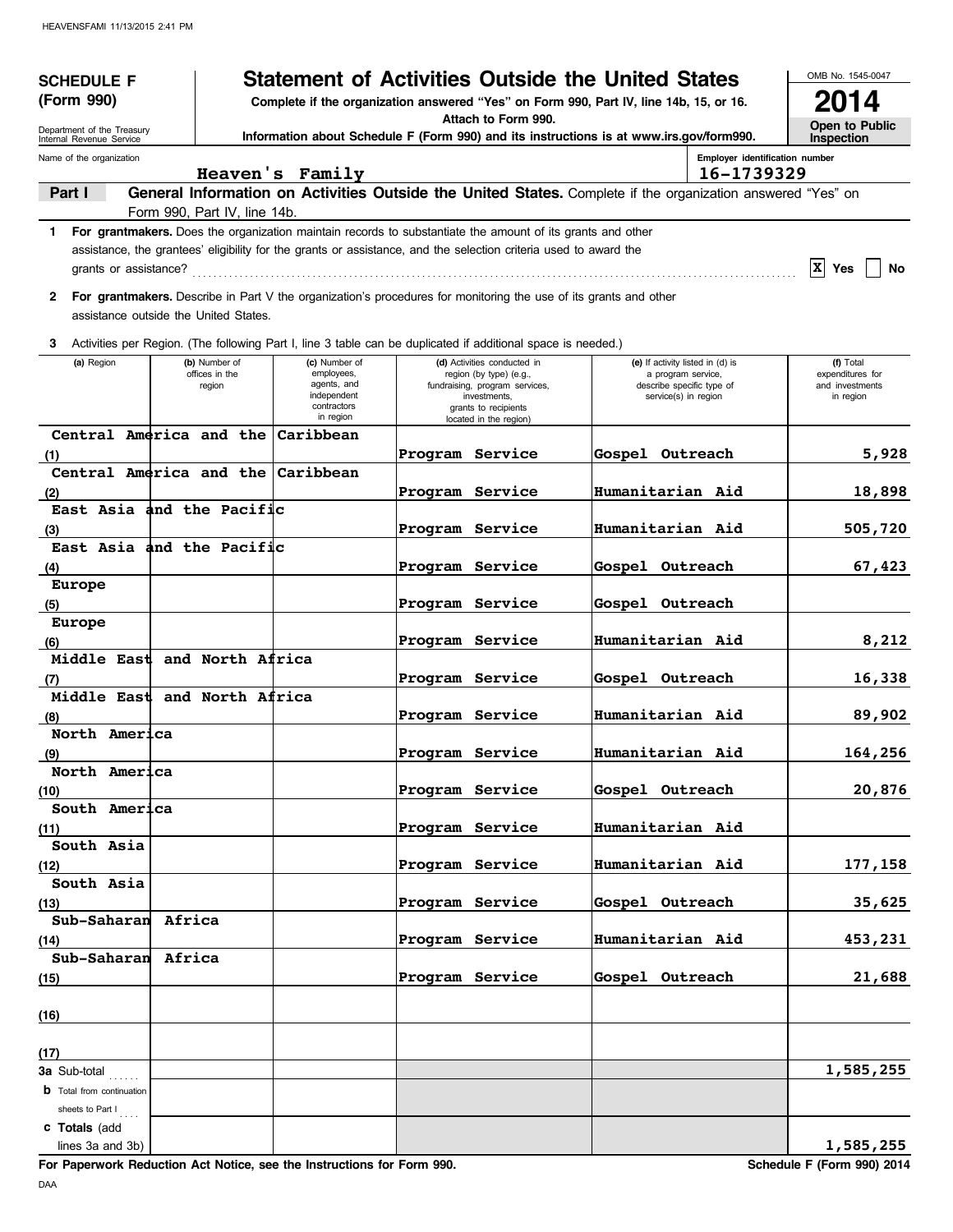| ω                                                     | Z                                                                                                                                                                                                                                     | $\overline{116}$   | <u>(15)</u>         |                     | <u>(14)</u>   |                     | <u>(13)</u>          | <u>(12)</u> |                     | Œ             |                     | $\overline{10}$ |                           | ම              |                    | ছ                |                      | ₿                |                  | ಠ                |                     | তি               |                 | 囝                  |                     | <u>ම</u>        |                     | Ø                            |                     | Ξ                            |                     |                      | ∸                                         | Part II                                                                                                                                                                                                     |                            |
|-------------------------------------------------------|---------------------------------------------------------------------------------------------------------------------------------------------------------------------------------------------------------------------------------------|--------------------|---------------------|---------------------|---------------|---------------------|----------------------|-------------|---------------------|---------------|---------------------|-----------------|---------------------------|----------------|--------------------|------------------|----------------------|------------------|------------------|------------------|---------------------|------------------|-----------------|--------------------|---------------------|-----------------|---------------------|------------------------------|---------------------|------------------------------|---------------------|----------------------|-------------------------------------------|-------------------------------------------------------------------------------------------------------------------------------------------------------------------------------------------------------------|----------------------------|
|                                                       |                                                                                                                                                                                                                                       |                    |                     |                     |               |                     |                      |             |                     |               |                     |                 |                           |                |                    |                  |                      |                  |                  |                  |                     |                  |                 |                    |                     |                 |                     |                              |                     |                              |                     |                      | organization<br>(a) Name of               | Part IV, line                                                                                                                                                                                               | Schedule F (Form 990) 2014 |
| Enter total number of other organizations or entities |                                                                                                                                                                                                                                       |                    |                     |                     |               |                     |                      |             |                     |               |                     |                 |                           |                |                    |                  |                      |                  |                  |                  |                     |                  |                 |                    |                     |                 |                     |                              |                     |                              |                     | (if applicable)      | section and EIN<br>(b) IRS code           |                                                                                                                                                                                                             | Heaven's                   |
|                                                       |                                                                                                                                                                                                                                       | South<br>Asia      | South<br><b>Asi</b> |                     | South<br>Asia |                     | <b>South</b><br>Asia | South       | Asia                | South<br>Asia |                     | South<br>Asia   |                           | North          |                    | North<br>Ametica |                      | Middle<br>Ea\$t  |                  | Middle<br>East   |                     | Middle<br>Ea\$t  |                 | East<br>Asia       |                     | East<br>Asia    |                     | Central                      |                     | Central                      |                     |                      | (c) Region                                |                                                                                                                                                                                                             | <b>Family</b>              |
|                                                       | by the IRS, or for which the grantee or counsel has provided a section 501(c)(3) equivalency letter<br>Enter total number of recipient organizations listed above that are recognized as charities by the foreign country, recognized | Gospe1<br>Outreach |                     | Humanitarian<br>Aid |               | Humanitarian<br>Aid | Humanitarian         | Aid         | Humanitarian<br>Aid |               | Humanitarian<br>Aid |                 | <b>Gospe1</b><br>Outreach | <b>America</b> | Gospe1<br>Outreach |                  | Humanitiarian<br>Aid | and North Africa | Humaniterian Aid | and North Africa | Humanitarian<br>Aid | and North Africa | Gospel Outreach | and the<br>Pacific | Humanitarian<br>Aid | and the Pacific | Humanitarian<br>Aid | Anerica and the<br>Caribbeah | Humanitarian<br>Aid | America and the<br>Caribbeah | Humanitarian<br>Aid |                      | (d) Purpose of<br>grant                   | Grams and Other Nessistance to Ordanizations or Hitlies outside the function of the Square<br>15, for any recipient who received more than \$5,000. Part II can be duplicated if additional space is needed |                            |
|                                                       |                                                                                                                                                                                                                                       | 8,794              |                     | 13,47<br>ω          |               | 12,160              |                      | 12,57<br>2  | 12,061              |               | 6,0.7<br>ă          |                 | 12,955                    |                | 107, 315           |                  | E6E'69               |                  | 31,300           |                  | 10,364              |                  | 5,750           |                    | 5,200               |                 | 107,197             |                              | 6,902               |                              | 7,207               |                      | (e) Amount of<br>cash grant               |                                                                                                                                                                                                             | 16-1739329                 |
|                                                       | as tax-exempt                                                                                                                                                                                                                         | Nire               |                     | Nire                |               | Nire                | Nire                 |             | Nire                |               | Check               |                 | Check                     |                | Nire               |                  | <b>Nire</b>          |                  | Check            |                  | Check               |                  | Check           |                    | Mire                |                 | Check               |                              | Mire                |                              | Mire                | disbursement         | (f) Manner of<br>cash                     |                                                                                                                                                                                                             |                            |
|                                                       |                                                                                                                                                                                                                                       |                    |                     |                     |               |                     |                      |             |                     |               |                     |                 |                           |                |                    |                  |                      |                  |                  |                  |                     |                  |                 |                    |                     |                 |                     |                              |                     |                              |                     | assistance           | (g) Amount of<br>non-cash                 |                                                                                                                                                                                                             |                            |
| ω                                                     |                                                                                                                                                                                                                                       |                    |                     |                     |               |                     |                      |             |                     |               |                     |                 |                           |                |                    |                  |                      |                  |                  |                  |                     |                  |                 |                    |                     |                 |                     |                              |                     |                              |                     |                      | of non-cash assistance<br>(h) Description | Complete if the organization answered "Yes" on Form 990,                                                                                                                                                    |                            |
|                                                       | 28                                                                                                                                                                                                                                    |                    |                     |                     |               |                     |                      |             |                     |               |                     |                 |                           |                |                    |                  |                      |                  |                  |                  |                     |                  |                 |                    |                     |                 |                     |                              |                     |                              |                     | appraisal,<br>other) | (i) Method of<br>valuation<br>(book, FMV, |                                                                                                                                                                                                             | Page 2                     |

Schedule F (Form 990) 2014 **Schedule F (Form 990) 2014**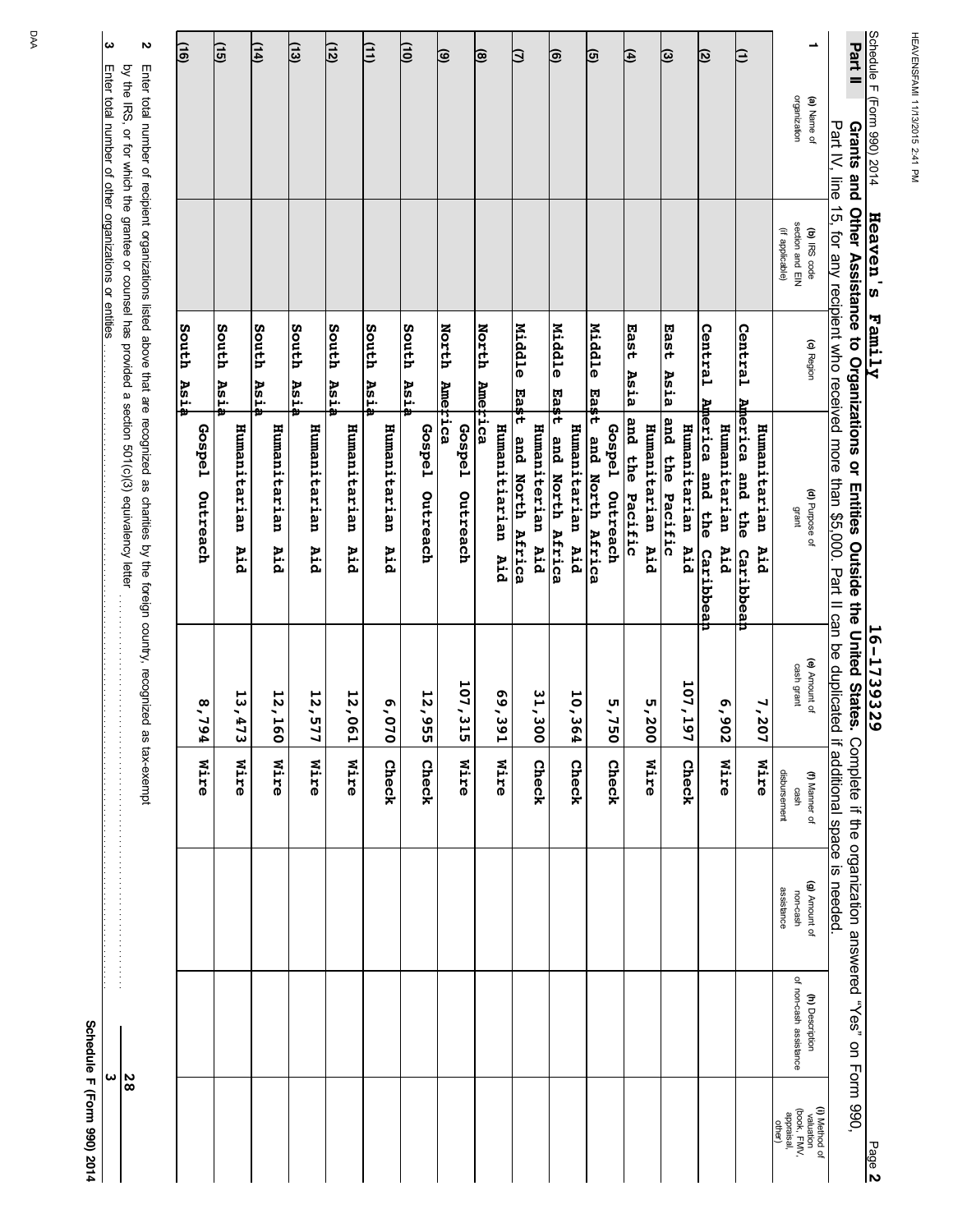|                                                                |                         | $16 - 1739329$                                                                                                                                                 |                                                                                                                                                                                                                                                                                                                                                           |                                         |                                                                                                                             | Page 2                                                            |
|----------------------------------------------------------------|-------------------------|----------------------------------------------------------------------------------------------------------------------------------------------------------------|-----------------------------------------------------------------------------------------------------------------------------------------------------------------------------------------------------------------------------------------------------------------------------------------------------------------------------------------------------------|-----------------------------------------|-----------------------------------------------------------------------------------------------------------------------------|-------------------------------------------------------------------|
|                                                                |                         |                                                                                                                                                                |                                                                                                                                                                                                                                                                                                                                                           |                                         |                                                                                                                             |                                                                   |
| (c) Region                                                     | (d) Purpose of<br>grant | (e) Amount of<br>cash grant                                                                                                                                    | disbursement<br>(f) Manner of<br>cash                                                                                                                                                                                                                                                                                                                     | (g) Amount of<br>assistance<br>non-cash | of non-cash assistance<br>(h) Description                                                                                   | (i) Method of<br>valuation<br>(book, FMV,<br>appraisal,<br>other) |
|                                                                | Humanitarian<br>Aid     | 24,0<br>$\overline{18}$                                                                                                                                        | <b>Nire</b>                                                                                                                                                                                                                                                                                                                                               |                                         |                                                                                                                             |                                                                   |
|                                                                |                         |                                                                                                                                                                |                                                                                                                                                                                                                                                                                                                                                           |                                         |                                                                                                                             |                                                                   |
|                                                                | Africa                  |                                                                                                                                                                |                                                                                                                                                                                                                                                                                                                                                           |                                         |                                                                                                                             |                                                                   |
|                                                                | Humanitarian<br>Aid     | 34,988                                                                                                                                                         | Check                                                                                                                                                                                                                                                                                                                                                     |                                         |                                                                                                                             |                                                                   |
|                                                                | Humanitarian<br>Aid     | 10,330                                                                                                                                                         | <b>Wire</b>                                                                                                                                                                                                                                                                                                                                               |                                         |                                                                                                                             |                                                                   |
|                                                                | Africa                  |                                                                                                                                                                |                                                                                                                                                                                                                                                                                                                                                           |                                         |                                                                                                                             |                                                                   |
|                                                                | Humanitarian<br>Aid     | <b>20,055</b>                                                                                                                                                  | <b>Nire</b>                                                                                                                                                                                                                                                                                                                                               |                                         |                                                                                                                             |                                                                   |
|                                                                |                         |                                                                                                                                                                |                                                                                                                                                                                                                                                                                                                                                           |                                         |                                                                                                                             |                                                                   |
|                                                                | Africa                  |                                                                                                                                                                |                                                                                                                                                                                                                                                                                                                                                           |                                         |                                                                                                                             |                                                                   |
|                                                                | Humanitarian<br>Aid     | 59,241                                                                                                                                                         | Mire                                                                                                                                                                                                                                                                                                                                                      |                                         |                                                                                                                             |                                                                   |
|                                                                | Humanitarian<br>Aid     | $\sigma'$<br>$rac{6}{5}$                                                                                                                                       | Nire                                                                                                                                                                                                                                                                                                                                                      |                                         |                                                                                                                             |                                                                   |
|                                                                | Humanitarian<br>Aid     | 12,645                                                                                                                                                         | Mire                                                                                                                                                                                                                                                                                                                                                      |                                         |                                                                                                                             |                                                                   |
|                                                                | Humanitarian<br>Aid     | 5,028                                                                                                                                                          | Mire                                                                                                                                                                                                                                                                                                                                                      |                                         |                                                                                                                             |                                                                   |
|                                                                | Humanitarian<br>Aid     | 11,211                                                                                                                                                         | Mire                                                                                                                                                                                                                                                                                                                                                      |                                         |                                                                                                                             |                                                                   |
|                                                                | Humanitarian<br>Aid     | 6'56<br>$\frac{1}{4}$                                                                                                                                          | <b>Nire</b>                                                                                                                                                                                                                                                                                                                                               |                                         |                                                                                                                             |                                                                   |
|                                                                | Humanitarian            | 12,5<br>ິຕ<br>ຜ                                                                                                                                                | Mire                                                                                                                                                                                                                                                                                                                                                      |                                         |                                                                                                                             |                                                                   |
|                                                                | Humanitarian<br>Aid     | 28,297                                                                                                                                                         | Mire                                                                                                                                                                                                                                                                                                                                                      |                                         |                                                                                                                             |                                                                   |
|                                                                | Humanitarian<br>Aid     | 13,000                                                                                                                                                         | <b>Wire</b>                                                                                                                                                                                                                                                                                                                                               |                                         |                                                                                                                             |                                                                   |
|                                                                | Humanitarian<br>Aid     | 14,300                                                                                                                                                         | <b>Nire</b>                                                                                                                                                                                                                                                                                                                                               |                                         |                                                                                                                             |                                                                   |
|                                                                |                         |                                                                                                                                                                |                                                                                                                                                                                                                                                                                                                                                           |                                         |                                                                                                                             |                                                                   |
| Heaven's<br>section and EIN<br>(b) IRS code<br>(if applicable) | <b>Family</b>           | Sub-Saharan<br>Sub-Saharan<br>Sub-Saharan<br>Sub-Saharan<br>Sub-Saharan<br>Sub-Saharan<br>Humanitarian<br>Gospel Outreach<br>Africa<br>Africa<br>Africa<br>Aid | by the IRS, or for which the grantee or counsel has provided a section 501(c)(3) equivalency letter<br>Enter total number of recipient organizations listed above that are recognized as charities by the foreign country, recognized<br>Grants and Other Assistance to Organizations or Entities Outside the United States.<br>Support<br>818'8<br>5,292 | as tax-exempt<br>Mire<br>Mire           | Part IV, line 15, for any recipient who received more than \$5,000. Part II can be duplicated if additional space is needed | Complete if the organization answered "Yes" on Form 990,<br>.     |

DAA

**3**

Enter total number of other organizations or entities

Enter total number of other organizations or entities remains and consider the construction of the constitution or entities and consider the constitution of entities or entities and consider the constitution of entities or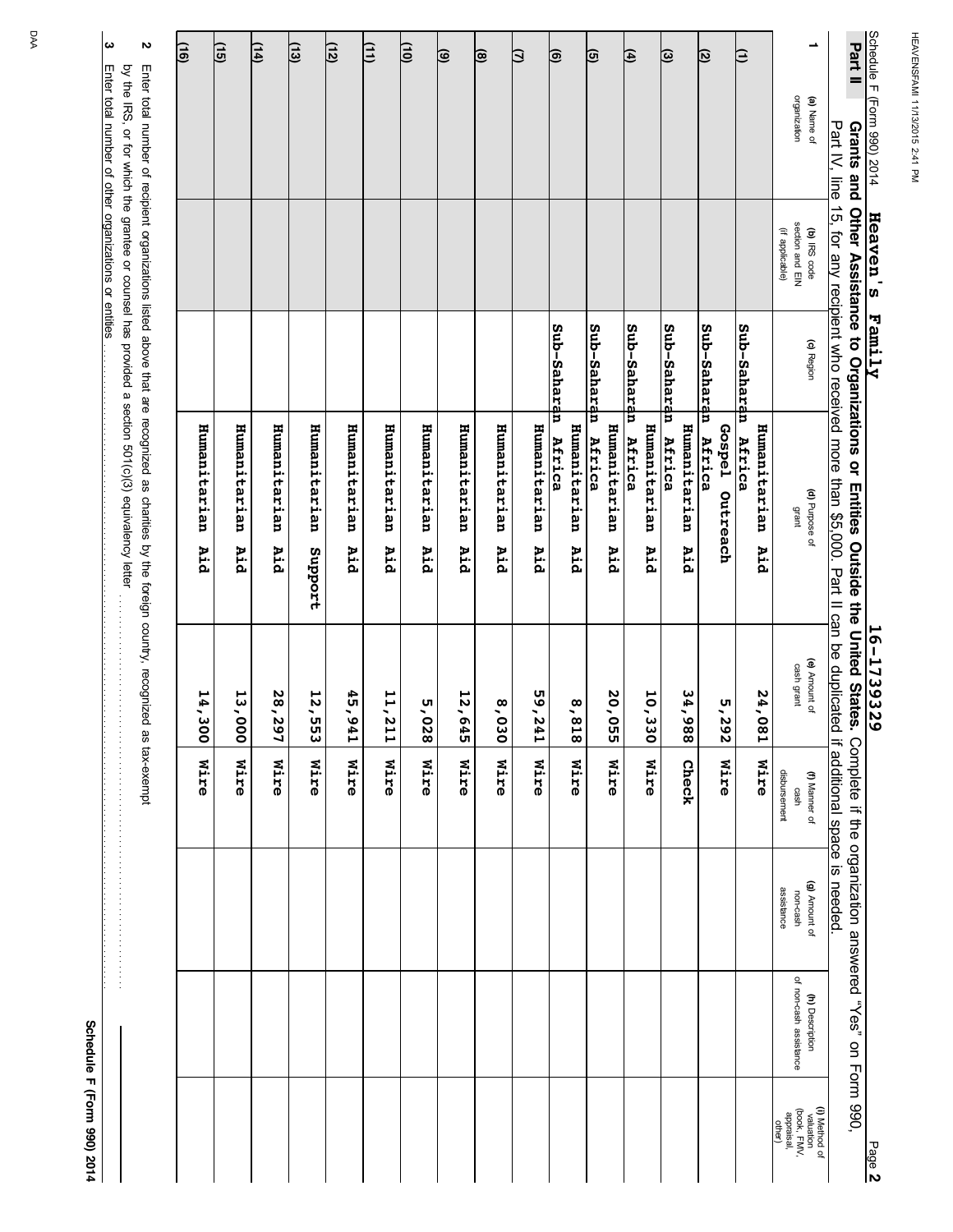| Schedule F (Form 990) 2014<br>Part II<br>Grants | and<br>Heaven's                                    | Family     | Other Assistance to Organizations or Entities Outside the United States.                                                                                                                                                       | 16-1739329                                               |                                       |                                         | Complete if the organization answered "Yes" on Form 990, | Page 2                                                            |
|-------------------------------------------------|----------------------------------------------------|------------|--------------------------------------------------------------------------------------------------------------------------------------------------------------------------------------------------------------------------------|----------------------------------------------------------|---------------------------------------|-----------------------------------------|----------------------------------------------------------|-------------------------------------------------------------------|
| Part IV,                                        | line<br>$\overline{15}$                            |            | for any recipient who received more than \$5,000.                                                                                                                                                                              | Part II can be duplicated if additional space is needed. |                                       |                                         |                                                          |                                                                   |
| ∸<br>organization<br>(a) Name of                | section and EIN<br>(if applicable)<br>(b) IRS code | (c) Region | (d) Purpose of<br>grant                                                                                                                                                                                                        | (e) Amount of<br>cash grant                              | disbursement<br>(f) Manner of<br>cash | (g) Amount of<br>assistance<br>non-cash | of non-cash assistance<br>(h) Description                | (i) Method of<br>valuation<br>(book, FMV,<br>appraisal,<br>other) |
| β                                               |                                                    |            | Humanitarian<br>Aid                                                                                                                                                                                                            | Ō<br>1,300                                               | <b>Nire</b>                           |                                         |                                                          |                                                                   |
| ত                                               |                                                    |            | Humanitarian<br>Aid                                                                                                                                                                                                            | 000'9                                                    | <b>Wire</b>                           |                                         |                                                          |                                                                   |
| $\circledcirc$                                  |                                                    |            | Humanitarian<br>Aid                                                                                                                                                                                                            | 20,000                                                   | Nire                                  |                                         |                                                          |                                                                   |
| 囝                                               |                                                    |            | Humanatarian<br>Aid                                                                                                                                                                                                            | 25,000                                                   | Check                                 |                                         |                                                          |                                                                   |
| ভি                                              |                                                    |            | Humanitarian<br>Aid                                                                                                                                                                                                            | .<br>~<br>584                                            | Check                                 |                                         |                                                          |                                                                   |
| ্ত                                              |                                                    |            | <b>Gospe1</b><br>Outreach                                                                                                                                                                                                      | 6,678                                                    | <b>Nire</b>                           |                                         |                                                          |                                                                   |
| Э                                               |                                                    |            | Humanitarian<br>Aid                                                                                                                                                                                                            | 32,746                                                   | <b>Wire</b>                           |                                         |                                                          |                                                                   |
| ම                                               |                                                    |            | <b>Gospe1</b><br>Outreach                                                                                                                                                                                                      | 9,255                                                    | <b>MITE</b>                           |                                         |                                                          |                                                                   |
| $\circledcirc$                                  |                                                    |            | Humanitarian<br>Aid                                                                                                                                                                                                            | 41,657                                                   | <b>Nire</b>                           |                                         |                                                          |                                                                   |
| $\overline{10}$                                 |                                                    |            | Humanitarian<br>Aid                                                                                                                                                                                                            | 29,<br>164                                               | Mire                                  |                                         |                                                          |                                                                   |
| Œ                                               |                                                    |            | Humanitarian<br>Aid                                                                                                                                                                                                            | 058'8                                                    | <b>Wire</b>                           |                                         |                                                          |                                                                   |
| <u>(12)</u>                                     |                                                    |            | Humanitarian<br>Aid                                                                                                                                                                                                            | 14,109                                                   | Mire                                  |                                         |                                                          |                                                                   |
| (13)                                            |                                                    |            | Humanitarian<br>Aid                                                                                                                                                                                                            | $\tilde{\mathcal{L}}$<br>775                             | <b>Wire</b>                           |                                         |                                                          |                                                                   |
| <u>(14)</u>                                     |                                                    |            | Humanitarian<br>Aid                                                                                                                                                                                                            | 6,845                                                    | Check                                 |                                         |                                                          |                                                                   |
| <u>(15)</u>                                     |                                                    |            | Humanitarian<br>Aid                                                                                                                                                                                                            | 5,280                                                    | <b>Wire</b>                           |                                         |                                                          |                                                                   |
| (16)                                            |                                                    |            | Humanitarian<br>Aid                                                                                                                                                                                                            | 7,7<br>$\overline{8}$                                    | Mire                                  |                                         |                                                          |                                                                   |
| N                                               |                                                    |            | hulter total number of redication controller as the figure of the section of the distribution of the digino column of the digino controller as keyearing to the diginal condition of the digino controller of the digino contr |                                                          |                                       |                                         |                                                          |                                                                   |

**3 2** Enter total number of recipient organizations listed above that are recognized as charities by the foreign country, recognized as tax-exempt<br>by the IRS, or for which the grantee or counsel has provided a section 501(c)(3) Enter total number of other organizations or entities Enter total number of other organizations or entities remains and consider the construction of the constitution or entities and consider the constitution of entities or entities and consider the constitution of entities or by the IRS, or for which the grantee or counsel has provided a section 501(c)(3) equivalency letter . . . . . . . . . . . . . . . . . . . . . . . . . . . . . . . . . . . . . . . . . . . . . . . . . . . . . . . . . . . . . . . . . . . . . . . . . . . .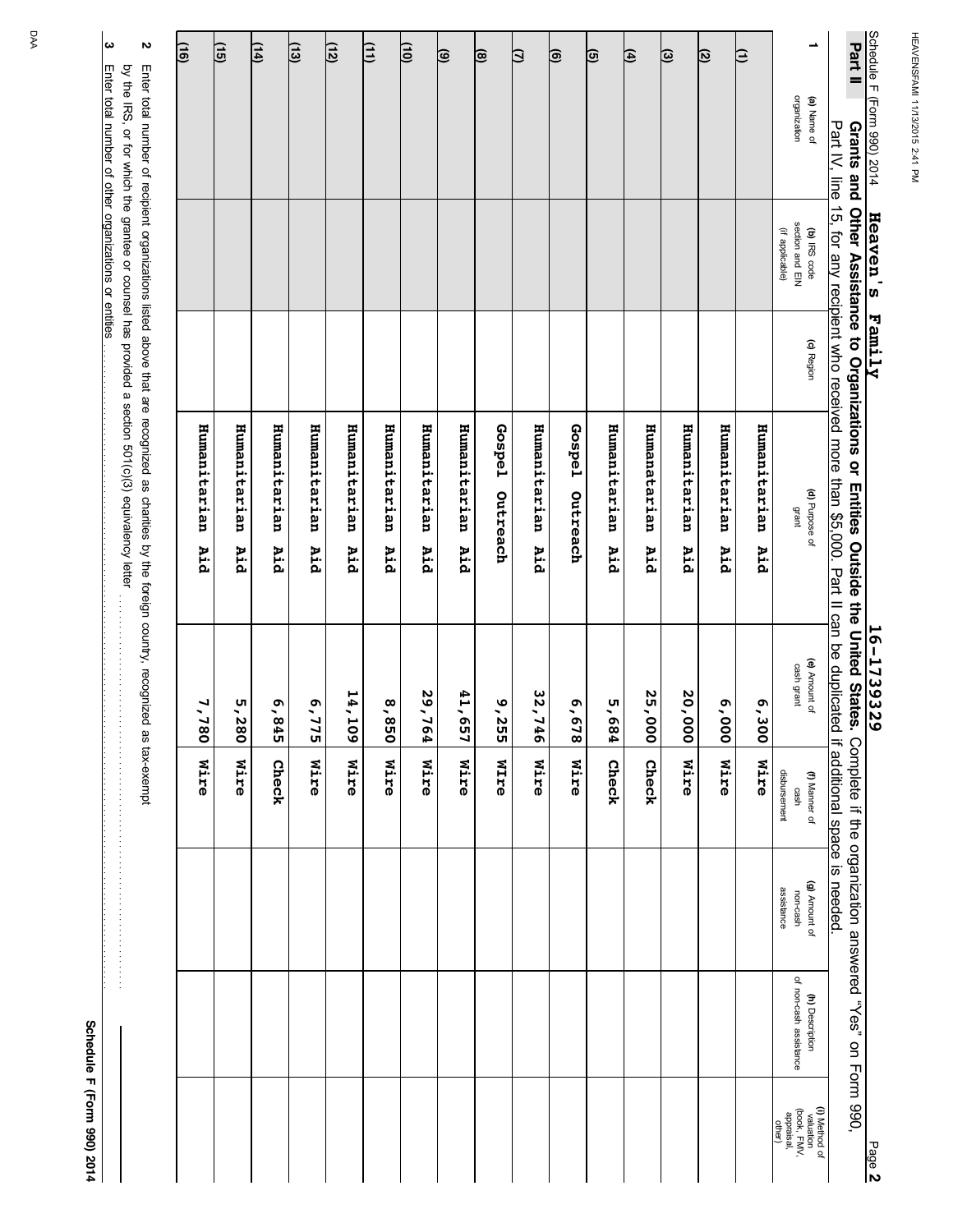| Part II<br>organization<br>(a) Name of<br>Part IV, line 15, for any recipient who received more than \$5,000. Part II can be duplicated if additional space is needed<br>Grants and Other Assistance to Organizations on Drosold the Unites.<br>(b) IRS code<br>(c) Region<br>(d) Purpose of<br>grant<br>(e) Amount of<br>cash grant<br>Complete if the organization answered "Yes" on Form 990,<br>(f) Manner of<br>cash<br>(g) Amount of<br>non-cash<br>(h) Description |                        |                                                         |
|---------------------------------------------------------------------------------------------------------------------------------------------------------------------------------------------------------------------------------------------------------------------------------------------------------------------------------------------------------------------------------------------------------------------------------------------------------------------------|------------------------|---------------------------------------------------------|
|                                                                                                                                                                                                                                                                                                                                                                                                                                                                           |                        |                                                         |
| section and EIN                                                                                                                                                                                                                                                                                                                                                                                                                                                           | of non-cash assistance | (i) Method of<br>valuation<br>(book, FMV,<br>appraisal, |
| (if applicable)<br>Humanitarian<br>Aid<br>9,045<br><b>Nire</b><br>disbursement                                                                                                                                                                                                                                                                                                                                                                                            |                        | other)                                                  |
| Ε                                                                                                                                                                                                                                                                                                                                                                                                                                                                         |                        |                                                         |
| Ø<br>Humaintarian<br>Aid<br>5,405                                                                                                                                                                                                                                                                                                                                                                                                                                         |                        |                                                         |
| $\circ$<br>Humaintarian<br>Aid<br>14,505<br>Mire                                                                                                                                                                                                                                                                                                                                                                                                                          |                        |                                                         |
| (⊕<br>Humaintarian<br>Aid<br>32,837<br><b>Nire</b>                                                                                                                                                                                                                                                                                                                                                                                                                        |                        |                                                         |
| ভি<br>Humanitarian<br>Aid<br>12,0<br>$\overline{8}$<br>Check                                                                                                                                                                                                                                                                                                                                                                                                              |                        |                                                         |
| ಠ<br>Gospe1<br>Outreach<br>19,441                                                                                                                                                                                                                                                                                                                                                                                                                                         |                        |                                                         |
| β<br>Humanitarian<br>Aid<br>ι<br>Ω<br>ω<br>$\overline{8}$<br>Check                                                                                                                                                                                                                                                                                                                                                                                                        |                        |                                                         |
| ®<br>Humanitarian<br>Aid<br>8,2<br>ä<br><b>Nire</b>                                                                                                                                                                                                                                                                                                                                                                                                                       |                        |                                                         |
| $\circledcirc$<br>Humanitaroian<br>Aid<br>6,208<br>Check                                                                                                                                                                                                                                                                                                                                                                                                                  |                        |                                                         |
| $\overline{10}$<br>Humanitarian<br>Aid<br>10,7<br>$\overline{8}$<br>Check                                                                                                                                                                                                                                                                                                                                                                                                 |                        |                                                         |
| 印<br>Humanitarian<br>Support<br>7,7<br>ry<br>S<br>Check                                                                                                                                                                                                                                                                                                                                                                                                                   |                        |                                                         |
| <u>(12)</u><br>Humanitarian<br>Aid<br>26,937                                                                                                                                                                                                                                                                                                                                                                                                                              |                        |                                                         |
| (13)<br>Humanitarian<br>Aid<br>11, 1<br>$\overline{8}$<br>Mire                                                                                                                                                                                                                                                                                                                                                                                                            |                        |                                                         |
| $\overline{14}$<br>Humanitarian<br>Aid<br>24,2<br>50<br>Mire                                                                                                                                                                                                                                                                                                                                                                                                              |                        |                                                         |
| <u>(15)</u><br>Humanitarian<br>Support<br>8,4<br>تة<br>0<br>Mire                                                                                                                                                                                                                                                                                                                                                                                                          |                        |                                                         |
| (16)<br>Humanitarian<br>Support<br>25,4<br>ō<br>Mire                                                                                                                                                                                                                                                                                                                                                                                                                      |                        |                                                         |
| N<br>Enter total number of recipient organizations listed above that are recognized as charities by the foreign country, recognized<br>by the IRS, or for which the grantee or counsel has provided a section 501(c)(3) equivalency letter<br>as tax-exempt<br><b>+++++++++++++++</b>                                                                                                                                                                                     |                        |                                                         |

DAA

**3**

Enter total number of other organizations or entities

Enter total number of other organizations or entities remains and consider the construction of the constitution or entities and consider the constitution of entities or entities and consider the constitution of entities or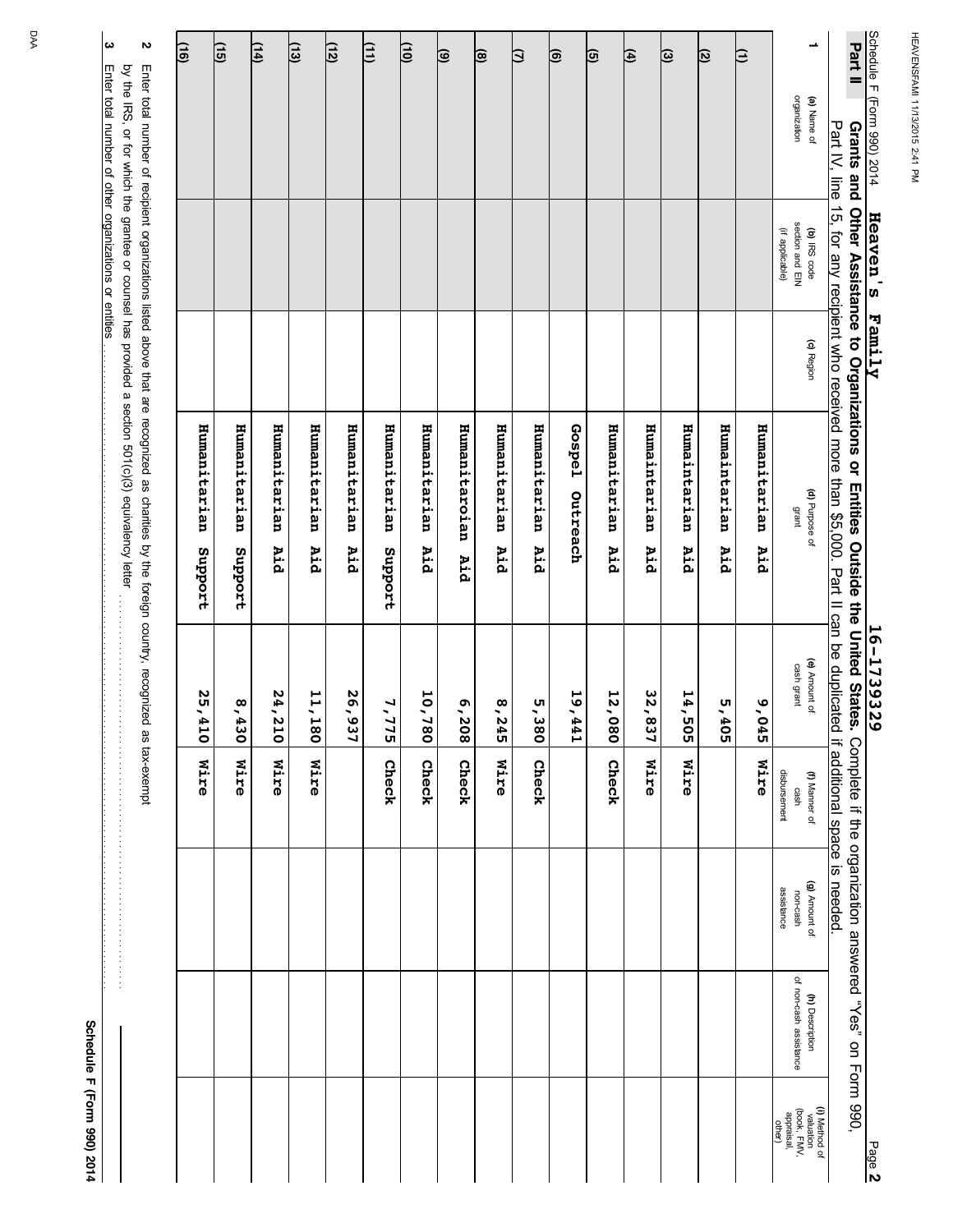| <u>(18)</u> | $\overline{2}$ | $\overline{(16)}$ | 间 | $\mathbb{E}$ | 国 | <u>(12)</u> | 闫 | $\overline{\Xi}$ | ම | ⊜ | β | ∣® | তি | $\Xi$ | <u>ම</u> | ত | β |                                                                   |                                                           | Part III                                                                                                                                                                               |                            |
|-------------|----------------|-------------------|---|--------------|---|-------------|---|------------------|---|---|---|----|----|-------|----------|---|---|-------------------------------------------------------------------|-----------------------------------------------------------|----------------------------------------------------------------------------------------------------------------------------------------------------------------------------------------|----------------------------|
|             |                |                   |   |              |   |             |   |                  |   |   |   |    |    |       |          |   |   | (a) Type of grant or assistance                                   | Part III can be duplicated if additional space is needed. |                                                                                                                                                                                        | Schedule F (Form 990) 2014 |
|             |                |                   |   |              |   |             |   |                  |   |   |   |    |    |       |          |   |   |                                                                   |                                                           |                                                                                                                                                                                        |                            |
|             |                |                   |   |              |   |             |   |                  |   |   |   |    |    |       |          |   |   | (b) Region                                                        |                                                           |                                                                                                                                                                                        |                            |
|             |                |                   |   |              |   |             |   |                  |   |   |   |    |    |       |          |   |   | (c) Number of<br>recipients                                       |                                                           |                                                                                                                                                                                        |                            |
|             |                |                   |   |              |   |             |   |                  |   |   |   |    |    |       |          |   |   | (d) Amount of<br>cash grant                                       |                                                           |                                                                                                                                                                                        |                            |
|             |                |                   |   |              |   |             |   |                  |   |   |   |    |    |       |          |   |   | disbursement<br>cash                                              | (e) Manner of                                             |                                                                                                                                                                                        |                            |
|             |                |                   |   |              |   |             |   |                  |   |   |   |    |    |       |          |   |   | assistance<br>non-cash                                            | (f) Amount of                                             |                                                                                                                                                                                        |                            |
|             |                |                   |   |              |   |             |   |                  |   |   |   |    |    |       |          |   |   | of non-cash assistance<br>(g) Description                         |                                                           | m 990) 2014 <b>Heaven's Family</b><br>Grants and Other Assistance to Individuals Outside the United States. Complete if the organization answered "Yes" on Form 990, Part IV, line 16. |                            |
|             |                |                   |   |              |   |             |   |                  |   |   |   |    |    |       |          |   |   | (h) Method of<br>valuation<br>(book, FMV,<br>appraisal,<br>other) |                                                           |                                                                                                                                                                                        | Page 3                     |

Schedule F (Form 990) 2014 **Schedule F (Form 990) 2014**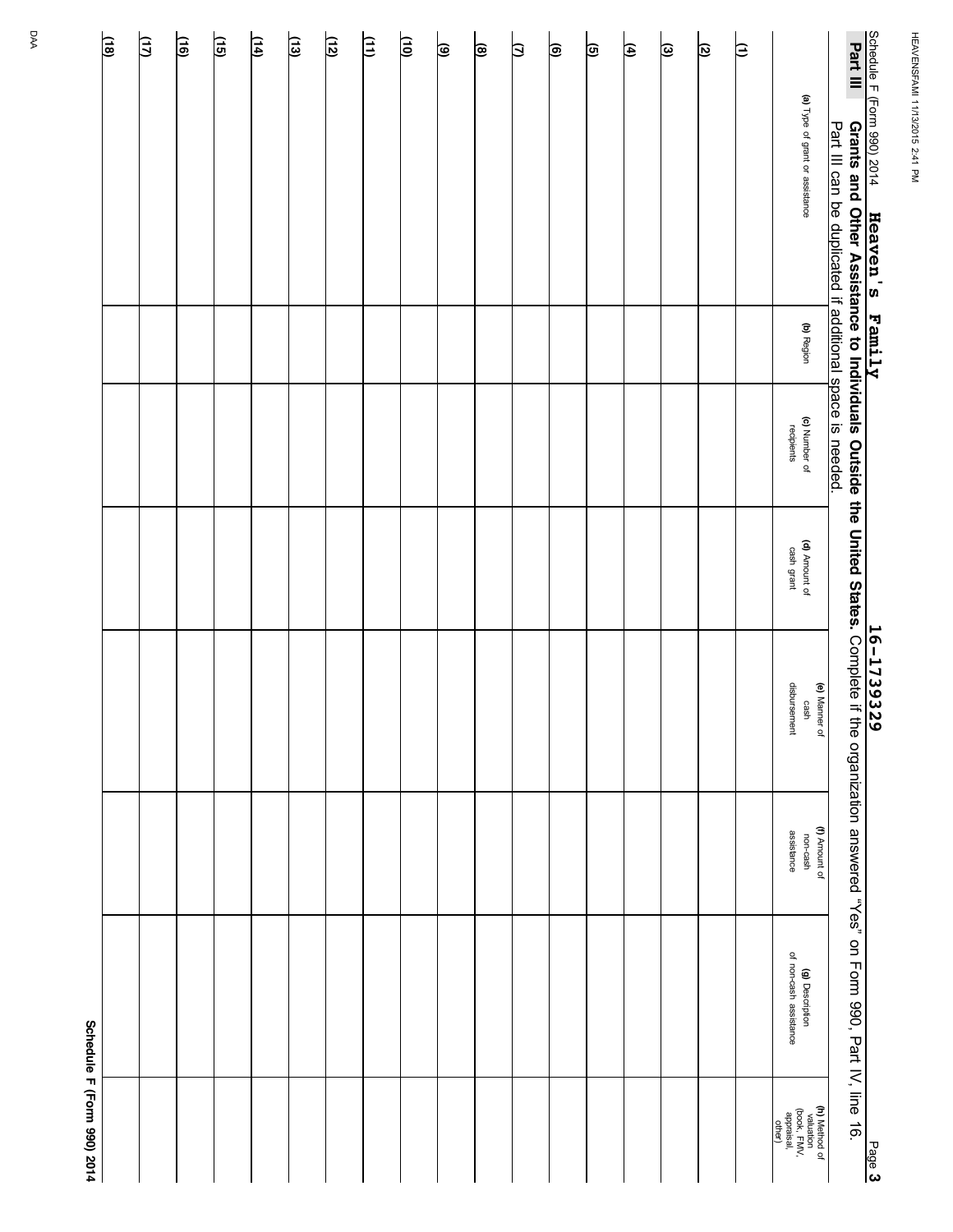|    | Heaven's Family<br>Schedule F (Form 990) 2014                                                                                                                                                                                                                                                                                                                                                                                                       | 16-1739329 |     | Page 4                        |
|----|-----------------------------------------------------------------------------------------------------------------------------------------------------------------------------------------------------------------------------------------------------------------------------------------------------------------------------------------------------------------------------------------------------------------------------------------------------|------------|-----|-------------------------------|
|    | Part IV<br><b>Foreign Forms</b>                                                                                                                                                                                                                                                                                                                                                                                                                     |            |     |                               |
| 1. | Was the organization a U.S. transferor of property to a foreign corporation during the tax year? If "Yes,"<br>the organization may be required to file Form 926, Return by a U.S. Transferor of Property to a Foreign                                                                                                                                                                                                                               |            | Yes | $\mathbf{x}$<br>No            |
| 2  | Did the organization have an interest in a foreign trust during the tax year? If "Yes," the organization<br>may be required to file Form 3520, Annual Return To Report Transactions With Foreign Trusts and<br>Receipt of Certain Foreign Gifts, and/or Form 3520-A, Annual Information Return of Foreign Trust With a                                                                                                                              |            | Yes | $\mathbf{x}$<br>No            |
| 3  | Did the organization have an ownership interest in a foreign corporation during the tax year? If "Yes,"<br>the organization may be required to file Form 5471, Information Return of U.S. Persons With Respect to<br>Certain Foreign Corporations (see Instructions for Form 5471) [[20] Contains contains a container container contains a container container container container container container container container container container con |            | Yes | $\mathbf{x}$<br>No            |
| 4  | Was the organization a direct or indirect shareholder of a passive foreign investment company or a<br>qualified electing fund during the tax year? If "Yes," the organization may be required to file Form 8621,<br>Information Return by a Shareholder of a Passive Foreign Investment Company or Qualified Electing                                                                                                                               |            | Yes | $\overline{\mathbf{x}}$<br>No |
| 5  | Did the organization have an ownership interest in a foreign partnership during the tax year? If "Yes,"<br>the organization may be required to file Form 8865, Return of U.S. Persons With Respect to Certain<br>Foreign Partnerships (see Instructions for Form 8865) [[20] Case Construction Construction Construction Construction Construction Construction Construction Construction Construction Construction Construction Construction C     |            | Yes | $\mathbf{x}$<br>No            |
| 6  | Did the organization have any operations in or related to any boycotting countries during the tax year? If<br>"Yes," the organization may be required to file Form 5713, International Boycott Report (see Instructions                                                                                                                                                                                                                             |            | Yes | $\overline{\mathbf{x}}$<br>No |

**Schedule F (Form 990) 2014**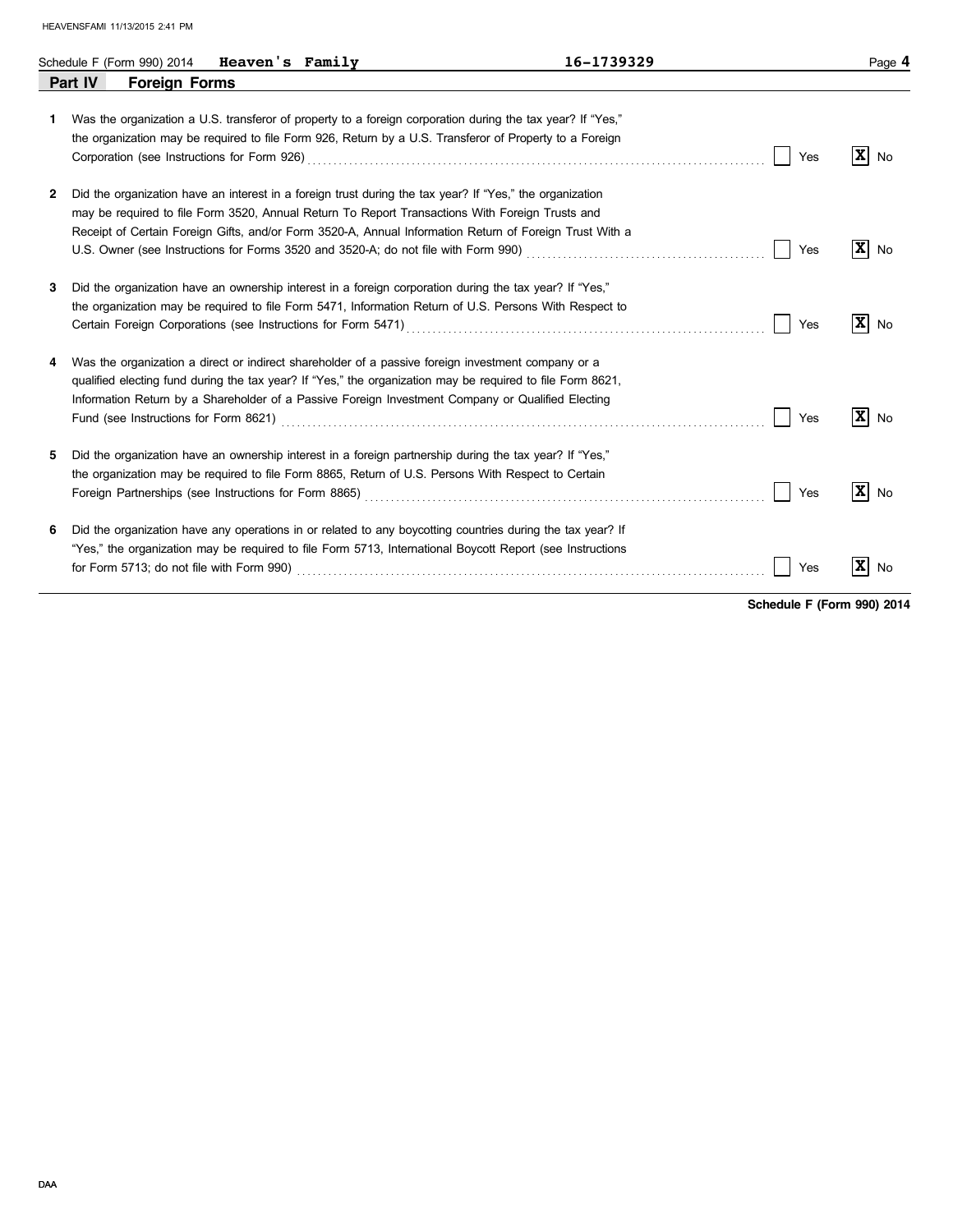| <b>Heaven's Family</b><br>Schedule F (Form 990) 2014                  | 16-1739329                                                                                                                                                                                                                                                                                                                                                                         |             | Page 5 |  |  |
|-----------------------------------------------------------------------|------------------------------------------------------------------------------------------------------------------------------------------------------------------------------------------------------------------------------------------------------------------------------------------------------------------------------------------------------------------------------------|-------------|--------|--|--|
| Supplemental Information<br>Part V<br>information (see instructions). | Provide the information required by Part I, line 2 (monitoring of funds); Part I, line 3, column (f) (accounting method;<br>amounts of investments vs. expenditures per region); Part II, line 1 (accounting method); Part III (accounting method); and<br>Part III, column (c) (estimated number of recipients), as applicable. Also complete this part to provide any additional |             |        |  |  |
| Part I, Line 2 - Procedures for Monitoring the Use of Grant Funds     |                                                                                                                                                                                                                                                                                                                                                                                    |             |        |  |  |
| Generally require accountings, receipts, progress photos, independent |                                                                                                                                                                                                                                                                                                                                                                                    |             |        |  |  |
| reports, and we regularly personally visit overseas projects.         |                                                                                                                                                                                                                                                                                                                                                                                    |             |        |  |  |
|                                                                       |                                                                                                                                                                                                                                                                                                                                                                                    |             |        |  |  |
| Part I, Line 3 - Activities per Region                                |                                                                                                                                                                                                                                                                                                                                                                                    |             |        |  |  |
| Region                                                                | Expenditures                                                                                                                                                                                                                                                                                                                                                                       | Investments |        |  |  |
| Central America and the Caribbean                                     | \$<br>$5,928$ \$                                                                                                                                                                                                                                                                                                                                                                   | 0           |        |  |  |
| Central America and the Caribbean                                     | \$<br>$18,898$ \$                                                                                                                                                                                                                                                                                                                                                                  | 0           |        |  |  |
| East Asia and the Pacific                                             | \$<br>$505,720$ \$                                                                                                                                                                                                                                                                                                                                                                 | 0           |        |  |  |
| East Asia and the Pacific                                             | \$<br>$67,423$ \$                                                                                                                                                                                                                                                                                                                                                                  | 0           |        |  |  |
| <b>Europe</b>                                                         | \$<br>$0$ \$                                                                                                                                                                                                                                                                                                                                                                       | $\mathbf 0$ |        |  |  |
| <b>Europe</b>                                                         | \$<br>$8,212$ \$                                                                                                                                                                                                                                                                                                                                                                   | 0           |        |  |  |
| Middle East and North Africa                                          | \$<br>$16,338$ \$                                                                                                                                                                                                                                                                                                                                                                  | 0           |        |  |  |
| Middle East and North Africa                                          | \$<br>$89,902$ \$                                                                                                                                                                                                                                                                                                                                                                  | 0           |        |  |  |
| North America                                                         | \$<br>$164, 256$ \$                                                                                                                                                                                                                                                                                                                                                                | 0           |        |  |  |
| North America                                                         | \$<br>$20,876$ \$                                                                                                                                                                                                                                                                                                                                                                  | $\mathbf 0$ |        |  |  |
| South America                                                         | \$<br>$0$ \$                                                                                                                                                                                                                                                                                                                                                                       | $\mathbf 0$ |        |  |  |
| South Asia                                                            | \$<br>$177, 158$ \$                                                                                                                                                                                                                                                                                                                                                                | $\mathbf 0$ |        |  |  |
| South Asia                                                            | \$<br>$35,625$ \$                                                                                                                                                                                                                                                                                                                                                                  | $\mathbf 0$ |        |  |  |
| Sub-Saharan Africa                                                    | \$<br>$453,231$ \$                                                                                                                                                                                                                                                                                                                                                                 | $\mathbf 0$ |        |  |  |
| Sub-Saharan Africa                                                    | \$<br>$21,688$ \$                                                                                                                                                                                                                                                                                                                                                                  | $\mathbf 0$ |        |  |  |
|                                                                       |                                                                                                                                                                                                                                                                                                                                                                                    |             |        |  |  |
|                                                                       |                                                                                                                                                                                                                                                                                                                                                                                    |             |        |  |  |
|                                                                       |                                                                                                                                                                                                                                                                                                                                                                                    |             |        |  |  |
|                                                                       |                                                                                                                                                                                                                                                                                                                                                                                    |             |        |  |  |
|                                                                       |                                                                                                                                                                                                                                                                                                                                                                                    |             |        |  |  |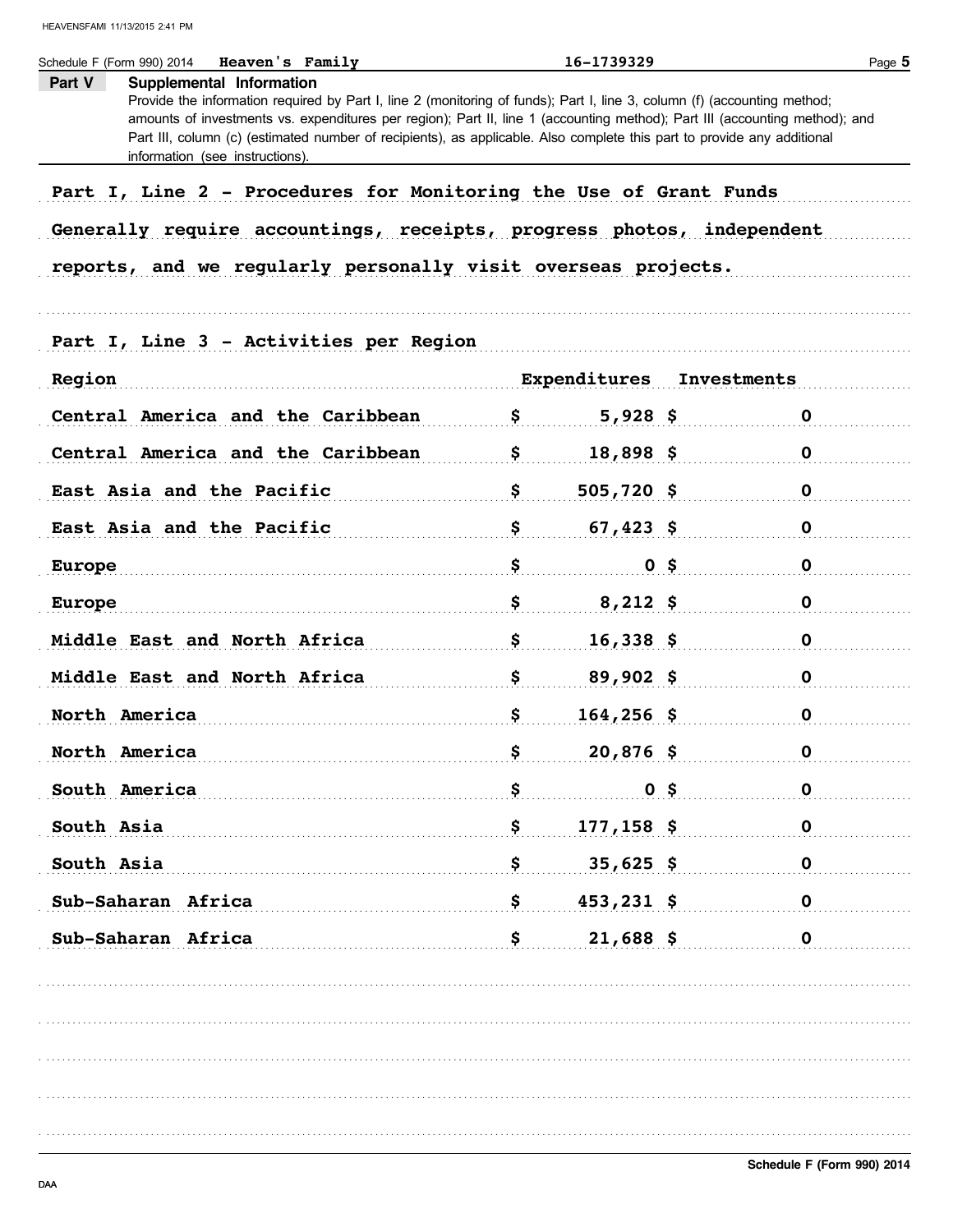## **SCHEDULE L Transactions With Interested Persons**

**(Form 990 or 990-EZ)** Complete if the organization answered "Yes" on Form 990, Part IV, line 25a, 25b, 26, 27, 28a,<br>28b, or 28c, or Form 990-EZ, Part V, line 38a or 40b.<br>**2014** 

 **Attach to Form 990 or Form 990-EZ.**

 **Information about Schedule L (Form 990 or 990-EZ) and its instructions is at www.irs.gov/form990.**

Name of the organization Department of the Treasury Internal Revenue Service

**(6) (5) (4) (3) (2)**

**(7) (8) (9) (10)**

**Inspection**

**Open To Public**

OMB No. 1545-0047

| Name of the organization |                                                                                                                       |                                       |                                                  |  |                            |                                  |                                | Employer identification number |     |                              |     |                           |     |                           |
|--------------------------|-----------------------------------------------------------------------------------------------------------------------|---------------------------------------|--------------------------------------------------|--|----------------------------|----------------------------------|--------------------------------|--------------------------------|-----|------------------------------|-----|---------------------------|-----|---------------------------|
|                          | Heaven's Family                                                                                                       |                                       |                                                  |  |                            |                                  |                                | 16-1739329                     |     |                              |     |                           |     |                           |
| Part I                   | <b>Excess Benefit Transactions</b> (section $501(c)(3)$ , section $501(c)(4)$ , and $501(c)(29)$ organizations only). |                                       |                                                  |  |                            |                                  |                                |                                |     |                              |     |                           |     |                           |
|                          | Complete if the organization answered "Yes" on Form 990, Part IV, line 25a or 25b, or Form 990-EZ, Part V, line 40b.  |                                       |                                                  |  |                            |                                  |                                |                                |     |                              |     |                           |     |                           |
| 1                        | (a) Name of disqualified person                                                                                       |                                       | (b) Relationship between disqualified person and |  |                            |                                  | (c) Description of transaction |                                |     |                              |     | (d) Corrected?            |     |                           |
|                          |                                                                                                                       |                                       | organization                                     |  |                            |                                  |                                |                                |     |                              |     | Yes                       |     | No                        |
| (1)                      |                                                                                                                       |                                       |                                                  |  |                            |                                  |                                |                                |     |                              |     |                           |     |                           |
| (2)                      |                                                                                                                       |                                       |                                                  |  |                            |                                  |                                |                                |     |                              |     |                           |     |                           |
| (3)                      |                                                                                                                       |                                       |                                                  |  |                            |                                  |                                |                                |     |                              |     |                           |     |                           |
| (4)                      |                                                                                                                       |                                       |                                                  |  |                            |                                  |                                |                                |     |                              |     |                           |     |                           |
| (5)                      |                                                                                                                       |                                       |                                                  |  |                            |                                  |                                |                                |     |                              |     |                           |     |                           |
| (6)                      |                                                                                                                       |                                       |                                                  |  |                            |                                  |                                |                                |     |                              |     |                           |     |                           |
|                          | 2 Enter the amount of tax incurred by the organization managers or disqualified persons during the year               |                                       |                                                  |  |                            |                                  |                                |                                |     |                              |     |                           |     |                           |
|                          |                                                                                                                       |                                       |                                                  |  |                            |                                  |                                |                                |     |                              |     |                           |     | $\frac{1}{2}$             |
| 3                        |                                                                                                                       |                                       |                                                  |  |                            |                                  |                                |                                |     |                              |     | $\frac{1}{2}$             |     |                           |
|                          |                                                                                                                       |                                       |                                                  |  |                            |                                  |                                |                                |     |                              |     |                           |     |                           |
| Part II                  | Loans to and/or From Interested Persons.                                                                              |                                       |                                                  |  |                            |                                  |                                |                                |     |                              |     |                           |     |                           |
|                          | Complete if the organization answered "Yes" on Form 990-EZ, Part V, line 38a or Form 990, Part IV, line 26; or if the |                                       |                                                  |  |                            |                                  |                                |                                |     |                              |     |                           |     |                           |
|                          | organization reported an amount on Form 990, Part X, line 5, 6, or 22.                                                |                                       |                                                  |  |                            |                                  |                                |                                |     |                              |     |                           |     |                           |
|                          | (a) Name of interested person                                                                                         | (b) Relationship<br>with organization | (c) Purpose of<br>loan                           |  | (d) Loan to<br>or from the | (e) Original<br>principal amount | (f) Balance due                |                                |     | (g) In default? (h) Approved |     | by board or               |     | (i) Written<br>agreement? |
|                          |                                                                                                                       |                                       |                                                  |  | org.?                      |                                  |                                |                                |     |                              |     | committee?                |     |                           |
|                          |                                                                                                                       |                                       |                                                  |  | To From                    |                                  |                                |                                | Yes | No                           | Yes | No                        | Yes | No                        |
|                          |                                                                                                                       |                                       |                                                  |  |                            |                                  |                                |                                |     |                              |     |                           |     |                           |
| (1)                      |                                                                                                                       |                                       |                                                  |  |                            |                                  |                                |                                |     |                              |     |                           |     |                           |
|                          |                                                                                                                       |                                       |                                                  |  |                            |                                  |                                |                                |     |                              |     |                           |     |                           |
| (2)                      |                                                                                                                       |                                       |                                                  |  |                            |                                  |                                |                                |     |                              |     |                           |     |                           |
|                          |                                                                                                                       |                                       |                                                  |  |                            |                                  |                                |                                |     |                              |     |                           |     |                           |
| (3)                      | <u> 1980 - Johann Barbara, martxa a</u>                                                                               |                                       |                                                  |  |                            |                                  |                                |                                |     |                              |     |                           |     |                           |
|                          |                                                                                                                       |                                       |                                                  |  |                            |                                  |                                |                                |     |                              |     |                           |     |                           |
| (4)                      |                                                                                                                       |                                       |                                                  |  |                            |                                  |                                |                                |     |                              |     |                           |     |                           |
|                          |                                                                                                                       |                                       |                                                  |  |                            |                                  |                                |                                |     |                              |     |                           |     |                           |
| (5)                      |                                                                                                                       |                                       |                                                  |  |                            |                                  |                                |                                |     |                              |     |                           |     |                           |
|                          |                                                                                                                       |                                       |                                                  |  |                            |                                  |                                |                                |     |                              |     |                           |     |                           |
| (6)                      |                                                                                                                       |                                       |                                                  |  |                            |                                  |                                |                                |     |                              |     |                           |     |                           |
|                          |                                                                                                                       |                                       |                                                  |  |                            |                                  |                                |                                |     |                              |     |                           |     |                           |
| (7)                      |                                                                                                                       |                                       |                                                  |  |                            |                                  |                                |                                |     |                              |     |                           |     |                           |
|                          |                                                                                                                       |                                       |                                                  |  |                            |                                  |                                |                                |     |                              |     |                           |     |                           |
| (8)                      |                                                                                                                       |                                       |                                                  |  |                            |                                  |                                |                                |     |                              |     |                           |     |                           |
| (9)                      |                                                                                                                       |                                       |                                                  |  |                            |                                  |                                |                                |     |                              |     |                           |     |                           |
|                          |                                                                                                                       |                                       |                                                  |  |                            |                                  |                                |                                |     |                              |     |                           |     |                           |
| (10)                     |                                                                                                                       |                                       |                                                  |  |                            |                                  |                                |                                |     |                              |     |                           |     |                           |
| <b>Total</b>             |                                                                                                                       |                                       |                                                  |  |                            | \$                               |                                |                                |     |                              |     |                           |     |                           |
| Part III                 | Grants or Assistance Benefiting Interested Persons.                                                                   |                                       |                                                  |  |                            |                                  |                                |                                |     |                              |     |                           |     |                           |
|                          | Complete if the organization answered "Yes" on Form 990, Part IV, line 27.                                            |                                       |                                                  |  |                            |                                  |                                |                                |     |                              |     |                           |     |                           |
|                          | (a) Name of interested person                                                                                         |                                       | (b) Relationship between interested              |  |                            | (c) Amount of assistance         | (d) Type of assistance         |                                |     |                              |     | (e) Purpose of assistance |     |                           |
|                          |                                                                                                                       |                                       | person and the organization                      |  |                            |                                  |                                |                                |     |                              |     |                           |     |                           |
| William Samuels<br>(1)   |                                                                                                                       |                                       | Son of Director                                  |  |                            | $4,288$ Grant                    |                                |                                |     | See Part V                   |     |                           |     |                           |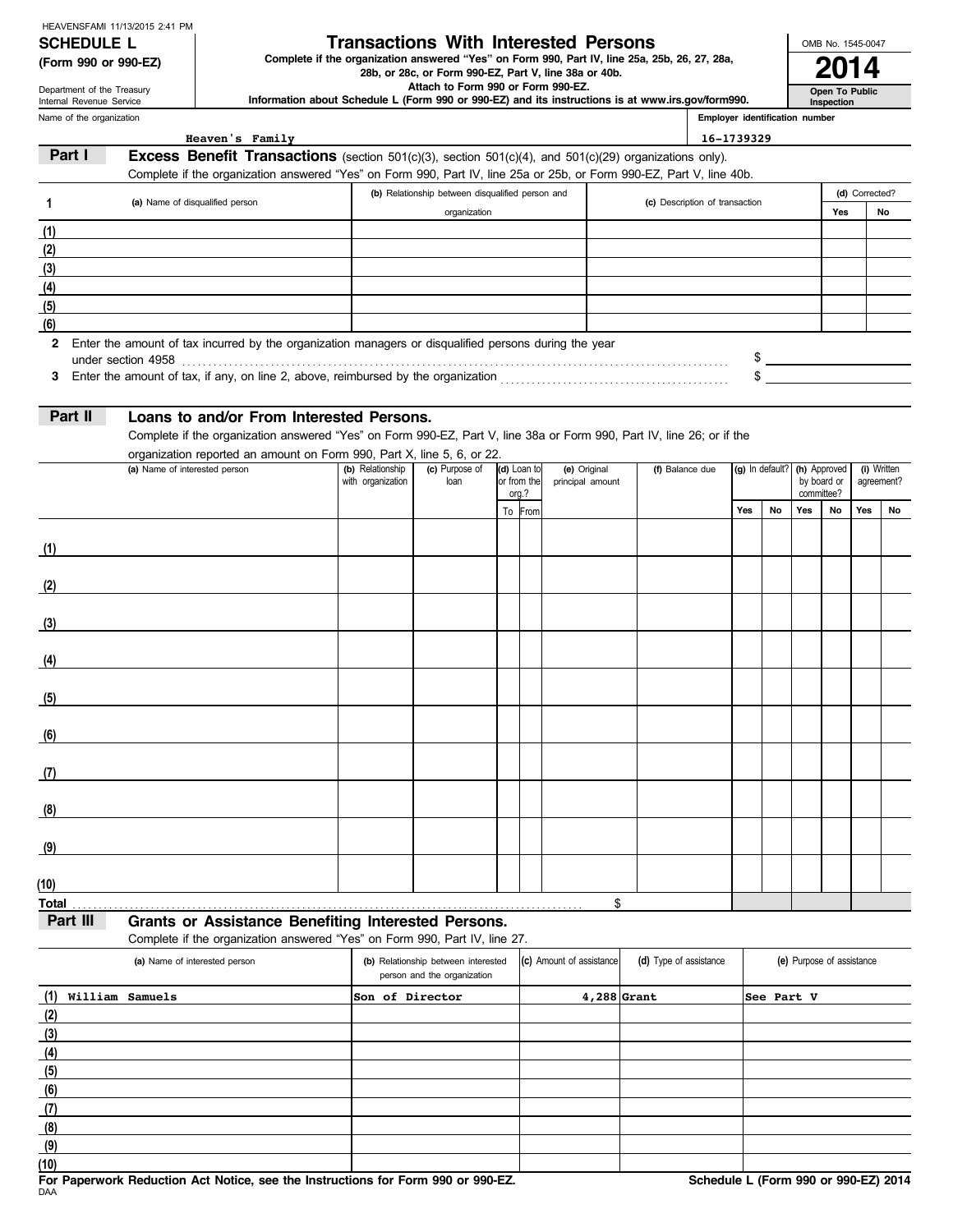#### Schedule L (Form 990 or 990-EZ) 2014 **Heaven's Family Example 2 16-1739329** Page 2 **Heaven's Family 16-1739329**

### Part IV Business Transactions Involving Interested Persons.

Complete if the organization answered "Yes" on Form 990, Part IV, line 28a, 28b, or 28c.

| (a) Name of interested person | (b) Relationship between<br>interested person and the | (c) Amount of<br>transaction | (d) Description of transaction |     | (e) Sharing<br>of org.<br>revenues? |
|-------------------------------|-------------------------------------------------------|------------------------------|--------------------------------|-----|-------------------------------------|
|                               | organization                                          |                              |                                | Yes | No                                  |
| (1)                           |                                                       |                              |                                |     |                                     |
| (2)                           |                                                       |                              |                                |     |                                     |
| (3)                           |                                                       |                              |                                |     |                                     |
| (4)                           |                                                       |                              |                                |     |                                     |
| (5)                           |                                                       |                              |                                |     |                                     |
| (6)                           |                                                       |                              |                                |     |                                     |
| (7)                           |                                                       |                              |                                |     |                                     |
| (8)                           |                                                       |                              |                                |     |                                     |
| (9)                           |                                                       |                              |                                |     |                                     |
| (10)                          |                                                       |                              |                                |     |                                     |

#### **Part V Supplemental Information**

Provide additional information for responses to questions on Schedule L (see instructions).

### **Schedule L, Part V - Additional Information**

#### **Grant to William Samuels son of Heaven's Family Dirctor Richard**

#### **Samuels, Purpose of assistance: Assist their ministry of helping victims of**

#### **sex trafficking**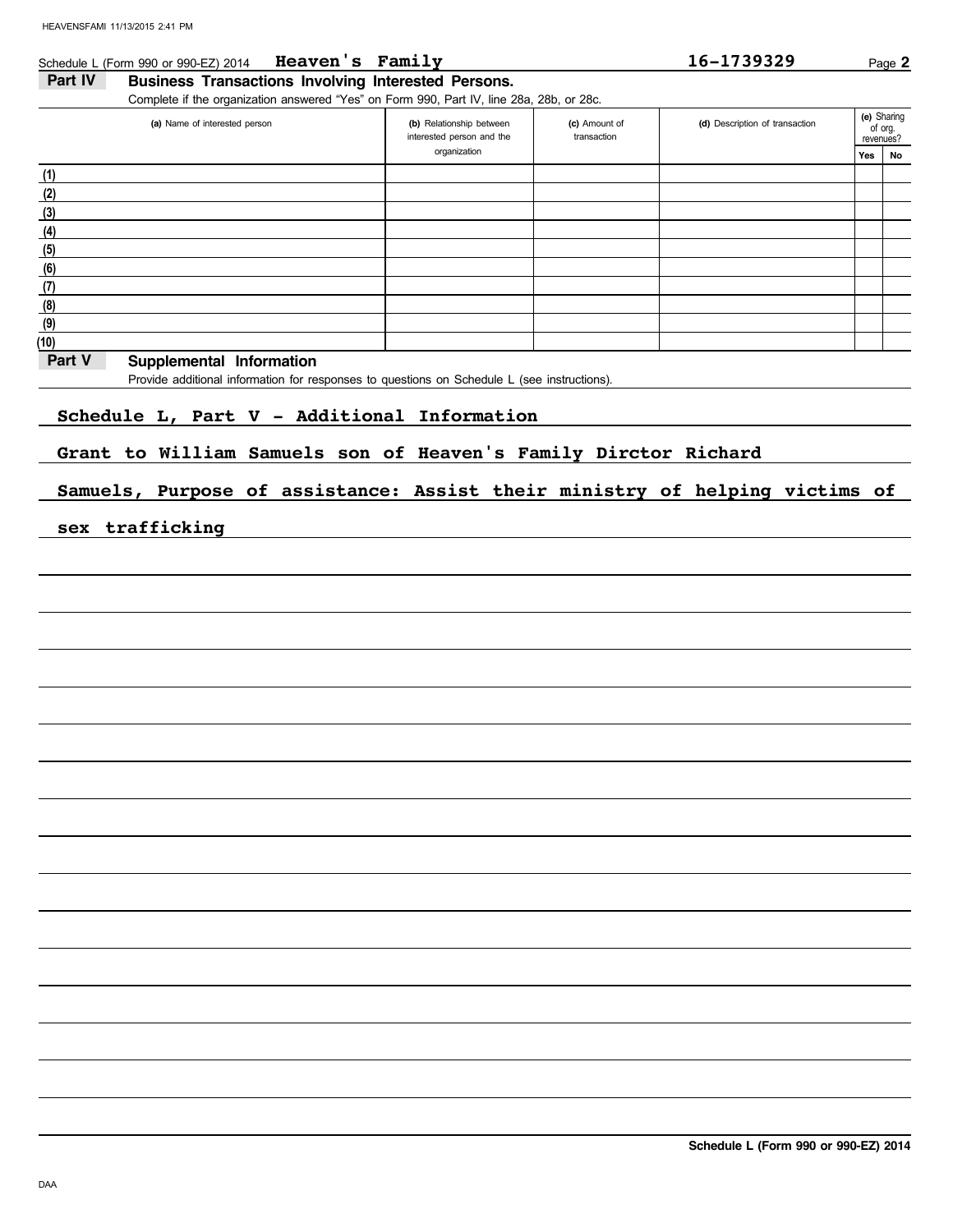| <b>SCHEDULE O</b>                                      | Supplemental Information to Form 990 or 990-EZ                                                                                         |                                | OMB No. 1545-0047                                    |
|--------------------------------------------------------|----------------------------------------------------------------------------------------------------------------------------------------|--------------------------------|------------------------------------------------------|
| (Form 990 or 990-EZ)                                   | Complete to provide information for responses to specific questions on<br>Form 990 or 990-EZ or to provide any additional information. |                                | 2014                                                 |
| Department of the Treasury<br>Internal Revenue Service | Attach to Form 990 or 990-EZ.<br>Information about Schedule O (Form 990 or 990-EZ) and its instructions is at www.irs.gov/form990.     |                                | Open to Public<br>Inspection                         |
| Name of the organization                               |                                                                                                                                        | Employer identification number |                                                      |
|                                                        | Heaven's Family                                                                                                                        | 16-1739329                     |                                                      |
|                                                        | Form 990 - Additional Information                                                                                                      |                                |                                                      |
|                                                        | 100% of mission specific contributions are expended for designated mission                                                             |                                |                                                      |
| projects.                                              | All administrative and management costs associated with                                                                                |                                |                                                      |
|                                                        | mission projects are paid out of the general fund.                                                                                     |                                |                                                      |
|                                                        | A number of the employees of Heaven's Family have raised their own                                                                     |                                |                                                      |
|                                                        | support to cover all or some of their salaries.                                                                                        |                                |                                                      |
|                                                        | Form 990, Part III, Line 4d - All Other Accomplishment                                                                                 |                                |                                                      |
|                                                        | Providing humanitarian aid; supporting mission trips that provide aid and                                                              |                                |                                                      |
|                                                        | Gospel Outreach; and support services that are not able to be directly                                                                 |                                |                                                      |
|                                                        | allocated to the above listed programs.                                                                                                |                                |                                                      |
|                                                        |                                                                                                                                        |                                |                                                      |
|                                                        | Form 990, Part VI, Line 11b - Organization's Process to Review Form 990                                                                |                                |                                                      |
|                                                        | The President of Heaven's Family reviews the Form 990 with accountant.                                                                 |                                |                                                      |
|                                                        | Form 990, Part VI, Line 15a - Compensation Process for Top Official                                                                    |                                |                                                      |
|                                                        | The Board of Directors reviews salaries annually.                                                                                      |                                |                                                      |
|                                                        |                                                                                                                                        |                                |                                                      |
|                                                        | Form 990, Part VI, Line 15b - Compensation Process for Officers                                                                        |                                | <u> 1999 - Johann Stoff, amerikansk fotograf i s</u> |
|                                                        | The Board of Directors reviews salaries annually.                                                                                      |                                |                                                      |
|                                                        |                                                                                                                                        |                                |                                                      |
|                                                        | Form 990, Part VI, Line 19 - Governing Documents Disclosure Explanation                                                                |                                |                                                      |
|                                                        | Documents are available upon request.                                                                                                  |                                |                                                      |
|                                                        |                                                                                                                                        |                                |                                                      |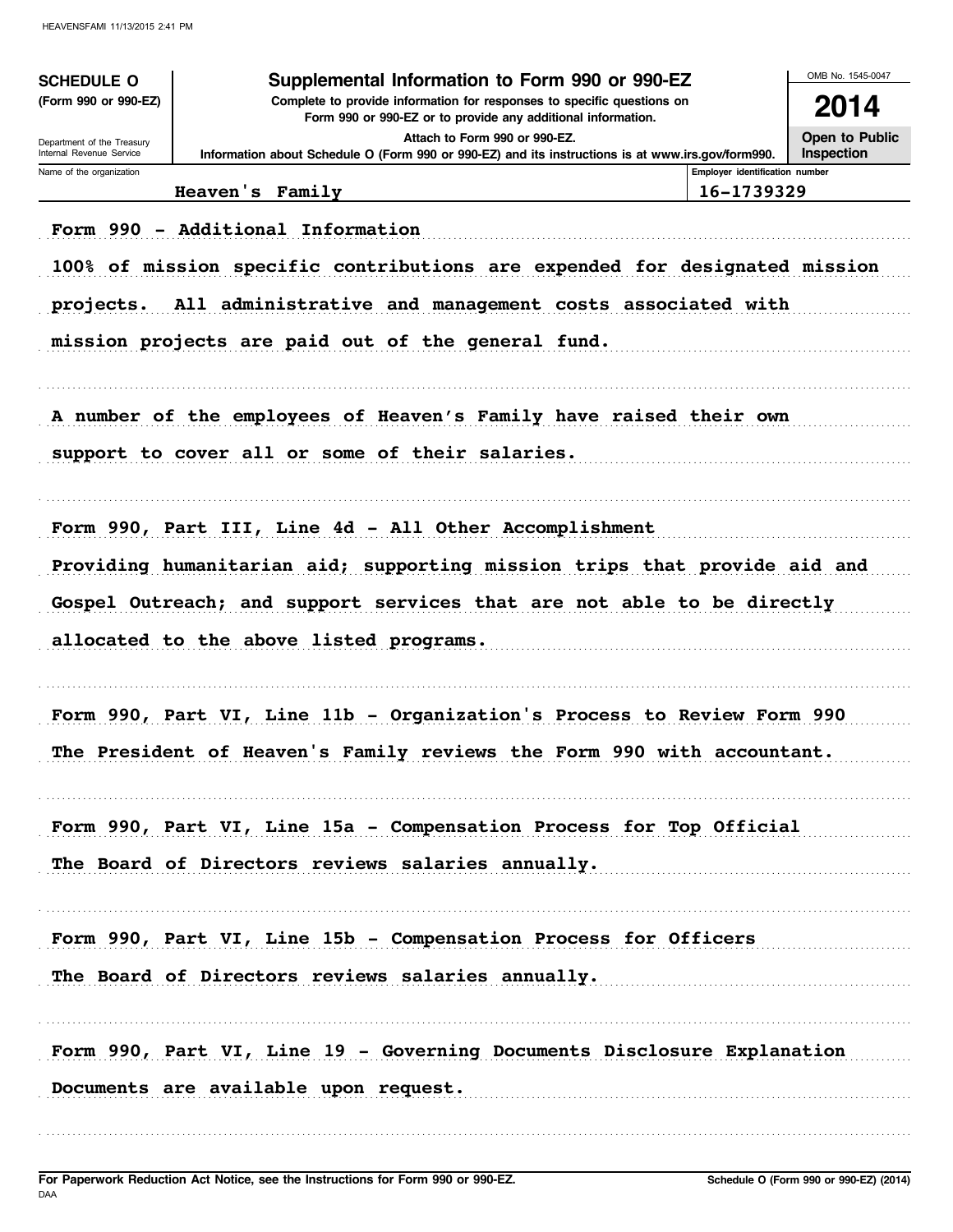HEAVENSFAMI Heaven's Family 2001 2:41 PM

# 16-1739329 **Federal Asset Report**

## FYE: 12/31/2014 **Form 990, Page 1**

| Asset | Description                                                                                  | Date<br>In Service | Cost   | Sec<br>Bus<br>$\%$<br>179 Bonus | Basis<br>for Depr | PerCony Meth     | Prior | Current                             |
|-------|----------------------------------------------------------------------------------------------|--------------------|--------|---------------------------------|-------------------|------------------|-------|-------------------------------------|
|       | <b>Other Depreciation:</b><br>Office Cubicles                                                | 12/11/09           | 17,875 |                                 |                   | 17.875 10 MO S/L | 8,088 | $\theta$                            |
|       | Out Of Service: 5/23/13<br>Conference Tables and File Cabinets<br>Out Of Service: 5/23/13    | 8/31/09            | 3,391  |                                 |                   | 3,391 10 MO S/L  | 1,546 | $\mathbf{0}$                        |
|       | <b>Total Other Depreciation</b>                                                              |                    | 21,266 |                                 | 21,266            |                  | 9,634 | $\theta$                            |
|       | <b>Total ACRS and Other Depreciation</b>                                                     |                    | 21,266 |                                 | 21,266            |                  | 9,634 |                                     |
|       | <b>Grand Totals</b><br><b>Less: Dispositions and Transfers</b><br>Less: Start-up/Org Expense |                    | 21,266 |                                 | 21,266            |                  | 9,634 | $\bf{0}$<br>$\mathbf 0$<br>$\Omega$ |
|       | <b>Net Grand Totals</b>                                                                      |                    | 21,266 |                                 | 21,266            |                  | 9,634 | $\Omega$                            |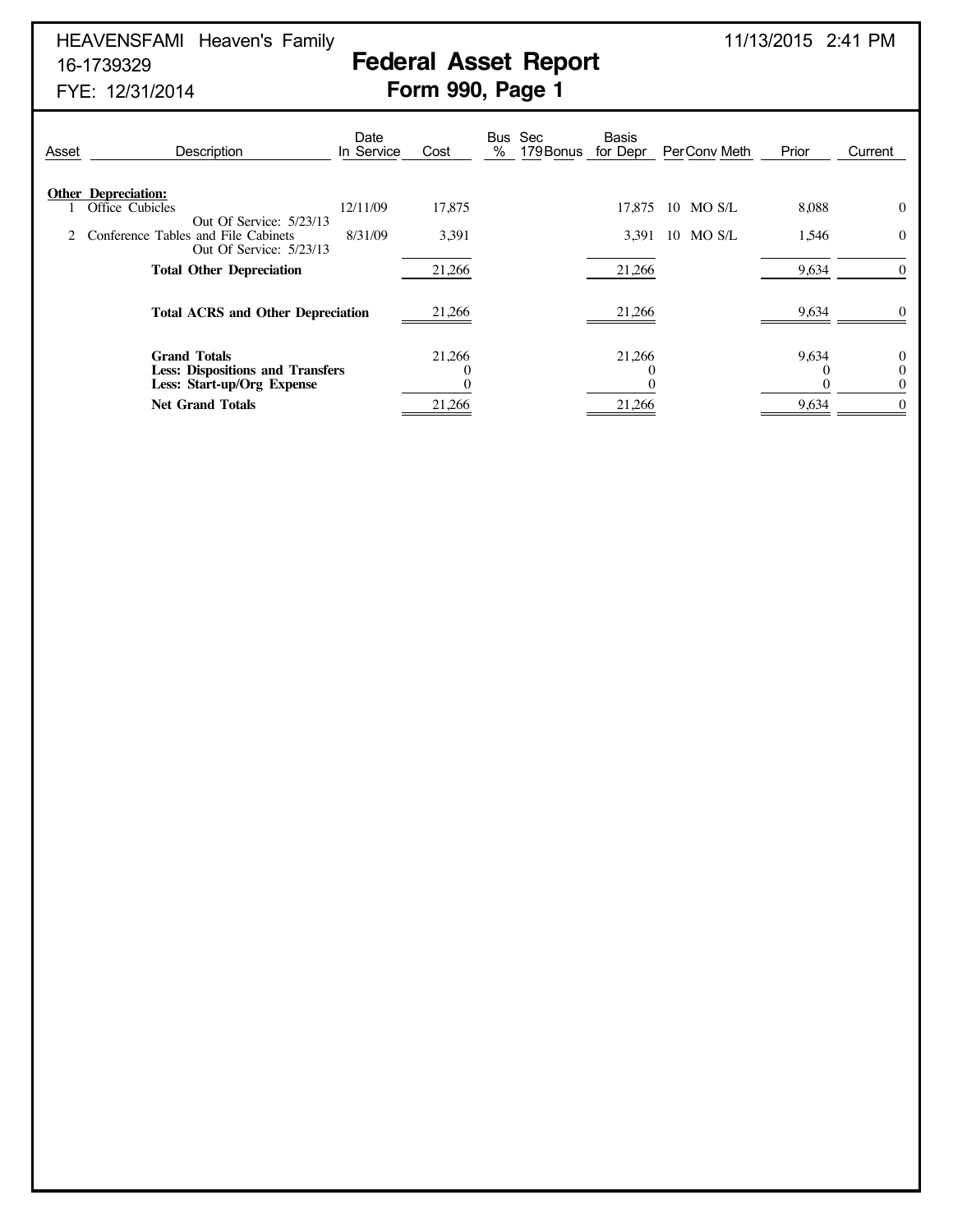# HEAVENSFAMI Heaven's Family 11/13/2015 2:41 PM 16-1739329 **AMT Asset Report**<br>FYE: 12/31/2014 **FYE: 12/31/2014**

# **Form 990, Page 1**

| Asset | Description                                                                                                     | Date<br>In Service  | Cost                       | Bus Sec<br>%<br>179 Bonus for Depr | Basis<br>Per Conv Meth                    | Prior         | Current              |
|-------|-----------------------------------------------------------------------------------------------------------------|---------------------|----------------------------|------------------------------------|-------------------------------------------|---------------|----------------------|
| 2     | <b>Other Depreciation:</b><br>Office Cubicles<br>Out Of Service: 5/23/13<br>Conference Tables and File Cabinets | 12/11/09<br>8/31/09 | $\overline{0}$<br>$\Omega$ |                                    | $0$ HY<br>$\Omega$<br>HY<br>0<br>$\Omega$ | $\Omega$<br>0 | $\Omega$<br>$\Omega$ |
|       | Out Of Service: 5/23/13<br><b>Total Other Depreciation</b>                                                      |                     |                            |                                    |                                           |               |                      |
|       | <b>Total ACRS and Other Depreciation</b>                                                                        |                     |                            |                                    |                                           |               |                      |
|       | <b>Grand Totals</b><br><b>Less: Dispositions and Transfers</b>                                                  |                     |                            |                                    |                                           |               |                      |
|       | <b>Net Grand Totals</b>                                                                                         |                     |                            |                                    |                                           |               |                      |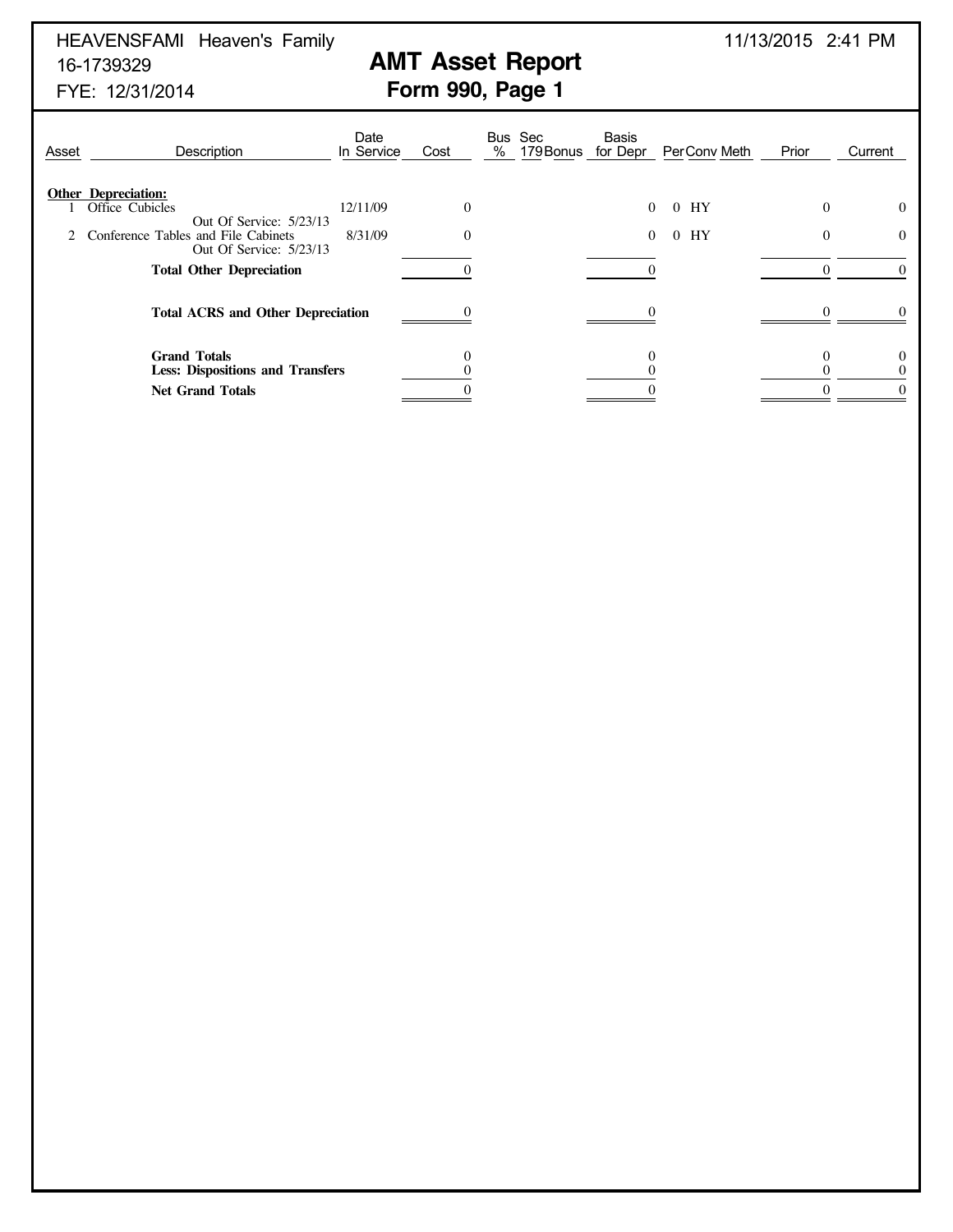| HEAVENSFAMI Heaven's Family<br>16-1739329    | 11/13/2015 2:41 PM                                                                                                       |                                    |
|----------------------------------------------|--------------------------------------------------------------------------------------------------------------------------|------------------------------------|
| FYE: 12/31/2014<br>Unit Asset<br><b>Form</b> | <b>All Business Activities</b><br>Description<br>Tax<br>AMT<br>There are no assets that meet the criteria of this report | AMT<br>Adjustments/<br>Preferences |
|                                              |                                                                                                                          |                                    |
|                                              |                                                                                                                          |                                    |
|                                              |                                                                                                                          |                                    |
|                                              |                                                                                                                          |                                    |
|                                              |                                                                                                                          |                                    |
|                                              |                                                                                                                          |                                    |
|                                              |                                                                                                                          |                                    |
|                                              |                                                                                                                          |                                    |
|                                              |                                                                                                                          |                                    |
|                                              |                                                                                                                          |                                    |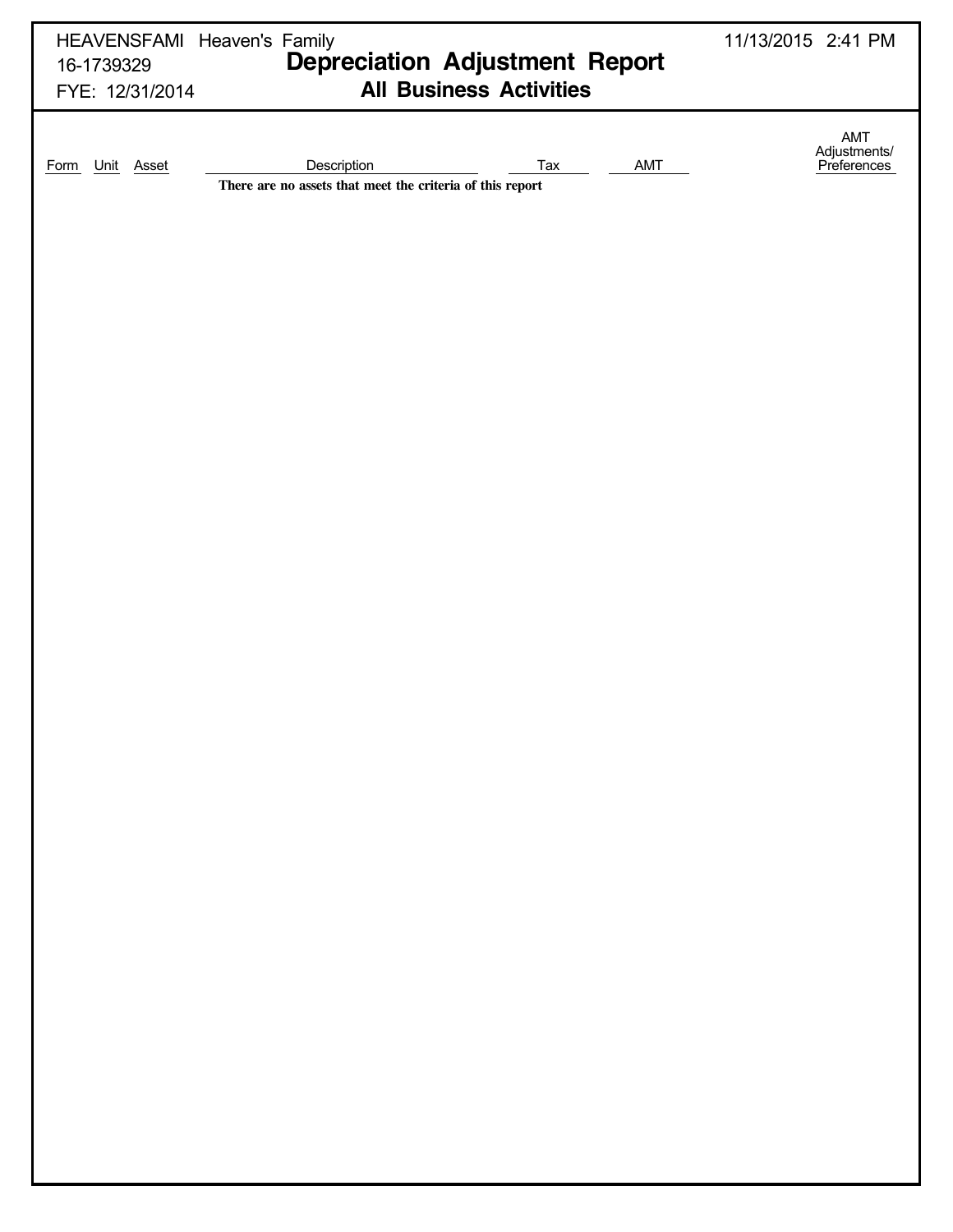# HEAVENSFAMI Heaven's Family 11/13/2015 2:41 PM 16-1739329 **Future Depreciation Report FYE: 12/31/15** FYE: 12/31/2014 **Form 990, Page 1**

| Asset                                    | Description                                            | Date In<br>Service  | Cost            | Tax      | <b>AMT</b> |  |
|------------------------------------------|--------------------------------------------------------|---------------------|-----------------|----------|------------|--|
|                                          | <b>Other Depreciation:</b>                             |                     |                 |          |            |  |
| $\mathcal{D}_{\mathcal{A}}$              | Office Cubicles<br>Conference Tables and File Cabinets | 12/11/09<br>8/31/09 | 17,875<br>3,391 | $\theta$ | $\theta$   |  |
|                                          | <b>Total Other Depreciation</b>                        |                     | 21,266          | $\Omega$ |            |  |
| <b>Total ACRS and Other Depreciation</b> |                                                        |                     | 21.266          | $\Omega$ |            |  |
|                                          | <b>Grand Totals</b>                                    |                     | 21,266          | $\Omega$ |            |  |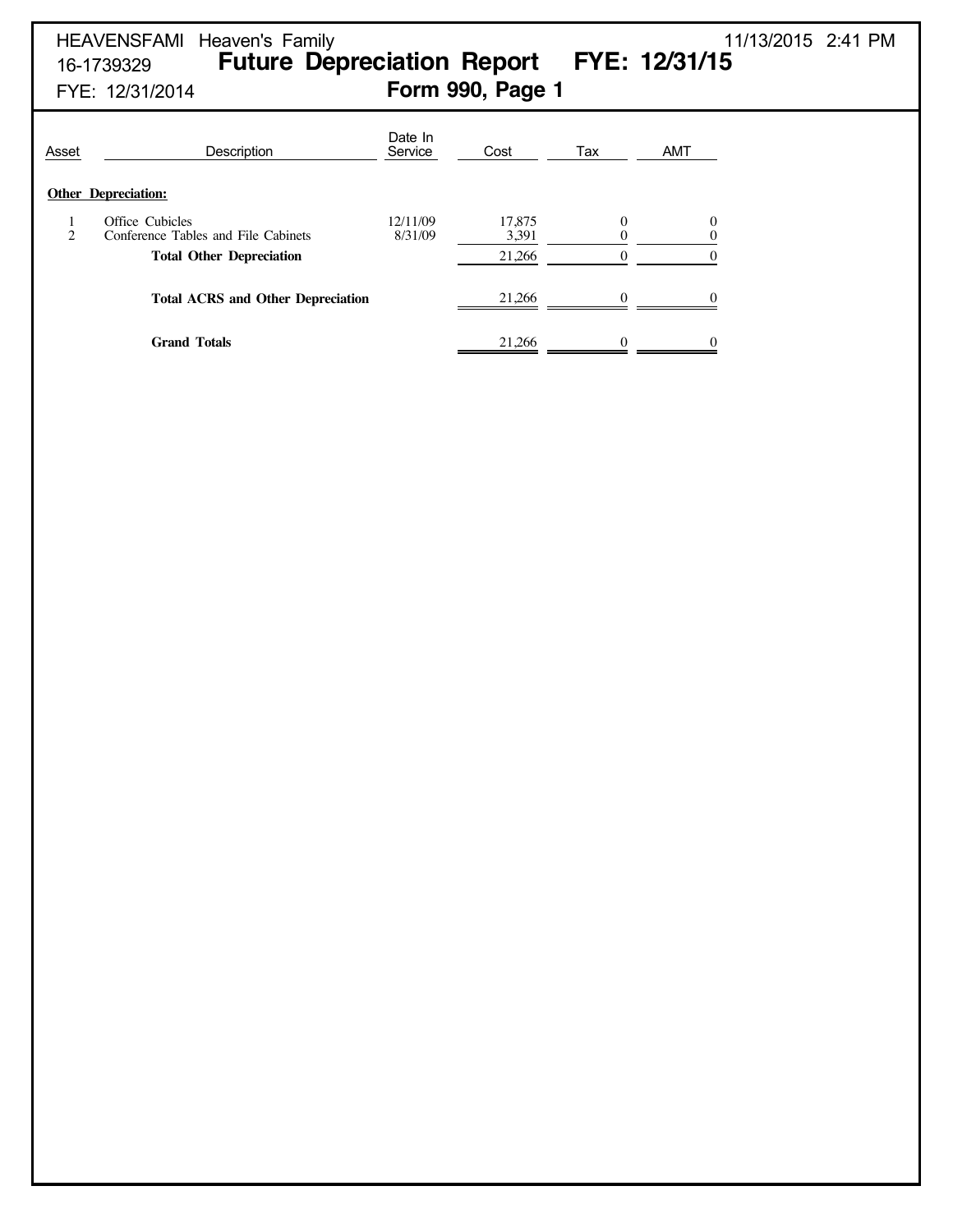| Form 990                      |                                               | <b>Two Year Comparison Report</b> |        | 2013 & 2014                    |  |
|-------------------------------|-----------------------------------------------|-----------------------------------|--------|--------------------------------|--|
|                               | For calendar year 2014, or tax year beginning |                                   | ending |                                |  |
| Name                          |                                               |                                   |        | Taxpayer Identification Number |  |
| 16-1739329<br>Heaven's Family |                                               |                                   |        |                                |  |
|                               |                                               | 2013                              | 2014   | <b>Differences</b>             |  |
|                               |                                               | - ---                             |        |                                |  |

|       |                                                                                                                                                                                                                                     | 1.  | 1,873,532 | 2,573,680 | 700,148   |
|-------|-------------------------------------------------------------------------------------------------------------------------------------------------------------------------------------------------------------------------------------|-----|-----------|-----------|-----------|
|       |                                                                                                                                                                                                                                     | 2.  |           |           |           |
|       |                                                                                                                                                                                                                                     | 3.  |           |           |           |
| Ξ     |                                                                                                                                                                                                                                     | 4.  |           |           |           |
|       | 5. Investment income                                                                                                                                                                                                                | 5.  | 1,250     | 2,199     | 949       |
|       | 6. Proceeds from tax exempt bonds                                                                                                                                                                                                   | 6.  |           |           |           |
| œ     | 7. Net gain or (loss) from sale of assets other than inventory                                                                                                                                                                      | 7.  |           |           |           |
|       | 8. Net income or (loss) from fundraising events                                                                                                                                                                                     | 8.  |           |           |           |
|       |                                                                                                                                                                                                                                     | 9.  |           |           |           |
|       |                                                                                                                                                                                                                                     | 10. | 5,458     | 1,858     | $-3,600$  |
|       | <b>11.</b> Other revenue                                                                                                                                                                                                            | 11. |           |           |           |
|       | 12. Total revenue. Add lines 1 through 11                                                                                                                                                                                           | 12. | 1,880,240 | 2,577,737 | 697,497   |
|       | 13. Grants and similar amounts paid                                                                                                                                                                                                 | 13. | 913,025   | 1,585,255 | 672,230   |
|       | 14. Benefits paid to or for members                                                                                                                                                                                                 | 14. |           |           |           |
|       | 15. Compensation of officers, directors, trustees, etc.                                                                                                                                                                             | 15. | 92,151    | 107,996   | 15,845    |
|       | 16. Salaries, other compensation, and employee benefits                                                                                                                                                                             | 16. | 274,269   | 269,487   | $-4,782$  |
|       |                                                                                                                                                                                                                                     | 17. |           |           |           |
|       | 18. Other professional fees                                                                                                                                                                                                         | 18. | 29,556    | 33,671    | 4,115     |
| ш     | 19. Occupancy, rent, utilities, and maintenance <i>maintenance</i>                                                                                                                                                                  | 19. | 32,482    | 18,040    | $-14,442$ |
|       |                                                                                                                                                                                                                                     | 20. | 1,927     |           | $-1,927$  |
|       | 21. Other expenses                                                                                                                                                                                                                  | 21. | 272,776   | 229,129   | $-43,647$ |
|       | 22. Total expenses. Add lines 13 through 21                                                                                                                                                                                         | 22. | 1,616,186 | 2,243,578 | 627,392   |
|       | 23. Excess or (Deficit). Subtract line 22 from line 12                                                                                                                                                                              | 23. | 264,054   | 334,159   | 70,105    |
|       |                                                                                                                                                                                                                                     | 24. | 1,880,240 | 2,577,737 | 697,497   |
|       | 25. Total unrelated revenue <i>communically</i> contained a set of the set of the set of the set of the set of the set of the set of the set of the set of the set of the set of the set of the set of the set of the set of the se | 25. |           |           |           |
|       | 26. Total excludable revenue <i>communically continued</i> and the set of the set of the set of the set of the set of the set of the set of the set of the set of the set of the set of the set of the set of the set of the set of | 26. | 6,708     | 4,057     | $-2,651$  |
|       | 27. Total assets                                                                                                                                                                                                                    | 27. | 786,574   | 1,136,014 | 349,440   |
| Infor |                                                                                                                                                                                                                                     | 28. | 15,307    | 30,491    | 15,184    |
|       | 29. Retained earnings                                                                                                                                                                                                               | 29. | 771,267   | 1,105,523 | 334,256   |
| Other | 30. Number of voting members of governing body                                                                                                                                                                                      | 30. | 3         | 4         |           |
|       | 31. Number of independent voting members of governing body                                                                                                                                                                          | 31. | 3         | 3         |           |
|       | 32. Number of employees                                                                                                                                                                                                             | 32. | 12        | 13        |           |
|       | 33. Number of volunteers                                                                                                                                                                                                            | 33. | 6         | 10        |           |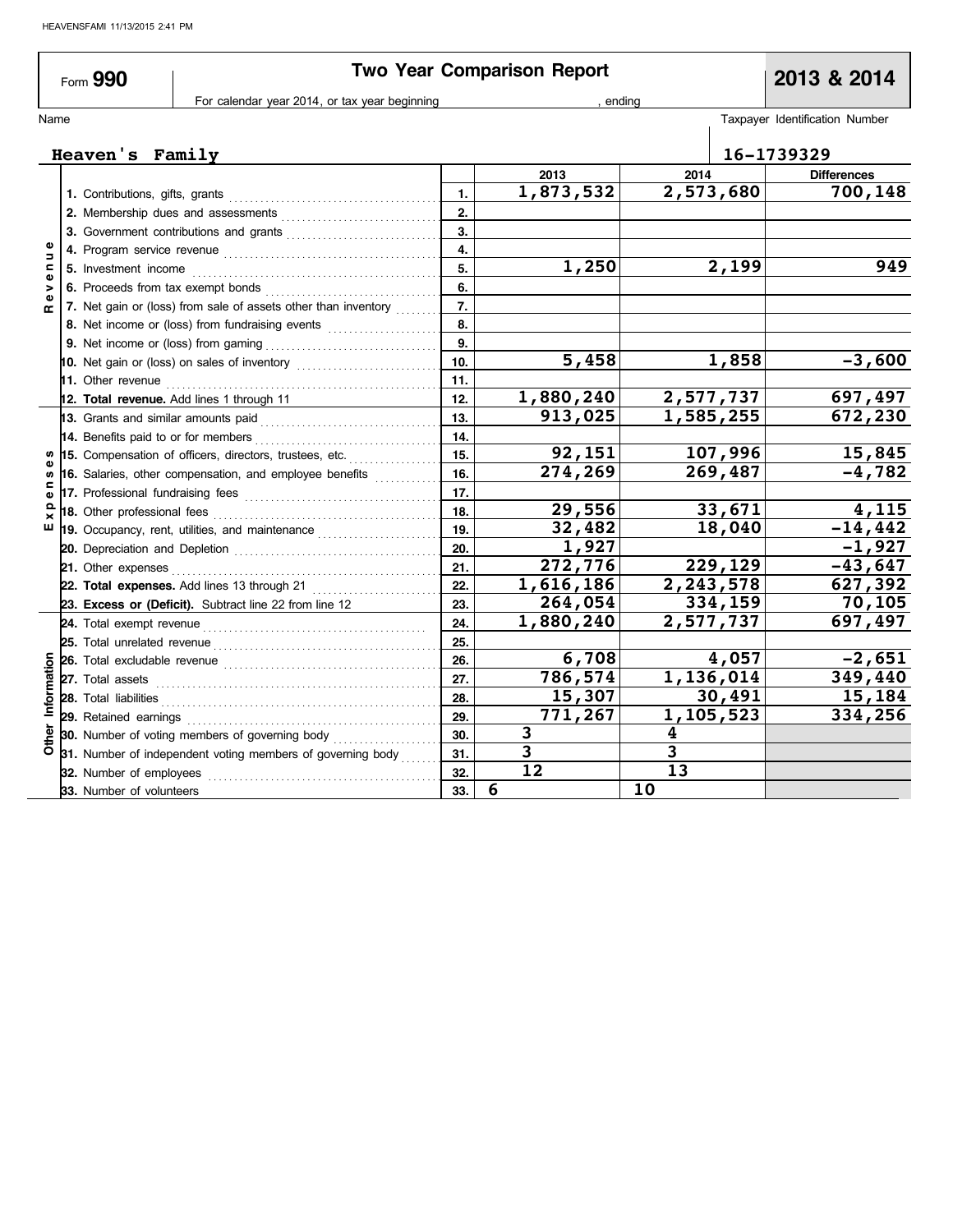|               | Form $990T$                        |                                                                                                                                                                                                                                           |          | <b>Two Year Comparison Report</b> |      | 2013 & 2014                    |
|---------------|------------------------------------|-------------------------------------------------------------------------------------------------------------------------------------------------------------------------------------------------------------------------------------------|----------|-----------------------------------|------|--------------------------------|
|               |                                    | For calendar year 2014, or tax year beginning                                                                                                                                                                                             |          | , ending                          |      |                                |
| Name          |                                    |                                                                                                                                                                                                                                           |          |                                   |      | Taxpayer Identification Number |
|               |                                    |                                                                                                                                                                                                                                           |          |                                   |      |                                |
|               | Heaven's Family                    |                                                                                                                                                                                                                                           |          |                                   |      | 16-1739329                     |
|               |                                    |                                                                                                                                                                                                                                           |          | 2013                              | 2014 | <b>Differences</b>             |
|               |                                    |                                                                                                                                                                                                                                           | 1.<br>2. |                                   |      |                                |
|               | 2. Capital gains/losses            | 3. Income/loss from partnerships and S corporations                                                                                                                                                                                       | 3.       |                                   |      |                                |
| Ξ<br>c        |                                    |                                                                                                                                                                                                                                           | 4.       |                                   |      |                                |
| $\omega$<br>> |                                    | 5. Unrelated debt-financed income (net of expense)                                                                                                                                                                                        | 5.       |                                   |      |                                |
|               |                                    | 6. Interest, and other income from controlled organizations (net of expense)                                                                                                                                                              | 6.       |                                   |      |                                |
| œ             |                                    | 7. Investment income of specific organizations (net of expense)                                                                                                                                                                           | 7.       |                                   |      |                                |
|               |                                    | 8. Exploited exempt activity income (net of expense)                                                                                                                                                                                      | 8.       |                                   |      |                                |
|               |                                    |                                                                                                                                                                                                                                           | 9.       |                                   |      |                                |
|               | 10. Other income                   |                                                                                                                                                                                                                                           | 10.      |                                   |      |                                |
|               |                                    | 11. Total trade or business income. Combine lines 1 through 10                                                                                                                                                                            | 11.      |                                   |      |                                |
|               |                                    | 12. Compensation of officers, directors, and trustees                                                                                                                                                                                     | 12.      |                                   |      |                                |
|               | 13. Other salaries and wages       |                                                                                                                                                                                                                                           | 13.      |                                   |      |                                |
|               |                                    |                                                                                                                                                                                                                                           | 14.      |                                   |      |                                |
|               |                                    |                                                                                                                                                                                                                                           | 15.      |                                   |      |                                |
|               |                                    | <b>16.</b> Interest <b>Construction 16.</b> Interest                                                                                                                                                                                      | 16.      |                                   |      |                                |
|               |                                    | 17. Taxes and licenses $\ldots \ldots \ldots \ldots \ldots \ldots \ldots \ldots \ldots \ldots \ldots \ldots$                                                                                                                              | 17.      |                                   |      |                                |
|               |                                    |                                                                                                                                                                                                                                           | 18.      |                                   |      |                                |
| ௨             | 19. Depreciation and Depletion     |                                                                                                                                                                                                                                           | 19.      |                                   |      |                                |
| ш             |                                    | 20. Contributions to deferred compensation plans                                                                                                                                                                                          | 20.      |                                   |      |                                |
|               |                                    |                                                                                                                                                                                                                                           | 21.      |                                   |      |                                |
|               | 22. Other deductions               |                                                                                                                                                                                                                                           | 22.      |                                   |      |                                |
|               |                                    | 23. Total deductions. Add lines 12 through 22                                                                                                                                                                                             | 23.      |                                   |      |                                |
|               |                                    | 24. Taxable income before NOL. Subtract line 23 from 11                                                                                                                                                                                   | 24.      |                                   |      |                                |
|               |                                    |                                                                                                                                                                                                                                           | 25.      |                                   |      |                                |
|               | 26. Specific deduction             |                                                                                                                                                                                                                                           | 26.      | 1,000                             |      | $-1,000$                       |
|               |                                    | 27. Unrelated business taxable income.                                                                                                                                                                                                    | 27.      | $-1,000$                          |      | 1,000                          |
|               |                                    |                                                                                                                                                                                                                                           | 28.      |                                   |      |                                |
|               |                                    |                                                                                                                                                                                                                                           | 29.      |                                   |      |                                |
| ਠ             | <b>30.</b> Alternative minimum tax |                                                                                                                                                                                                                                           | 30.      |                                   |      |                                |
|               | 31. Total taxes                    |                                                                                                                                                                                                                                           | 31.      |                                   |      |                                |
| ပ<br>య        | 32. Other credits                  |                                                                                                                                                                                                                                           | 32.      |                                   |      |                                |
| ×             |                                    | <b>33.</b> General business credit <b>container and the set of the set of the set of the set of the set of the set of the set of the set of the set of the set of the set of the set of the set of the set of the set of the set of t</b> | 33.      |                                   |      |                                |
|               |                                    |                                                                                                                                                                                                                                           | 34.      |                                   |      |                                |
|               | 35. Total credits                  |                                                                                                                                                                                                                                           | 35.      |                                   |      |                                |
|               |                                    |                                                                                                                                                                                                                                           | 36.      |                                   |      |                                |
|               |                                    |                                                                                                                                                                                                                                           | 37.      |                                   |      |                                |
|               | 38. Total Taxes                    |                                                                                                                                                                                                                                           | 38.      |                                   |      |                                |
|               |                                    | 39. Prior year overpayment and estimated tax payments                                                                                                                                                                                     | 39.      |                                   |      |                                |
|               | 40. Payment made with extension    |                                                                                                                                                                                                                                           | 40.      |                                   |      |                                |
| ∍             |                                    | 41. Backup withholding and foreign withholding                                                                                                                                                                                            | 41.      |                                   |      |                                |
|               |                                    |                                                                                                                                                                                                                                           | 42.      |                                   |      |                                |
| œ             | 43. Total payments                 |                                                                                                                                                                                                                                           | 43.      |                                   |      |                                |
| Φ             |                                    |                                                                                                                                                                                                                                           | 44.      |                                   |      |                                |
| $\Omega$      |                                    | 45. Overpayment applied to next year <i>[100]</i> contains the contract of the set of the set of the set of the set of the set of the set of the set of the set of the set of the set of the set of the set of the set of the set o       | 45.      |                                   |      |                                |
|               | 46. Penalties                      |                                                                                                                                                                                                                                           | 46.      |                                   |      |                                |
|               | 47. Total due/(Refund)             |                                                                                                                                                                                                                                           | 47.      |                                   |      |                                |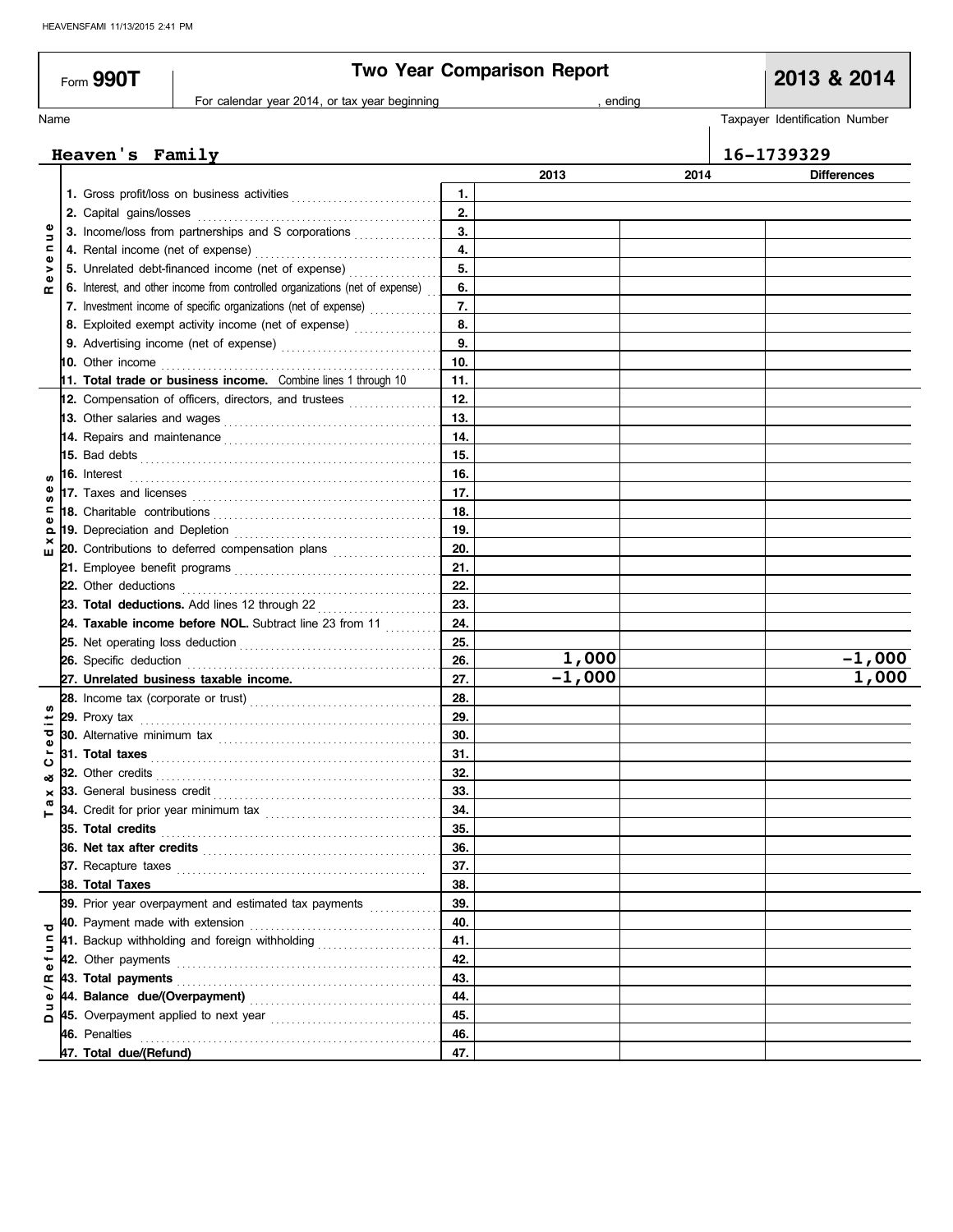| Form 990                     |      |                  | <b>Tax Return History</b> |                          |                          | 2014                                                |
|------------------------------|------|------------------|---------------------------|--------------------------|--------------------------|-----------------------------------------------------|
| Name<br>Heaven's Family      |      |                  |                           |                          |                          | Employer Identification Number<br><b>16-1739329</b> |
|                              | 2010 | $\frac{2011}{1}$ |                           |                          |                          | <b>SO15</b>                                         |
| Contributions, gifts, grants |      |                  | $\frac{2012}{1,655,165}$  | $\frac{2013}{1,873,532}$ | $\frac{2014}{2,573,680}$ |                                                     |
| Membership dues              |      |                  |                           |                          |                          |                                                     |

|                                   | 2010 | 2011 | 2012         | 2013          | 2014                     | 2015 |
|-----------------------------------|------|------|--------------|---------------|--------------------------|------|
| Contributions, gifts, grants      |      |      | 1,655,165    | 1,873,532     | 2,573,680                |      |
| Membership dues                   |      |      |              |               |                          |      |
| Program service revenue           |      |      |              |               |                          |      |
| Capital gain or loss              |      |      |              |               |                          |      |
| Investment income                 |      |      | 1,047        | 1,250         | N<br>599                 |      |
| Fundraising revenue (income/loss) |      |      |              |               |                          |      |
| Gaming revenue (income/loss)      |      |      |              |               |                          |      |
| Other revenue                     |      |      | <b>5,129</b> | 5,458         | 1,858                    |      |
| <b>Total revenue</b>              |      |      | 1,661,341    | 880, 240      | 2,577,737                |      |
| Grants and similar amounts paid   |      |      | 977,888      | 913,025       | $\frac{1}{1}$ , 585, 255 |      |
| Benefits paid to or for members   |      |      |              |               |                          |      |
| Compensation of officers, etc.    |      |      | 84,929       | <b>92,151</b> | 107,996                  |      |
| Other compensation                |      |      | 371,577      | 274,269       | 269,487                  |      |
| Professional fees                 |      |      |              | 29,556        | 33,671                   |      |
| Occupancy costs                   |      |      | 30,021       | 32,482        | 18,040                   |      |
| Depreciation and depletion        |      |      | 1,927        | 1,927         |                          |      |
| Other expenses                    |      |      | 288,599      | 272,776       | 229,129                  |      |
| Total expenses                    |      |      | 1,754,941    | 616,186       | 2,243,578                |      |
| Excess or (Deficit)               |      |      | -93,600      | 264,054       | 334,<br><b>SSP</b>       |      |
| Total exempt revenue              |      |      | 1,661,541    | 1,880,240     | 2,577,737                |      |
| Total unrelated revenue           |      |      |              |               |                          |      |
| Total excludable revenue          |      |      | 1,661,541    | 802'9         | 4,057                    |      |
| Total Assets                      |      |      | 524,764      | 786,574       | 1,136,014                |      |
| Total Liabilities                 |      |      | 17,867       | 15,307        | 30,491                   |      |
| Net Fund Balances                 |      |      | 506,897      | 771,267       | 1,105,523                |      |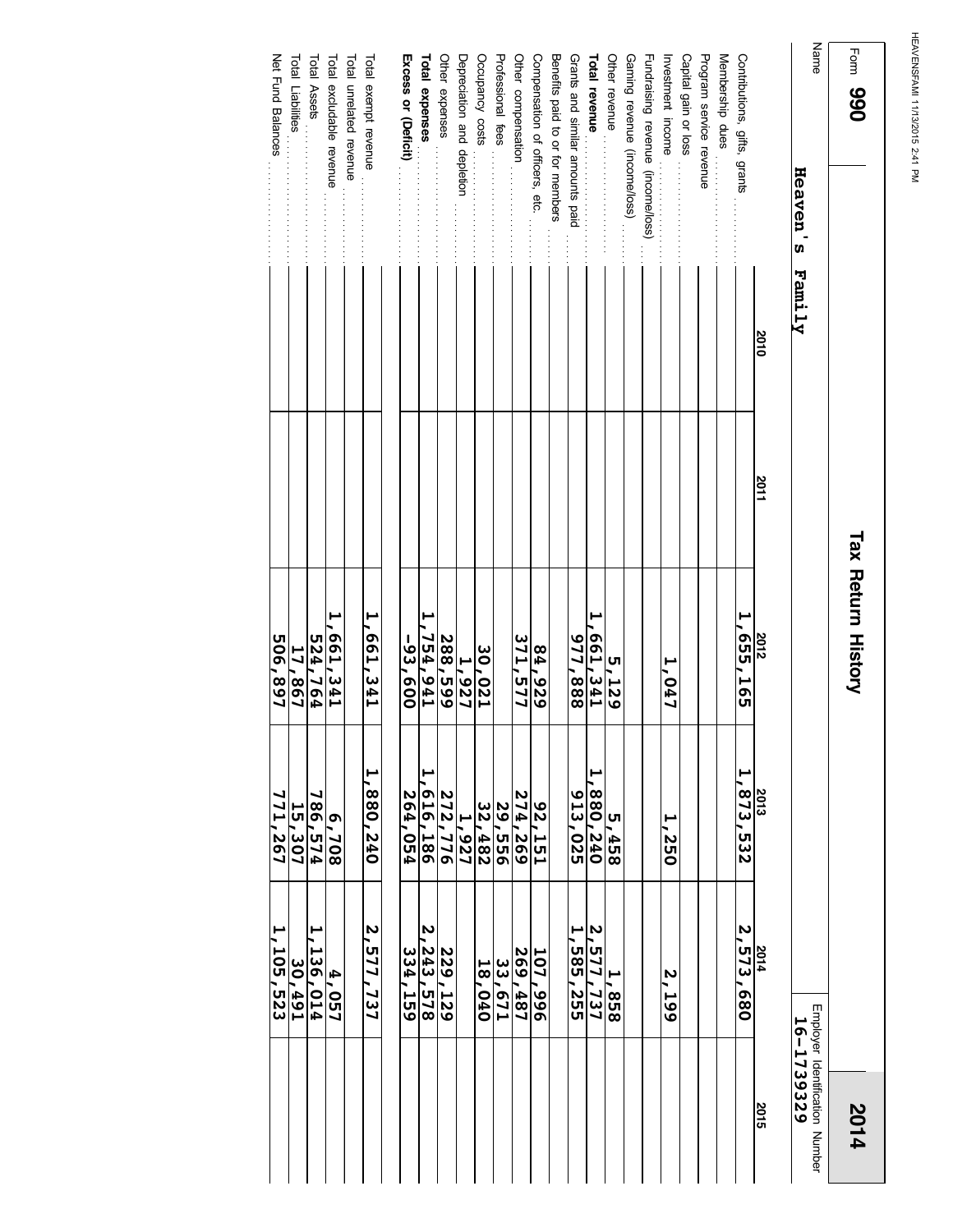|                                              | Exempt Revenue (Loss) |      | \$3.240*                  |      | Contributions |                                                                                                                                                 | \$3.210*             |
|----------------------------------------------|-----------------------|------|---------------------------|------|---------------|-------------------------------------------------------------------------------------------------------------------------------------------------|----------------------|
|                                              |                       |      |                           |      |               |                                                                                                                                                 |                      |
|                                              |                       |      |                           |      |               | Employee benefit programs                                                                                                                       |                      |
|                                              |                       |      |                           |      |               | Deferred compensation plans                                                                                                                     |                      |
|                                              |                       |      |                           |      |               | Depreciation and Depletion                                                                                                                      |                      |
|                                              |                       |      |                           |      |               | Charitable contributions                                                                                                                        |                      |
|                                              |                       |      |                           |      |               | $\overline{I}$ axes and licenses                                                                                                                |                      |
|                                              |                       |      |                           |      |               |                                                                                                                                                 |                      |
|                                              |                       |      |                           |      |               |                                                                                                                                                 |                      |
|                                              |                       |      |                           |      |               | Repairs and maintenance                                                                                                                         |                      |
|                                              |                       |      |                           |      |               | Other salaries and wages                                                                                                                        |                      |
|                                              |                       |      |                           |      |               | Compensation of officers, ect.                                                                                                                  |                      |
|                                              |                       |      |                           |      |               | community of property and trade or business income.                                                                                             |                      |
|                                              |                       |      |                           |      |               |                                                                                                                                                 | Other income         |
|                                              |                       |      |                           |      |               | Exploited exempt activity income*                                                                                                               |                      |
|                                              |                       |      |                           |      |               | Investment income, specific organizations*                                                                                                      |                      |
|                                              |                       |      |                           |      |               | Controlled organizations income/interest*                                                                                                       |                      |
|                                              |                       |      |                           |      |               | Debt-financed income*<br>Debt-financed income*                                                                                                  |                      |
|                                              |                       |      |                           |      |               |                                                                                                                                                 | Rental income*       |
|                                              |                       |      |                           |      |               | Partner and S Corp gain/loss<br>$\begin{array}{c} \bullet & \bullet \\ \bullet & \bullet \\ \bullet & \bullet \\ \bullet & \bullet \end{array}$ |                      |
|                                              |                       |      |                           |      |               |                                                                                                                                                 | Capital gains/losses |
|                                              |                       |      |                           |      |               | Business activity profit/loss                                                                                                                   |                      |
| 2015                                         | 2014                  | 2013 | 2012                      | 2011 | 2010          |                                                                                                                                                 |                      |
| Employer Identification Number<br>16-1739329 |                       |      |                           |      |               | Heaven's Family                                                                                                                                 | Name                 |
| 2014                                         |                       |      | <b>Tax Return History</b> |      |               |                                                                                                                                                 | Form 990T            |